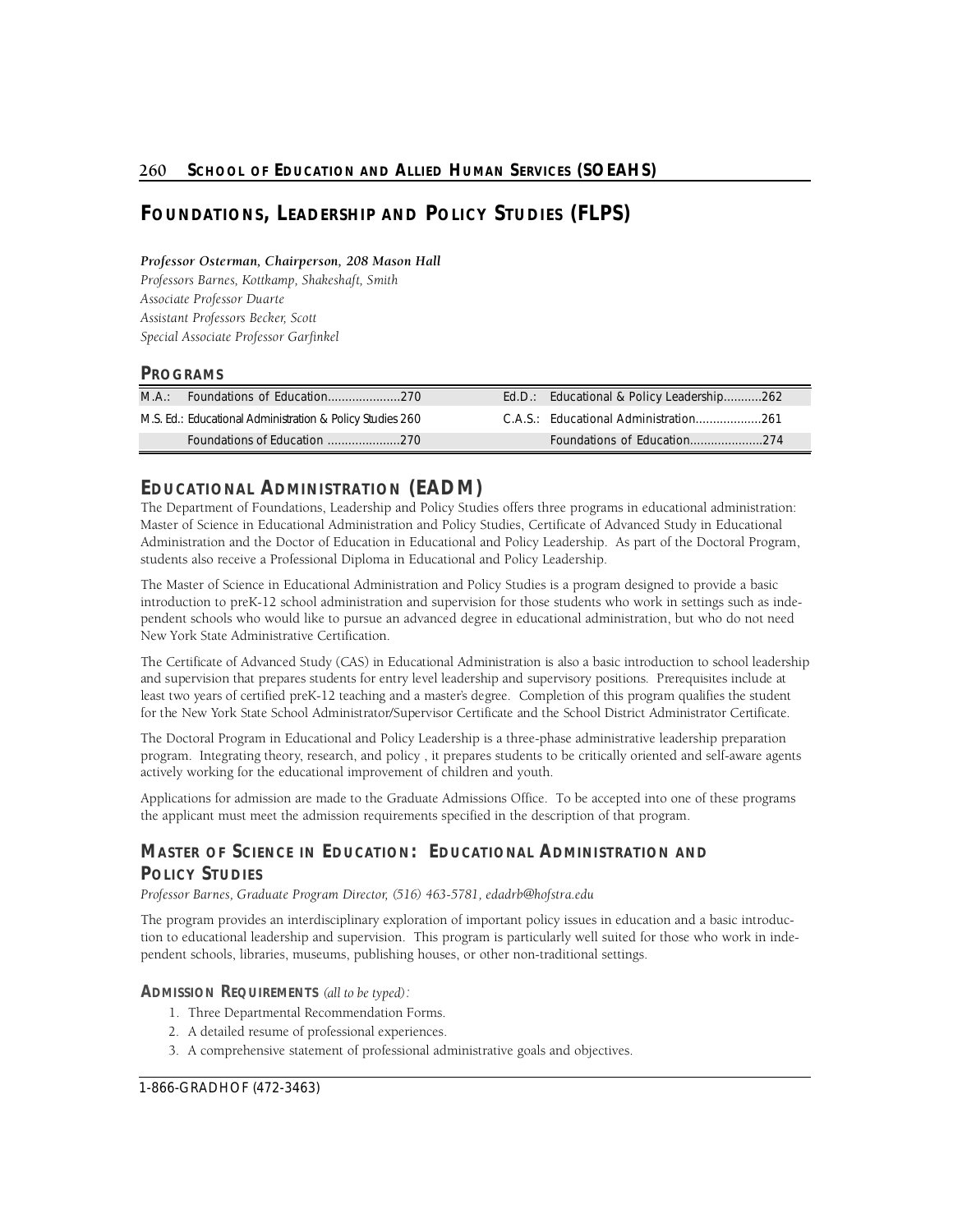**PROGRAM REQUIREMENTS** *(36 s.h.)* 

# **FOUNDATIONS, LEADERSHIP AND POLICY STUDIES (FLPS)** 261

|                                            | Area 1. Administrative Strand: 16 s.h. |                                                                                    |  |  |  |
|--------------------------------------------|----------------------------------------|------------------------------------------------------------------------------------|--|--|--|
| <b>EADM</b>                                | 260                                    | Individuals in Organizations, 6 s.h.                                               |  |  |  |
|                                            | 261                                    | Schools as Social Organizations: Working With People, 6 s.h.                       |  |  |  |
|                                            | 264A                                   | Framing Problems & Making Decisions, 4 s.h.                                        |  |  |  |
| Area 2. Policy Strand: 15 s.h.             |                                        |                                                                                    |  |  |  |
|                                            |                                        | Students must choose a minimum of 3 s.h. from each of the areas designated below:  |  |  |  |
|                                            |                                        | A. Philosophical Foundations of Education                                          |  |  |  |
| <b>FDED</b>                                | 200                                    | Philosophy of Education, 3 s.h.                                                    |  |  |  |
|                                            | 210                                    | Contemporary Educational Movements, 3 s.h.                                         |  |  |  |
|                                            | 220                                    | Aesthetic Education, 3 s.h.                                                        |  |  |  |
|                                            | 252                                    | Ethics for Educators, 3 s.h.                                                       |  |  |  |
|                                            |                                        | B. Historical Foundations of Education                                             |  |  |  |
| <b>FDED</b>                                | 230                                    | History of Education in the United States, 3 s.h.                                  |  |  |  |
|                                            | 231                                    | Childhood & Adolescence in Historical Perspective, 3 s.h.                          |  |  |  |
|                                            |                                        | C. Social Foundations of Education & Policy Issues                                 |  |  |  |
| <b>FDED</b>                                | 211                                    | The School & Society, 3 s.h.                                                       |  |  |  |
|                                            | 247                                    | The Family as Educator: Multicultural Dimensions, 3 s.h.                           |  |  |  |
|                                            | 270                                    | Gender & Schooling: Implications for the Study & Administration of Schools, 3 s.h. |  |  |  |
| Area 3. Teaching & Learning Strand: 3 s.h. |                                        |                                                                                    |  |  |  |
| <b>ELED</b>                                | 207                                    | Dynamics of Curricular Change, 3 s.h. or                                           |  |  |  |
| <b>SED</b>                                 | 207                                    | The Dynamics of Curriculum Change, 3 s.h.                                          |  |  |  |
| Area 4. Completion Projection: 2 s.h.      |                                        |                                                                                    |  |  |  |
| <b>EADM</b>                                | 351                                    | Independent Study, 2 s.h.                                                          |  |  |  |

# **CERTIFICATE OF ADVANCED STUDY: EDUCATIONAL ADMINISTRATION**

Associate Professor Garfinkel, Graduate Program Director, (516) 463-5754, edaezg@hofstra.edu

# **PROGRAM OVERVIEW**

 A five-semester, 30 credit program designed for educators who are preparing for entry-level leadership positions in public schools, the Certificate of Advanced Studies qualifies students for the New York State School Administrator/Supervisor (SAS) and School District Administrator (SDA) certifications. The goal of the program is to prepare creative, flexible, visionary and reflective leaders with the skills necessary to facilitate and improve the quality of learning for all students. Towards this end, students complete the required sequence of courses as a learning community and engage in class and field-based experiential learning projects designed to develop important leadership skills. In addition to course work, career objectives. The CAS program is also fully transferable to the Ed.D. program in Educational and Policy Leadership. administrative candidates complete three semesters of supervised internships in multiple settings, tailored to individual

# **ADMISSION REQUIREMENTS**

Application for admission is made to the Graduate Admissions Office.

- 1. Applicants for the CAS must have at least two years of preK-12 certified teaching or pupil personnel experience and possess a master's degree.
- 2. Applicants must demonstrate strong analytic ability and leadership potential.
- 3. Official transcripts.
- 4. Three completed department recommendation forms.
- 5. Current resume.
- 6. Statement of purpose.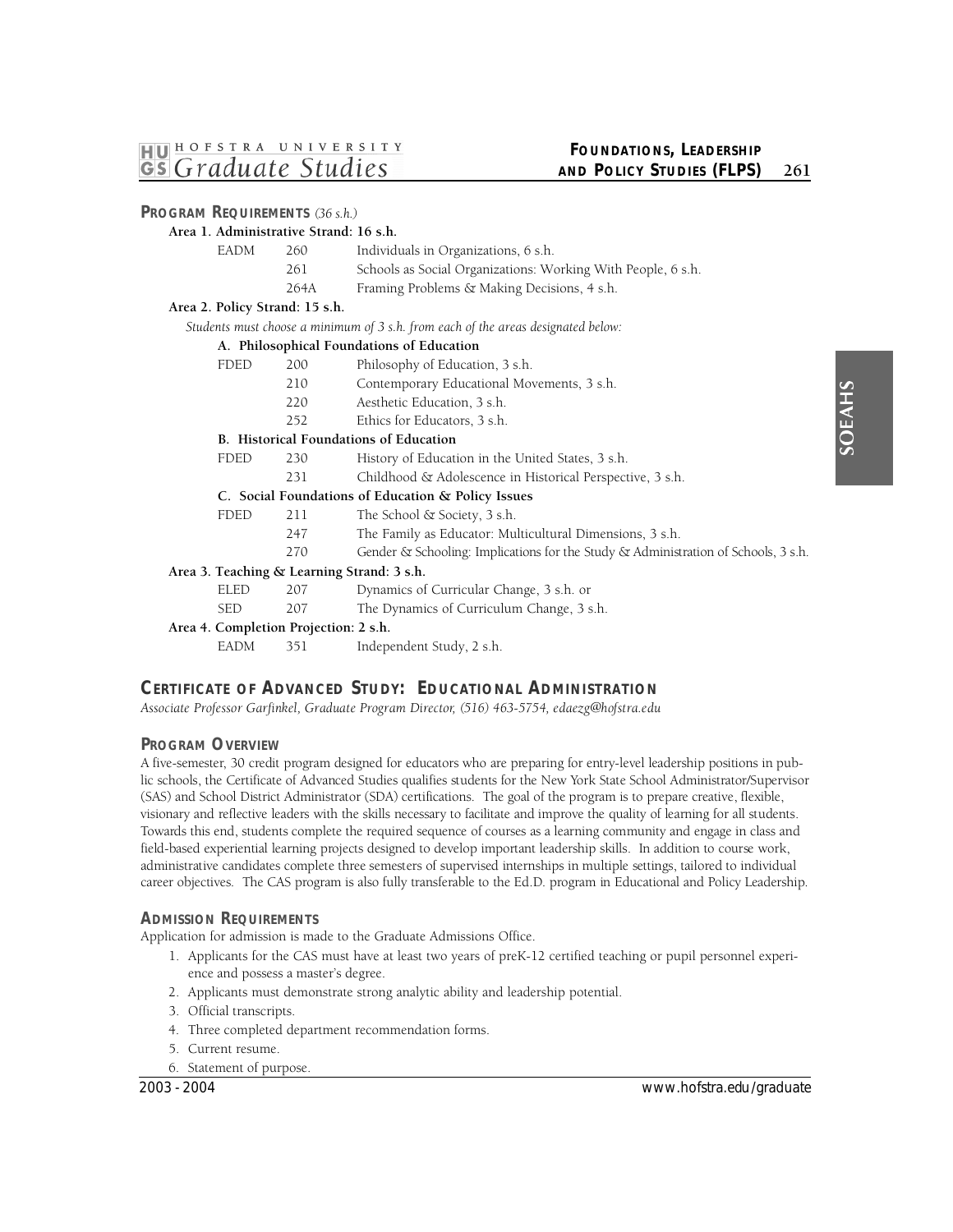# **PROGRAM REQUIREMENTS** *(30 s.h.)*

The program consists of 6 credits per semester for five continuous semesters (including summer). Course work typically begins in the fall semester. In the third, fourth, and fifth semesters, candidates combine course work and an administrative internship. A typical schedule is as follows:

| Fall   |  | EADM 260 Individuals in Organizations, 6 s.h.                                                                     |
|--------|--|-------------------------------------------------------------------------------------------------------------------|
| Spring |  | EADM 261 Schools as Social Organizations: Working with People, 6 s.h.                                             |
| Summer |  | EADM 262A Understanding External Environments: Social, Political, Economic & Legal Contexts of<br>Schools, 4 s.h. |
|        |  | 263 Administrative Internship I, 2 s.h.                                                                           |
| Fall   |  | EADM 264A Framing Problems and Making Decisions, 4 s.h.                                                           |
|        |  | 265 Administrative Internship II, 2 s.h.                                                                          |
| Spring |  | EADM 266 Education Program Development, Delivery and Assessment, 4 s.h.                                           |
|        |  | 267 Administrative Internship III, 2 s.h.                                                                         |

# Doctor of Education (Ed.D.): Educational and Policy Leadership

*P rofessor Kottkamp, Graduate Program Dire c t o r, (516) 463-5763, edarbk@hofstra.edu* 

# **PROGRAM OVERVIEW**

The program in Educational and Policy Leadership leading to the Doctor of Education (Ed.D.) degree is designed for those who wish to develop the conceptual understanding and analytical skills needed to provide transformative leadership in complex educational organizations. Emphasizing theory, research, and policy, the program provides an opportunity for candidates to work in learning communities with faculty to develop a deeper understanding of themselves as educators, leaders, policy makers, and policy advocates as they develop the knowledge and skills necessary to improve the quality of student learning through creative, flexible, visionary, humane, and ethical leadership.

# **ADMISSION REQUIREMENTS**

Applicants must have completed a Master's degree and submit the following materials, in addition to the application:

- 1. A detailed resume of professional and related experiences;
- 2. a statement of purpose;
- 3. official transcripts of undergraduate and graduate study;
- 4. three Departmental Recommendation Forms;
- 5. a score at or above the 55th percentile on one of the following admissions examinations: Miller Analogy Test, GRE, GMAT, LSAT;
- 6. an interview with the Doctoral Director.

If accepted for matriculation, the student must have access to a computer, preferably a laptop, and e-mail.

# **APPLICATION DEADLINE**

Core courses normally begin in fall, but applications are reviewed for admission throughout the year. To be considered for financial aid, applications must be received by May 1.

# **PROGRAM REQUIREMENTS** *(79 s.h. minimum)*

The minimum course requirements for the doctorate is 79 hours beyond completion of a Master's degree. Candidates may be required, however, to complete more than 79 hours upon the recommendation of departmental faculty. The doctoral program consists of three components.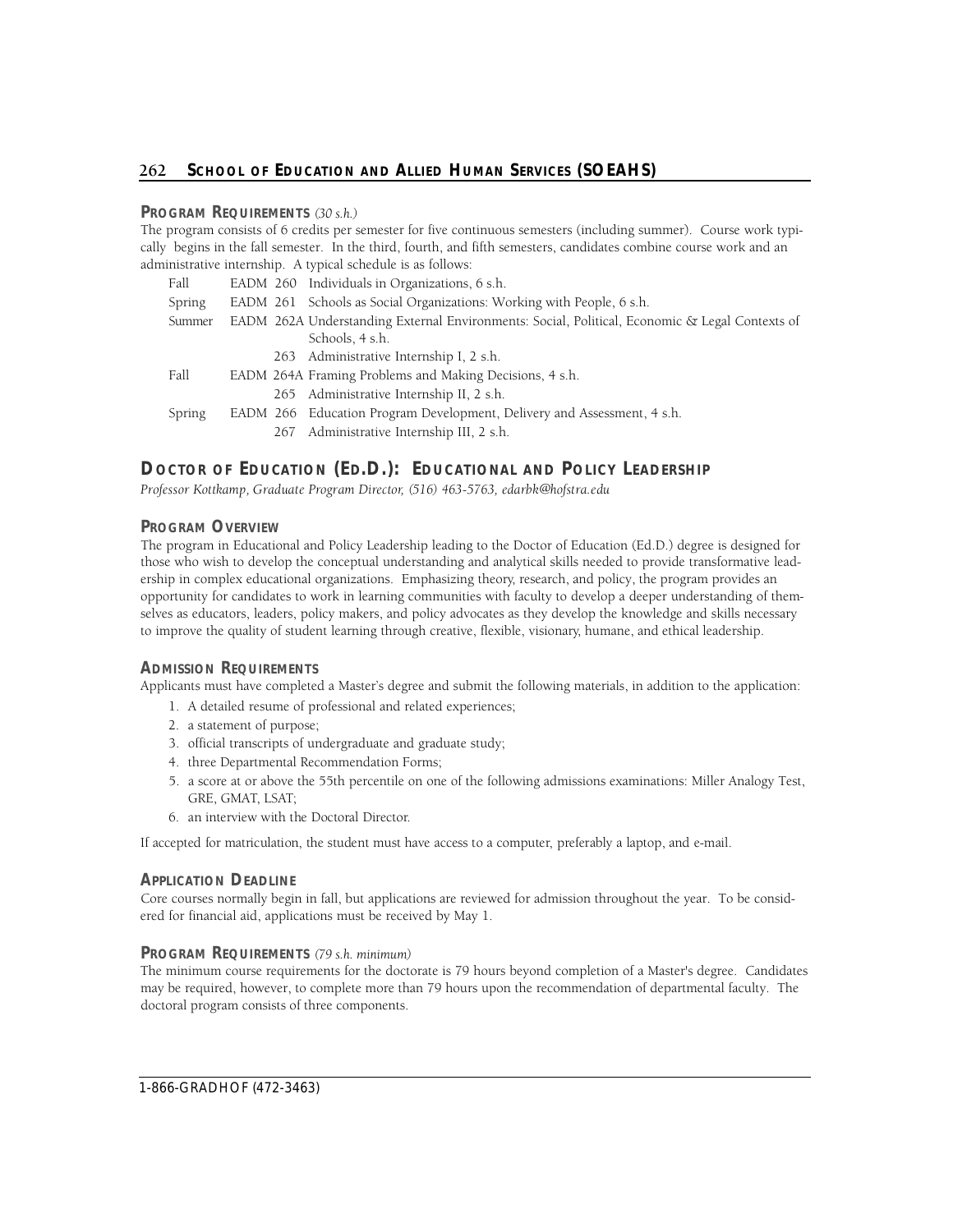# **Phase I: Certificate of Advanced Study (30 s.h.)**

This phase qualifies eligible students for New York State Certification as School Administrator and Supervisor (SAS) and School District Administrator (SDA). Applicants who have completed an approved certification program at another university may transfer a maximum of 24 credits toward this requirement.

# **Phase II: Advanced Professional Studies (40 s.h.)**

Requirements consist of the doctoral core, and distributed and other electives. For distributed electives, candidates may choose from courses listed below, as well as special workshop offerings. Candidates complete core requirements as a learning community. In addition to course work, candidates must complete written competency requirements in Critical Analysis and Synthesis of Scholarly Work and Research Design and Analysis and also satisfy Residency requirements. Those who complete Phase II requirements are eligible to receive the Professional Diploma.

# **Doctoral Core:**

| EADM 320-321                                                | Exploring the Field of Educational Administration:                                 |  |  |  |
|-------------------------------------------------------------|------------------------------------------------------------------------------------|--|--|--|
|                                                             | An Introduction to Doctoral Studies, 3 s.h. each                                   |  |  |  |
|                                                             | Research: A total of 16 credits is required in this area, including the following: |  |  |  |
| EADM 357-358                                                | Applied Research in Educational Settings, 4 s.h. each                              |  |  |  |
| Additional credits will be selected with advisement, 8 s.h. |                                                                                    |  |  |  |

**Distributed Electives:** *Select one course from each area.* 

|    |             |                           | 1. Philosophical and Personal Reflection on Leadership, 3 s.h.                         |
|----|-------------|---------------------------|----------------------------------------------------------------------------------------|
|    | EADM        | 257                       | The Reflective Administrator, 3 s.h.                                                   |
|    |             | 259                       | The Administrator in Fiction, 3 s.h.                                                   |
|    | FDED        | 200                       | Philosophy of Education, 3 s.h.                                                        |
|    |             | 252                       | Ethics, 3 s.h.                                                                         |
|    |             | 257,258                   | Seminar: Philosophy of Education, 3 s.h. each                                          |
|    |             | 2. School and Society     |                                                                                        |
|    | EADM        | 243                       | School Finance, 3 s.h.                                                                 |
|    |             | 244                       | School Law, 3 s.h.                                                                     |
|    |             | 258                       | Gender and Schooling: Implications for the Study and Administration of Schools, 3 s.h. |
|    | <b>FDED</b> | 221                       | Celebrating Humanity: Aesthetic Experience and Education in Global Perspective, 3 s.h. |
|    |             | 230                       | History of Education in the United States, 3 s.h.                                      |
|    |             | 231                       | Childhood and Adolescence in Historical Perspective, 3 s.h.                            |
|    |             | 232                       | Cross-Cultural Education: Comparative Perspectives, 3 s.h.                             |
|    |             | 240                       | Urban Education, 3 s.h.                                                                |
|    |             | 242                       | Foundational Perspectives in Multicultural Education, 3 s.h.                           |
|    |             | 244                       | Seminar: Alternative Education, 3 s.h.                                                 |
|    |             | 247                       | The Family as Educator: Multicultural Dimensions, 3 s.h.                               |
|    |             | 248                       | Multicultural Education in the Metropolitan Area, 3 s.h.                               |
|    |             | 255,256                   | Seminar: Social Foundations of Education, 3 s.h. each                                  |
| 3. |             | Organizational Leadership |                                                                                        |
|    | EADM        | 245                       | Selected Issues in School Administration, 3 s.h.                                       |
|    |             | 325                       | Leadership and Education, 3 s.h.                                                       |
|    |             | 380                       | Structure and Process in Educational Organizations, 3 s.h.                             |
|    |             | 270/223                   | School Business Administration, 3-6 s.h.                                               |
|    |             |                           | 280-289, A-Z Advanced Workshops, 1-4 s.h.                                              |

# **Other Electives: (9 s.h.)**

Selected with advisement from courses offered in the School of Education and Allied Human Services as well as from other graduate programs.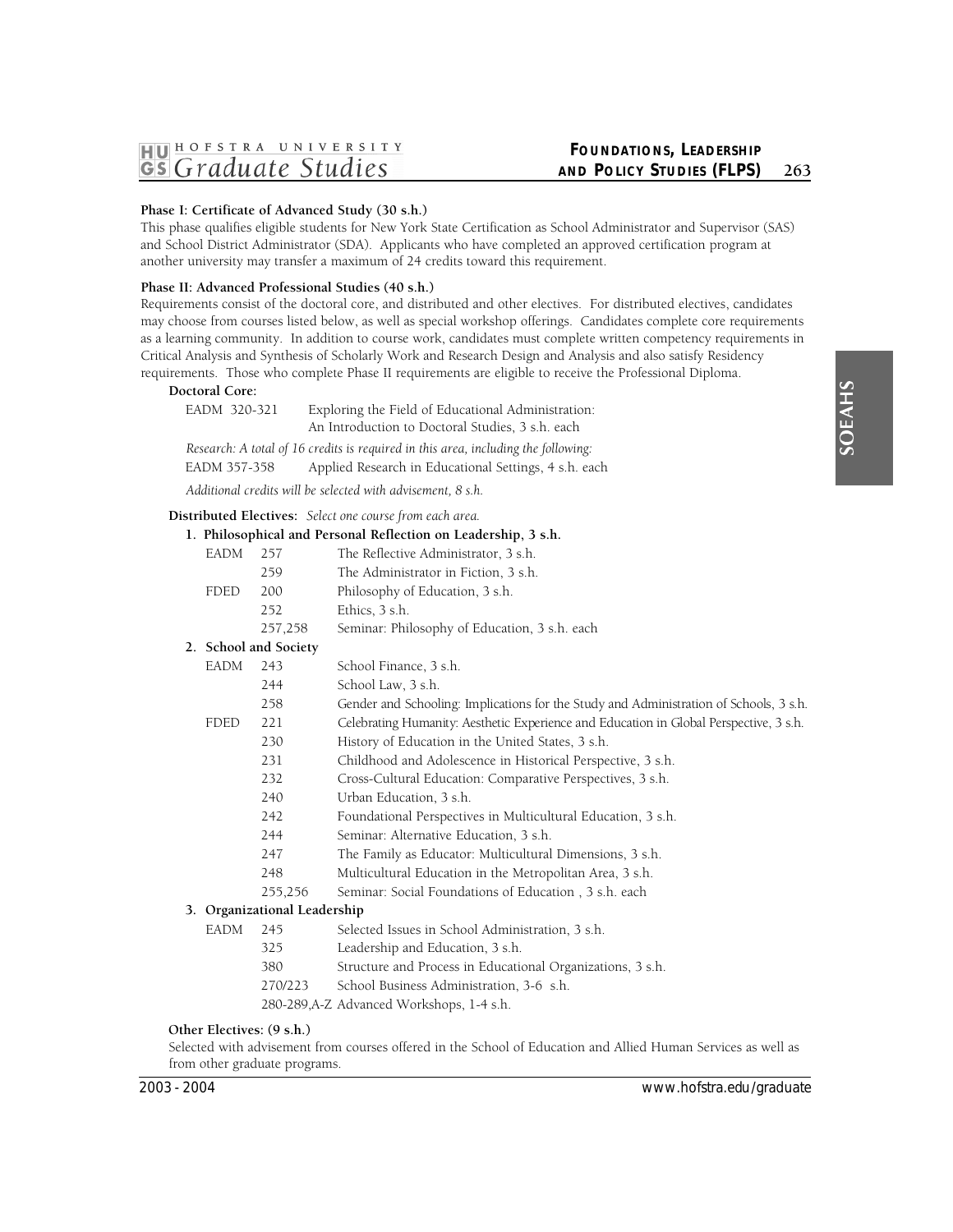# **Phase III: Doctoral Dissertation (9 s.h. minimum)**

Following completion of the Doctoral Oral Exam, A Self–Assessment of Personal Learning, candidates begin the final phase of the program, involving a minimum of nine credits. Initially, candidates work with faculty and peers to develop a dissertation study or project. The effort culminates in a presentation of the proposal (Doctoral Exam B) and the dissertation itself, upon its completion (Doctoral Exam C).

| EADM 300 |     | Doctoral Seminar, 3 s.h.        |
|----------|-----|---------------------------------|
|          | 601 | Dissertation Seminar, 3 s.h.    |
|          | 604 | Dissertation Advisement, 3 s.h. |

# **ADDITIONAL PROGRAM REQUIREMENTS**

In addition to the course work and dissertation requirements, students will complete the following:

- A written competency examination consisting of two parts:
- Competency in Critical Analysis and Synthesis of Scholarly Work
- Competency in Research Design and Analysis
- Doctoral Oral Examination A: A Self-Assessment of Personal Learning
- Doctoral Plan of Residency
- Doctoral Examination B: Proposal Hearing
- Doctoral Examination C: Dissertation Oral

# **GRADUATION REQUIREMENTS**

- 1. Completion of all program requirements.
- 2. A minimum grade point average of 3.0 in overall graduate course work.

# **(EADM) COURSES**

#### EADM 200 Once a year 3 s.h.

# *The School as an Organization*

Introductory course designed for master's-level students on the school as a complex social organization. Concept, structure and functions of educational organizations, with special emphasis on elementary and secondary schools. Explores the formal structure of school systems including the roles of the Federal Government, State Departments of Education, local school boards, public interest groups and parent-teacher organizations. Analyzes the relationship between educational research, policy and practice in local schools. May not be used to fulfill requirements for the Certificate of Advanced Study or doctoral programs. (Formerly Introduction to Administration.)

# EADM 210 Periodically 6 s.h.

# *Core Theory in Educational Administration*

largely from the behavioral sciences which can be applied in the practices of educational administration at all levels. Emphasis is given to organizational behavior including the study of roles and relationships, scientific management, bureaucracy, social systems, human motivation, decision making, leadership, organizational change, communications, and situational influences which shape cultural society. Methods of instruction include lectures, class dis- cussion, role-playing, student presentations, guest lecturers and use of audiovisual materials. Student achievement is evaluated on the A study of concepts, theories, research methods and findings drawn education and educational administration in the context of a multicontent and quality of written papers, class participation and a final written exercise. Open only to matriculated students in CBAE educational administration programs.

1-866-GRADHOF (472-3463)

#### EADM 211 Periodically 6 s.h. *Core Practicum in Educational Administration*

 This course moves educational administration from advanced theory into action. Using simulated materials reflecting the problems and issues of a particular school district, the course deals with adminis- trator decision-making behavior in the context of a community which reflects a variety of multicultural characteristics and values. Political, social and economic pressures as well as educational needs are considered, and the use of group dynamics in the decision-mak- ing process is highlighted. Achievement is determined primarily through peer group and evaluations of competencies. Open only to matriculated students in CBAE educational administration programs.

#### EADM 214 Periodically 3 s.h. *Theories and Practices of Supervision*

mentary and secondary school supervision is based. Theoretical concepts are conveyed by lectures and discussion; skills are acquired through role playing and case studies. Achievement is A systematic study of the theories and practices of supervision and the philosophies, rationales and assumptions upon which eledetermined through papers and quality of class participation. *Prerequisite: two years of teaching experience.*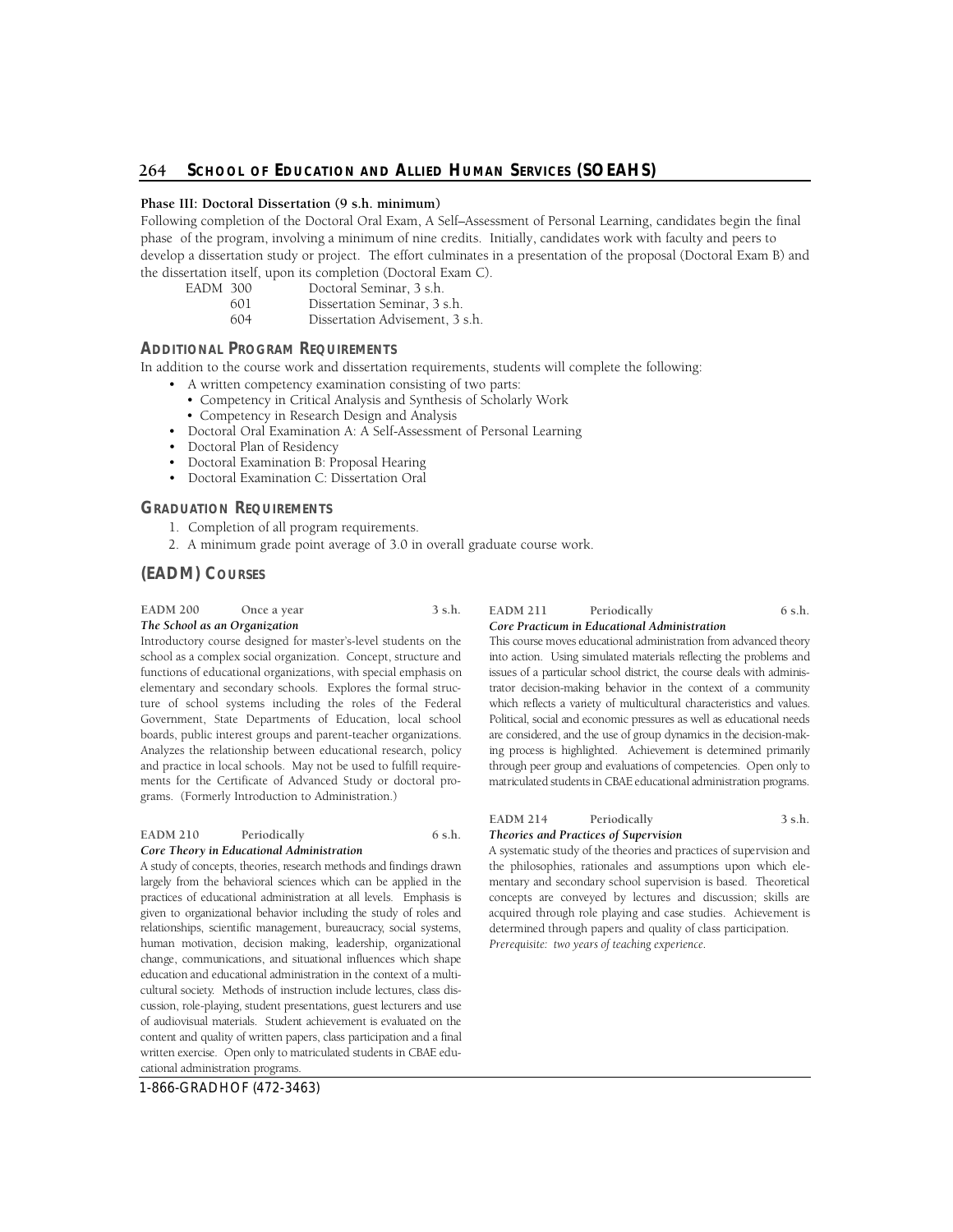#### EADM 219 Periodically 3 s.h. *Patterns of Building Unit Administration*

 This course focuses on the administrative roles and functions of topics include tasks of a building administrator, school organiza- relations, student affairs, school public relations, basic school exercise. Evaluation of student achievement is based on the qualelementary and secondary school building administrators. The tion and staff utilization, curriculum development and improvement, leadership, supervision of individual performance, personnel management, facilities management, employee organization laws and sources of legal information. Methods of instruction include lecture and class discussion, small group exercises, student and guest presentations, written exercises and a final written ity of class participation and quality of written exercises.

# EADM 222 Periodically 3 s.h. *Human Relations in School Personnel Management*

The areas of motivation, group dynamics and leadership theory as well as the tasks of staff recruitment, selection, orientation and development are treated. Competencies are developed through case studies, role playing, lecture-discussions and substantive readings and reactions. Achievement is determined through the quality of work in these activities.

# EADM 223 Periodically 3 s.h. *School Business Administration II*

An examination of the duties and responsibilities including an understanding of the role in relation to other members of the administrative team and an exploration of aspects of the business administrator's work in regard to office management, budget procedures, financial management, accounting and auditing, purchasing and supply management, insurance programs, capital outlay and debt service, school plant operation and maintenance, food service and transportation.

*Prerequisite: EADM 270. (Formerly The School Business Administrator.)* 

# EADM 231 Periodically 3 s.h. *School Public Relations*

 The meaning and purpose of school public relations, the public relations roles and functions of the board of education and all cations materials, handling criticism and attacks, and relations with the news media. Questions and problems as they emerge during the semester. Illustrated lectures, class discussion, group tion, written assignments and a culminating written exercise. Functions and responsibilities of the school administrator in the development and maintenance of effective school public relations. school personnel, school-community relations, communications p rocesses, techniques and strategies, the preparation of communiinteraction, role playing, student presentations, guest lectures and individual student reading, research and written assignments. Student achievement is measured by the quality of class participa-

# **FOUNDATIONS, LEADERSHIP AND POLICY STUDIES (FLPS)** 265

EADM 233 Periodically 3 s.h. *Educational Facilities Planning* 

Analysis of educational changes and architectural consequences, planning for flexible educational environments for present and future use, uses for underutilized schools, operation and maintenance, energy conservation and related problems. Slide lectures and visits to school are the principal methods of instruction. The achievement level of student is determined by application of the subject.

# EADM 235 Periodically 3 s.h. *Collective Negotiations in Education*

Lecture-discussion with some role playing of situations. The history of collective bargaining in the labor movement; comparison of collective bargaining, professional negotiation and collective negotiation, pertinent state legislation; representation and recognition procedures; scope and process of negotiations, impasse procedures; issues and outcomes of teachers' strikes and sanctions; impact on administrative theory and practice. Achievement is determined through term papers and student reports with competency assessed by course instructor.

#### EADM 241 Periodically 3 s.h. *Supervision of Instruction and Curriculum Development*

 tive schools, community schools, mini-schools and This course surveys the organization, supervision and evaluation of curricular innovations and instructional programs as administered at the elementary and secondary school levels. Types of classroom arrangements (traditional, cluster and open); organization and scheduling plans (continuous progress, cross-grade grouping, departmentalization, dual progress plans, house plans, integrated day, modular scheduling, multi-age grouping, multiunit plan, nongraded and self-contained classrooms); general instructional methods (computer-based, individualized, programmed, supervised independent study, supervised work experience and team teaching); and alternative approaches (alternaschool-within-a-school). Through reading assignments, peer presentations, class discussions and written examinations, students are expected to demonstrate to the instructor their competence in these four areas. *Prerequisite: EADM 214* 

#### EADM 243 Periodically 3 s.h. *School Finance*

 Study of the economic, political and legal aspects of financing cific attention to New York State. Areas considered include basic economic principles; local, state and federal financial support; systems analysis; taxing systems; fiscal aspects of equal educareporting and communication of fiscal information. Lectures, class discussions, student reports, case studies. Achievement is evaluated on the content and quality of written papers, oral public education, both from a general point of view and with spetional opportunities; budgeting; purchasing; accounting; and reports, class participation and on a final written exercise.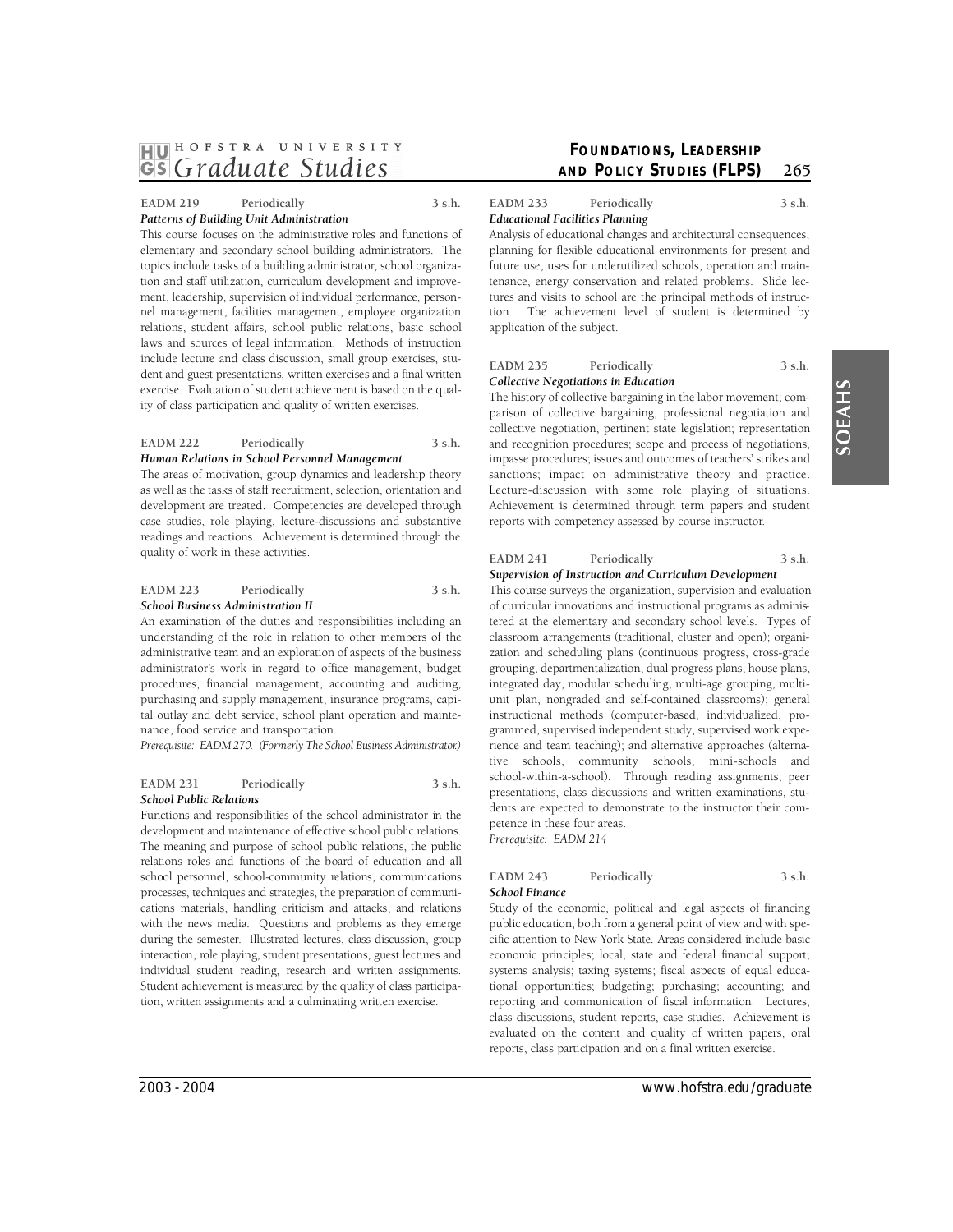# **266 • School of Education and Allied Human Services (SOEAHS)**

#### EADM 244 Periodically 3 s.h. *School Law*

 Study of the legal framework (national and New York State) with- in which public education operates. Areas considered are Taylor Law, tenure, desegregation, and constitutional rights and freedoms of students. Case studies, lectures, class discussions papers, oral reports, class discussion and a final written exercise. School attendance officers are advised to enroll in EADM 246. church-state relations, state agencies, local school boards, financing education, tort liability, teacher-personnel administration, the and reports. Achievement is determined by the quality of written

#### EADM 245 Periodically 3 s.h. *Selected Issues in School Administration*

Discussion and analysis of current vital issues in educational administration and their proposed solutions. Students are expected to research an issue, present it to the class and defend it. Achievement is determined by the quality of the written research report and the competencies demonstrated in the presentation and defense of the oral presentation in addition to other evidences. May be taken more than once for credit.

#### EADM 246 Periodically 4 s.h. *Public School Law for Attendance Officers*

The legal framework within which the conduct of public education takes place in New York State. Taught in conjunction with EADM 244 (see description); special independent attendance law research is required.

#### EADM 247 Periodically 3 s.h. *Data Processing for School Administrators*

Consideration of the types of applications of computer systems typical to school situations. The organization of school computer equipment for the guidance function, computer-based instruction, information retrieval, school simulation for problem solving, and the development of a total information system are discussed and/or implemented. Instruction is conducted by lecture and demonstration, and assessed by instructor on basis of papers and projects submitted commensurate with evidences.

#### EADM 249 Periodically 3 s.h. *Management Technology*

 nologies to case problems and simulated situations. An investigation into the theory and application of management technologies to the administrative process in education. Forms of systems-based technologies are considered. In addition to reading widely, contributing to class discussions and other normal expectations, students are expected to apply various tech-Achievement is determined in part through peer-group assessment of projects and instructor evaluation of competencies. *Prerequisite: EADM 200 or 211 or by permission of instructor.* 

**EADM 251, 252 Fall, Spring, Summer 1-3 s.h. each**  *Readings* 

 The student selects and reads literature agreed upon with the instructor. Oral and written reports are made. Open only to advanced graduate study program students. Pass/Fail grade only. *Prerequisites: EADM 211 and permission of department chairperson.* 

# EADM 255 Periodically 3 s.h.

# *Women in Education Administration*

Acquaints students with the literature on women in educational administration in an effort to understand both how to get a job as a woman and how to keep it. Additionally, students explore the implications of gender-bias for research, theory and practice in educational administration. Pass/Fail grade only.

#### EADM 257 Periodically 3 s.h. *The Reflective Administrator*

 relationship between intentions and actual behaviors. This course facilitates administrative performance by helping administrators to gain self-knowledge and develop self-reflection on their administrative actions. Students develop a platform or formal statement of their administrative intentions and then, with the help of the instructor and other students, examine the Congruence and dissonance between intention and action are probed in a safe setting. Identified discrepancies provide points for individual decisions about changes in administrative behavior. Pass/Fail grade only.

*Prerequisite: permission of instructor.* 

#### EADM 258 Periodically 3 s.h. *Gender and Schooling: Implications for the Study and Administration of Schools*

Goal of this course is to look at both the theoretical and practical implications of gender, providing a framework for thinking about issues as well as for acting on them. Same as FDED 270.

#### EADM 259 Once a year 3 s.h. *The Administrator in Fiction*

Reflective course using contemporary novels to explore a variety of administrative themes, such as vision, leadership, organization, rationality and gender. Fiction is used as a lens to study personal constructions of meaning, to reflect on the spectrum of our internal lives in relation to administrative roles, and to explore the subjective experience of administration through aesthetics and imagination. Pass/Fail grade only.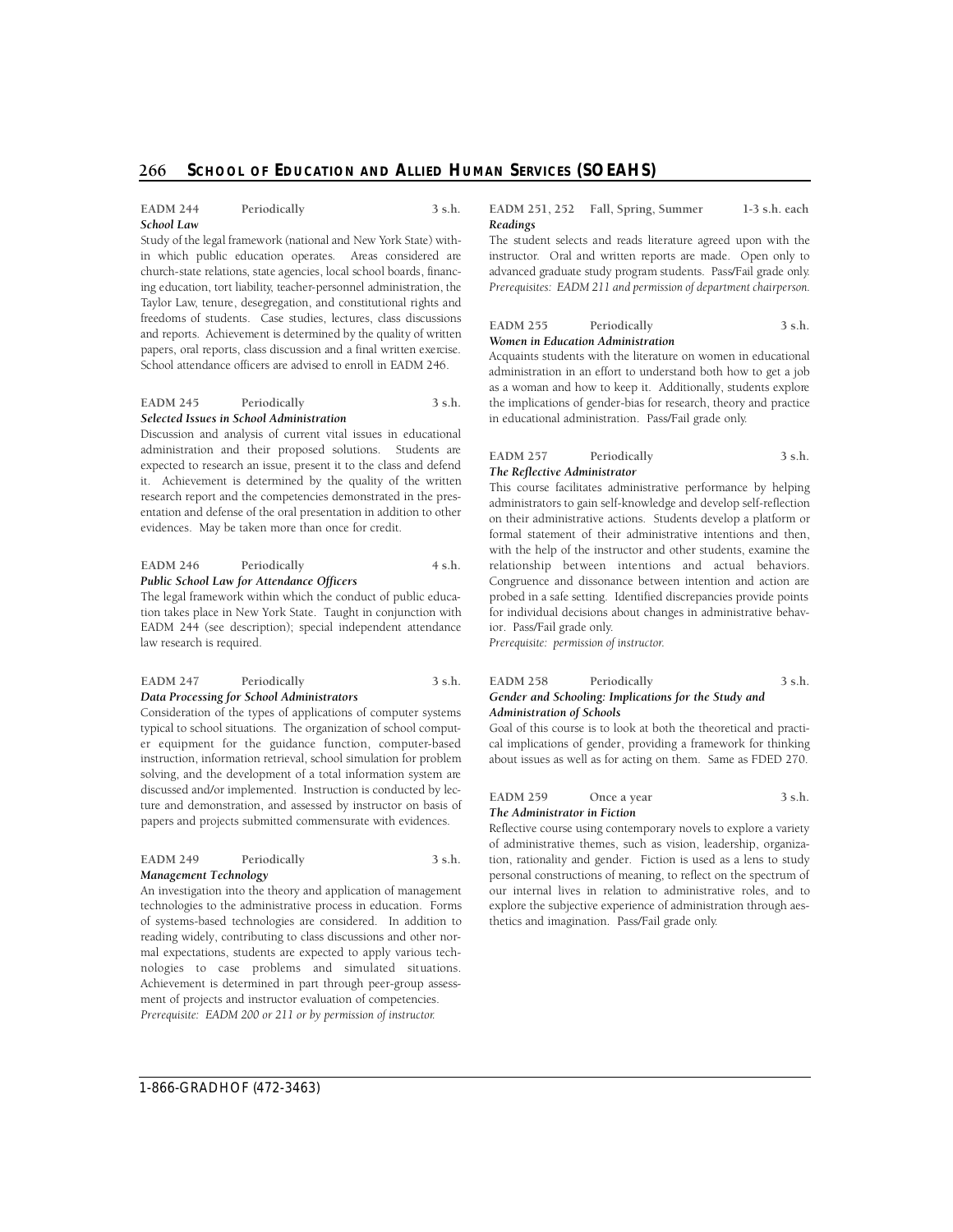# EADM 260 Once a year 6 s.h. *Individuals in Organizations*

 student toward the goal of educational leadership which This first course of the CAS program is designed to prepare individuals for formal and informal leadership roles in schools. Three interwoven strands provide focus to the course: the individual, the nature of administration and the characteristics of the organizational context. Taken together, the components of this course are building blocks which, when integrated, move the embraces articulating vision, reflecting on one's own performance and taking a stance of critical questioning. Competencies are developed through case studies, role-playing, lecture/discussion, team and individual assignments, and substantive readings. Achievement is determined through the quality and degree of mastery demonstrated in the undertaking of these activities. Open only to matriculated students.

#### EADM 261 Once a year 6 s.h. *Schools as Social Organizations: Working with People*

individual motivation and organizational effectiveness. Examination of the human dimensions of organizational leadership. Building upon basic theory and research in the areas of motivation, communication, and group dynamics, students are encouraged to examine ways in which leaders, through their interaction with others, affect the quality of performance within the school setting. Special emphasis is given to the development of interpersonal and group communication skills which enhance Competencies are developed through case studies, role-playing, lecture/discussion, team and individual assignments and substantive readings. Achievement is determined through the quality and degree of mastery demonstrated in the undertaking of these activities. Open only to matriculated students.

#### EADM 262A Once a year 4 s.h. *Understanding External Environments: Social, Political, Economic, and Legal Contexts of Schools*

Exploration of the social, economic, political, and legal influences on educational policy and practice. The administrative implications of demographic change, shifts in societal expectations, political pressures, judicial and legislative actions, societal dysfunctions such as racism and sexism, and funding sources for schools are examined. Students relate these external environments to real school settings in an attempt to understand how external forces shape what happens in schools. Competencies are developed through case studies, role-playing, lecture/discussion, team and individual assignments, and substantive readings. Achievement is determined through the quality and degree of mastery demonstrated in the undertaking of these activities. Open only to matriculated students. (Formerly 264.)

# **FOUNDATIONS, LEADERSHIP AND POLICY STUDIES (FLPS)** 267

# EADM 263 Fall, Spring, Summer 2 s.h. *Administrative Internship I*

University supervisor. Registration by permission of the A cooperatively guided administrative experience that focuses on the decision-making and problem-framing tasks of administrators. Students submit a plan of administrative and supervisory tasks to the Departmental Program and Internship Coordinator. These tasks are to be agreed upon by the coordinator and the school or district supervisor, with achievement to be determined against a stated list of competencies developed by the department and assessed by the school/district supervisor and the Departmental Program and Internship Coordinator. EADM 262A should be taken concurrently with, or prerequisite to this course. Open only to matriculated students in the CAS program. Pass/Fail grade only.

#### EADM 264A Once a year 4 s.h. *Framing Problems and Making Decisions*

and individual assignments, and substantive readings. Examines the processes of problem-framing and decision-making in educational organizations. The focus is on the general ideas and concepts that decision-makers use, or could use, to think systematically about the problems they face. Frameworks for conceptualizing issues, tools for selecting alternatives, and issues of implementation are examined. Understanding how to use school and district data to make decisions and formulate policy is emphasized. A broad array of analytical tools is applied to resolve simulated and real problems. Competencies are developed through case studies, role-playing, lecture/discussion, team Achievement is determined through the quality and degree of mastery demonstrated in the undertaking of these activities. Open only to matriculated students. (Formerly 262.)

# EADM 265 Fall, Spring, Summer 2 s.h. *Administrative Internship II*

 the external environments that impact schools. Students submit a plan of administrative and supervisory tasks to the Departmental upon by the coordinator and the school or district supervisor, with achievement to be determined against a stated list of competencies developed by the department and assessed by the school/district this course. Open only to matriculated students in the CAS pro-A cooperatively guided administrative experience that focuses on Program and Internship Coordinator. These tasks are to be agreed supervisor and the University supervisor. Registration by permission of the Departmental Program and Internship Coordinator. EADM 264A should be taken concurrently with, or prerequisite to gram. Pass/Fail grade only.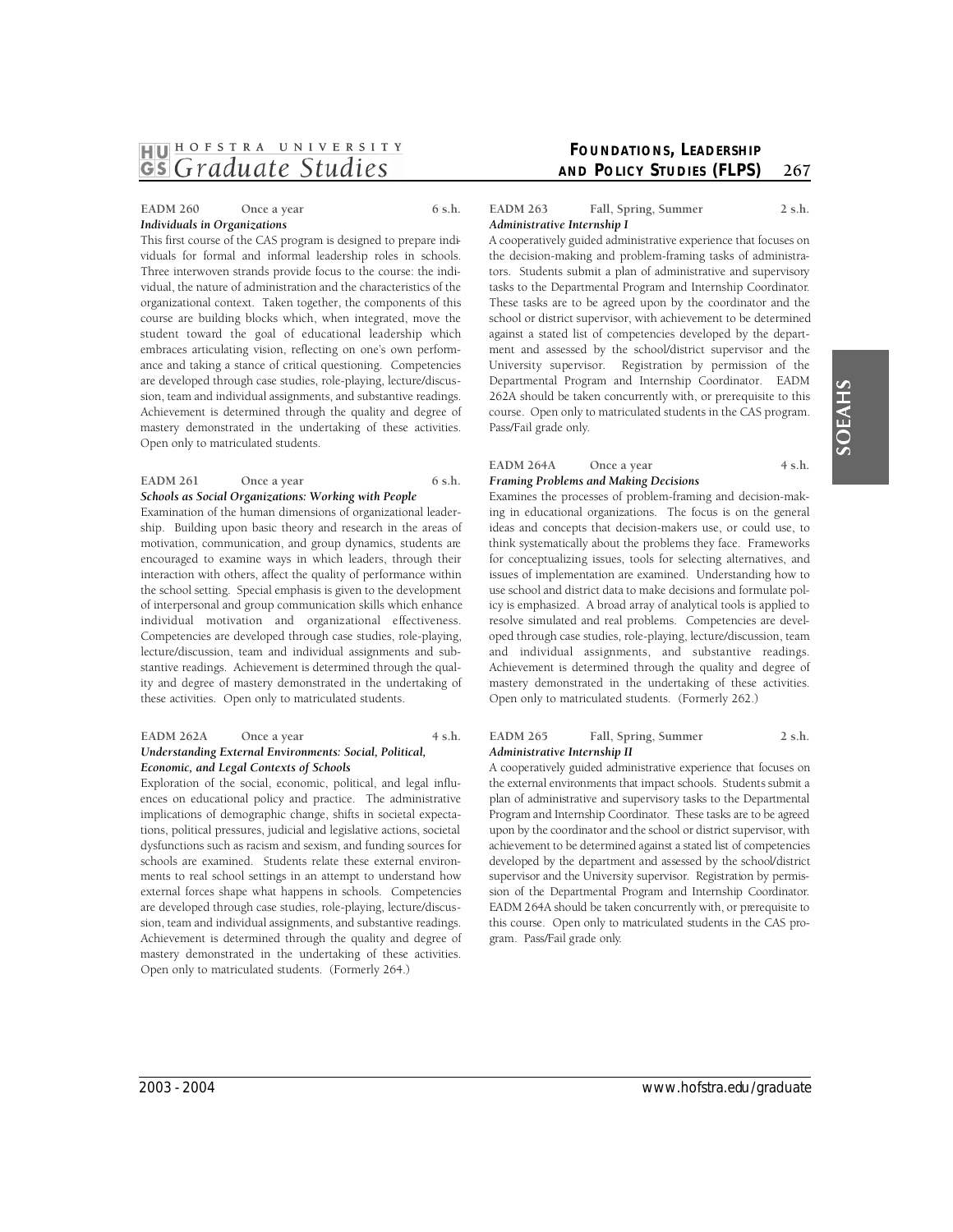al as well as contemporary reconceptualization of curriculum and learning processes. Core educational technologies, including edu- cational needs assessment, goal consensus testing, educational proand accountability reporting components), educational change and lum are studied. Competencies are developed through case studies, and substantive readings. Achievement is determined through the quality and degree of mastery demonstrated in the undertaking of these activities. Open only to matriculated students. **EADM 266** Once a year 4 s.h. *Educational Program Development, Delivery and Assessment*  Introduces students to a variety of perspectives, including traditiongram planning (with participatory involvement, staff development, resources deployment, progress monitoring, budgeting, evaluation risk-taking, school support services, and the nonacademic curricurole-playing, lecture/discussion, team and individual assignments,

#### EADM 267 Fall, Spring, Summer 2 s.h. *Administrative Internship III*

 educational program development, delivery, and assessment. the Departmental Program and Internship Coordinator. These tasks are to be agreed upon by the coordinator and the school or stated list of competencies developed by the department and and Internship Coordinator. EADM 266 should be taken concurrently with, or prerequisite to this course. Open only to matriculated students in the CAS program. Pass/Fail grade only. A cooperatively guided administrative experience that focuses on Students submit a plan of administrative and supervisory tasks to district supervisor with achievement to be determined against a assessed by the school/district supervisor and the University supervisor. Registration by permission of Departmental Program

#### EADM 270 Summer 6 s.h. *School Business Administration I*

 A study of concepts, theories and practical applications of the cur- rent state of knowledge in school business administration. An exam- ination of the laws impacting school business administration, an overview of school district budgets, the borrowing and investment of school district funds, accounting and auditing procedures, pur- these areas share their expertise during class discussions. chasing requirements and procedures, sources of revenue including State aid, health and safety issues and laws, personnel management, insurance, negotiations, transportation issues, managing facilities and operating school lunch programs. Practicing experts in each of

# EADM 271 Summer 3 s.h.

#### *Workshop: Middle Level Education*

 This week-long workshop provides an overview of the essential administrative elements and strategies characteristic of an effective middle level program. Specific topics include building an exemplary instructional program, encouraging creative and effective lescents, and making the transition from a Junior High School to a Middle School. Nationally and locally known speakers are brought in to share their experiences and expertise. Pass/Fail grade. teaching strategies, fostering academic and affective growth in ado**EADM 280-289, A-Z Once a year 1-4 s.h. each**  *Advanced Workshops* 

Special workshops of an advanced nature designed to meet the needs of specific groups. As individual subjects are selected, each is assigned a letter (A-Z) and added to the course number. Any course may be taken a number of times so long as there is a different letter designation each time it is taken.

#### EADM 283 Periodically 3 s.h.

*Workshop: Administration of Programs for Exceptional Populations*  This workshop is a field problem course focused on the administration of programs for exceptional populations. Participants play the role of an administrator given responsibility for administering programs for exceptional populations along with other unrelated administrative responsibilities. Administrative field problems presented touch on legal, financial and operational issues related to compliance with New York State regulations. No attempt is made to discuss handicapping conditions beyond their legal definitions. Course goal is to increase understanding and awareness to a level that enables the practitioner to ask intelligent questions at critical phases of the administrative process. Evaluation of student progress is based on appropriate written work and class participation.

*Prerequisite: SPED 200 or permission of instructor.* 

#### **EADM 300** Fall 3 s.h. *Doctoral Seminar*

Special topic seminar designed for doctoral students. Content varies from year to year; specific descriptions will be available at registration. Generally the course focuses on the impact of change upon the school system with an analysis of the problems arising and the development of comprehensive strategies to move forward the educational enterprise. Open only to doctoral students. Pass/Fail grade only.

#### EADM 310, 311 Fall, Spring, Summer 3 s.h. each *Administrative Internship*

A cooperatively guided administrative experience at the school building level. Students will submit a plan of administrative and supervisory tasks to the departmental Internship Coordinator. These tasks to be agreed upon by the coordinator and the school building supervisor, with achievement to be determined against a stated list of competencies assessed by the school building supervisor and a University supervisor. Monthly seminars for consideration of problems confronted in the field. Registration only by permission of the departmental internship coordinator. Open only to matriculated students. Pass/Fail grade only.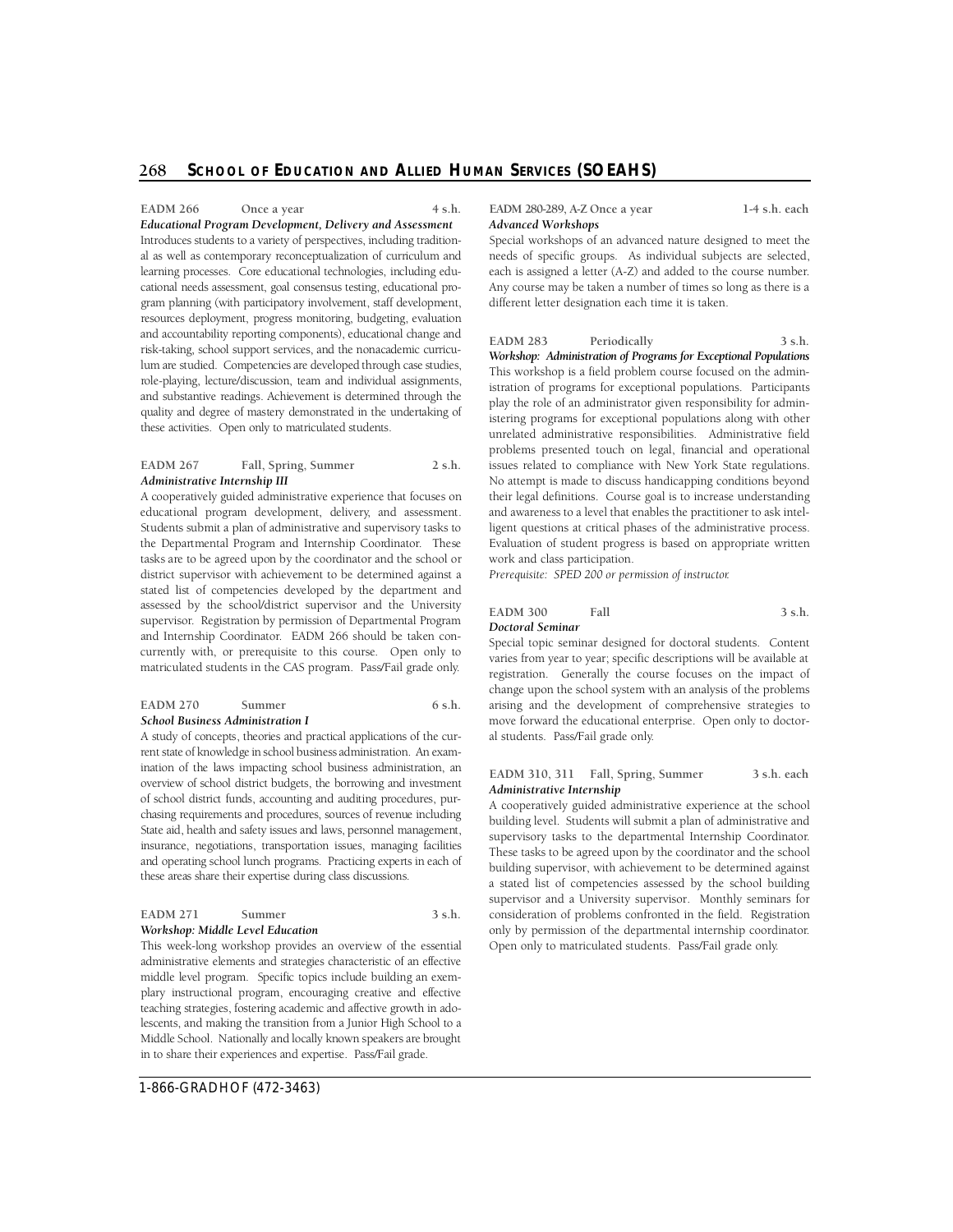# EADM 312 Fall, Spring, Summer 3 s.h. *Administrative Internship*

A cooperatively guided administrative experience at the central office level. Description is the same as for EADM 310, 311 except that experiences to be undertaken and supervisor designated is a member of the central office staff. Registration only by permission of the departmental Internship Coordinator. Open only to matriculated students. Pass/Fail grade only.

#### **EADM 320-321 Fall, Spring 3 s.h. each**  *Exploring the Field of Educational Administration: An Introduction to Doctoral Studies*

This two-semester sequence introduces doctoral students to the field of educational administration. Students develop a broad understanding of the field of educational administration, explore the history of inquiry in the field as well as current issues, and become familiar with its professional resources and organizations. Students also develop an understanding of doctoral study in the FLPS Department, articulate their own interests, and leam the skills and techniques required for doctoral study.

#### EADM 325 Periodically 3 s.h. *Leadership and Education*

This course is an exploration of the theory and practice of leadership using a variety of models from the social sciences. Drawing upon a broad interdisciplinary framework, images and representations of leadership are explored in film, visual art, biography, management literature, children's books and organizational research for the purpose of facilitating thinking about leadership roles in society and the ways in which these considerations enter into educational discourse and the practice of administration in complex educational organizations.

#### **EADM 351, 352 Fall, Spring, Summer 1-3 s.h. each**  *Independent Study in Administration*

The advanced doctoral student will identify and define special projects or studies, approved by the adviser, related to school administration. The student then works independently, conferring with the adviser on an appropriately agreed upon schedule and produces the final report by the date stipulated. Open only to doctoral students by permission of the department chairperson. Pass/Fail grade only.

# **FOUNDATIONS, LEADERSHIP AND POLICY STUDIES (FLPS)** 269

#### **EADM 357&358 Fall, Spring 4 s.h. each**  *Applied Research in Educational Settings*

This two-semester sequence of courses is designed to prepare educational leaders to use data as a fundamental tool to improve culture of high standards and equity in learning organizations class will build an institutional instructional student data base; monitor an educational intervention within an organization; use data to describe institutional processes, practices, and progress; and behaviors; speculate on ways to use results to mobilize the and institutional accountability. The class covers measures of cenregression, chi-square, t-tests, one-way analysis of variance, partial and multiple correlation and multiple regression, factor analythe experiences of children and adults in schools and other learning institutions. Participants will learn to use data to develop a and monitor student achievement and learning. Students in this examine institutional belief systems, underlying assumptions, school community for action; and provide a record of personal tral tendency and dispersion, normal curve, correlation, linear sis. Courses may not be taken on a Pass/Fail basis.

| <b>EADM 380</b> |  | Once a year |  |  | 3 s.h. |
|-----------------|--|-------------|--|--|--------|
|                 |  |             |  |  |        |

# *Structure and Process in Educational Organizations*

This course helps the advanced graduate student develop a strong background in modern and emergent organizational theory as it applies to educational practice and administrative inquiry. Lays the groundwork for the advanced student to conceptualize either research into contemporary educational problems or improving administrative practice.

# **EADM 601** Spring 3 s.h. *Dissertation Seminar*

Clarification and structuring of a dissertation topic as a research writing format. Prerequisites: successful passing of the Doctoral Oral Qualifying Exam, approval of the residence plan of study, including EADM 300. A minimum of 601 is required of all docundertaking. Presentation, analysis and critique of participant's research outlines leading to departmental acceptance of the research proposal. Orientation to dissertation organization and and completion of 12 s.h. of the doctoral program of studies toral students in educational administration. Pass/Fail grade only.

| EADM 602                                 | Fall, Spring, Summer | 3 s.h. |
|------------------------------------------|----------------------|--------|
| <b>Dissertation Proposal Preparation</b> |                      |        |

 For students whose dissertation proposals have not been approved in 601. Registration in 602 is continuous until the proposal is accepted. No degree credit granted for 602.

# EADM 604 Fall, Spring, Summer 3 s.h. *Dissertation Advisement*

Doctoral candidates enroll in 604 upon departmental acceptance of the dissertation proposal. Registration in 604 is continuous until the dissertation is accepted.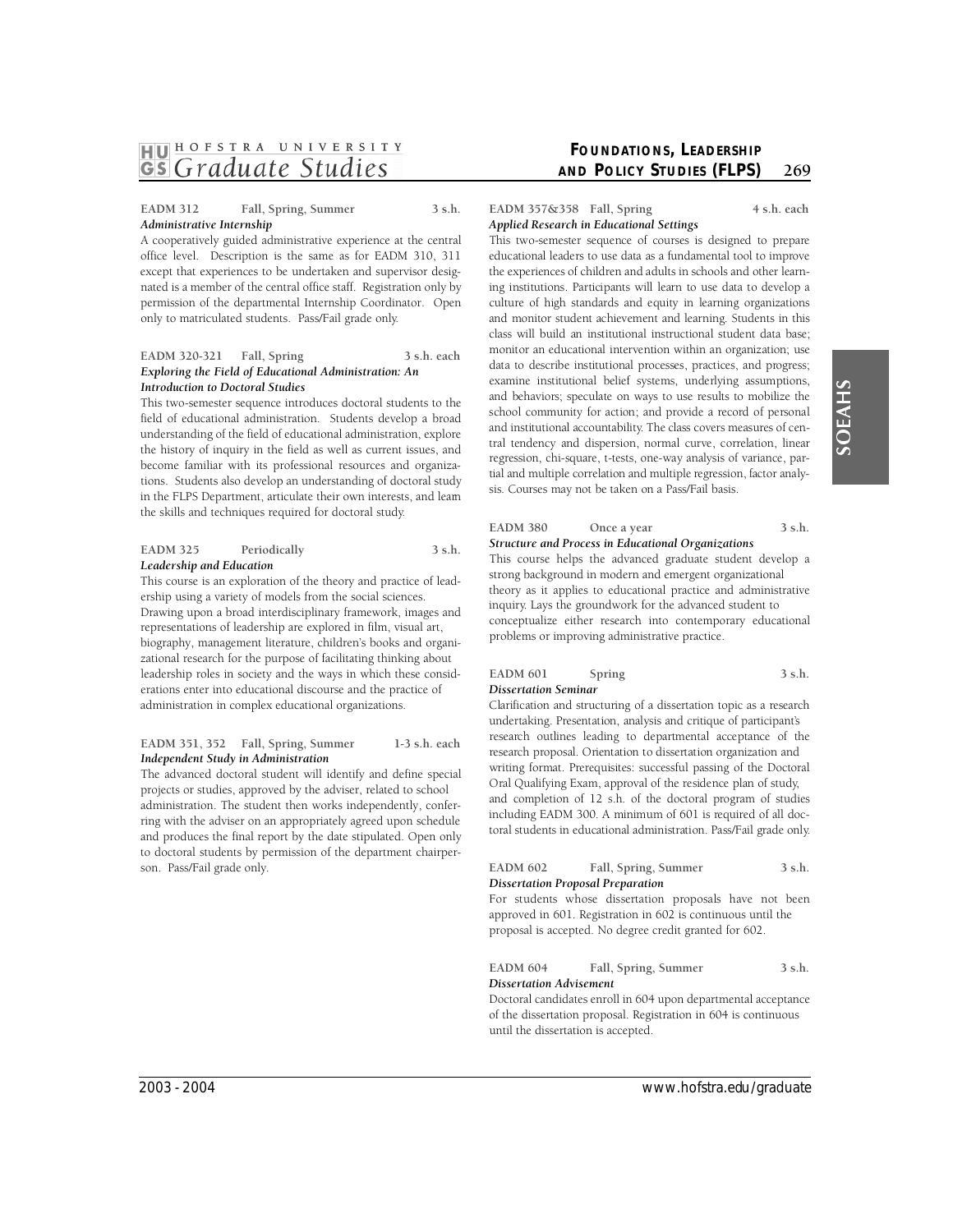# **FOUNDATIONS OF EDUCATION (FDED)**

 *Assistant Professor Scott, Graduate Program Co-Dire c t o r, (516) 463-6468, soekas@hofstra.edu*  Professor Smith, Graduate Program Co-Director, (516) 463-5758, edaths@hofstra.edu

# **GRADUATE PROGRAMS**

The graduate programs in Foundations of Education are designed for students with varied backgrounds and interests. While some candidates plan to pursue careers in education, others are primarily interested in the interpretive study of educational values, beliefs, theories, and practices. The degree program basically consists of elective courses taken under advisement in areas related to educational thought and to philosophical, historical, and social foundations of education. Electives in such diverse disciplines as anthropology, psychology, sociology, political science, and economics, are all considered relevant to the Foundations of Education program. These degree programs will provide either Permanent or Professional Certification for those students who have obtained Provisional or Initial Certification.

Admission to the programs is dependent on holding a bachelor's degree from an accredited institution, submission of official college transcripts, and a personal interview with appropriate graduate faculty. In addition, each student is asked to provide both a recent writing sample and a statement of purpose for wanting to enroll in the program. Though individual programs vary to reflect diversity in students' interests, most follow requirements set forth below.

# **Master of Science in Education: Foundations of Education**

This program has been replaced by the Master of Arts: Foundations of Education below.

# **Master of Arts: Foundations of Education**

# **PROGRAM OVERVIEW**

This program is designed to provide an understanding of philosophical, historical and social foundations of education and draws from diverse disciplines, including philosophy, history, anthropology, psychology, sociology, political science and economics. This program attracts thoughtful individuals with diverse professional goals and interests who want a deeper understanding of education in modern society. Engaging students in an interpretive study of educational beliefs, practices, and arrangements, it includes courses in educational history and philosophy; multicultural and

cross-cultural education; sociology of education; childhood, adolescence, and the family; and aesthetic education. The program satisfies New York State requirements for Professional Certification in the following areas: Early Childhood, Childhood, and Adolescence including English, Social Studies, Foreign Language, Science, Mathematics, Music and Fine Arts.

# **ADMISSION REQUIREMENTS**

Applications for admission to the Foundations of Education Program are made to the Graduate Admissions Office. A committee of full-time members of the Foundations of Education Program bases its decision to accept or reject a candidate based on a comprehensive review of the following criteria:

- 1. B.A. or B.S. degree, with a minimum GPA of 2.75. Students with a minimum GPA of 2.5 or higher may be accepted into the program on a probationary status if relevant considerations warrant such an exception.
- 2. A recent writing sample.
- 3. Statement of purpose for pursuing Foundation of Education studies.
- 4. Interview with a faculty member in Foundations of Education.
- 5. Initial certification in one of the content areas listed below for students seeking professional certification.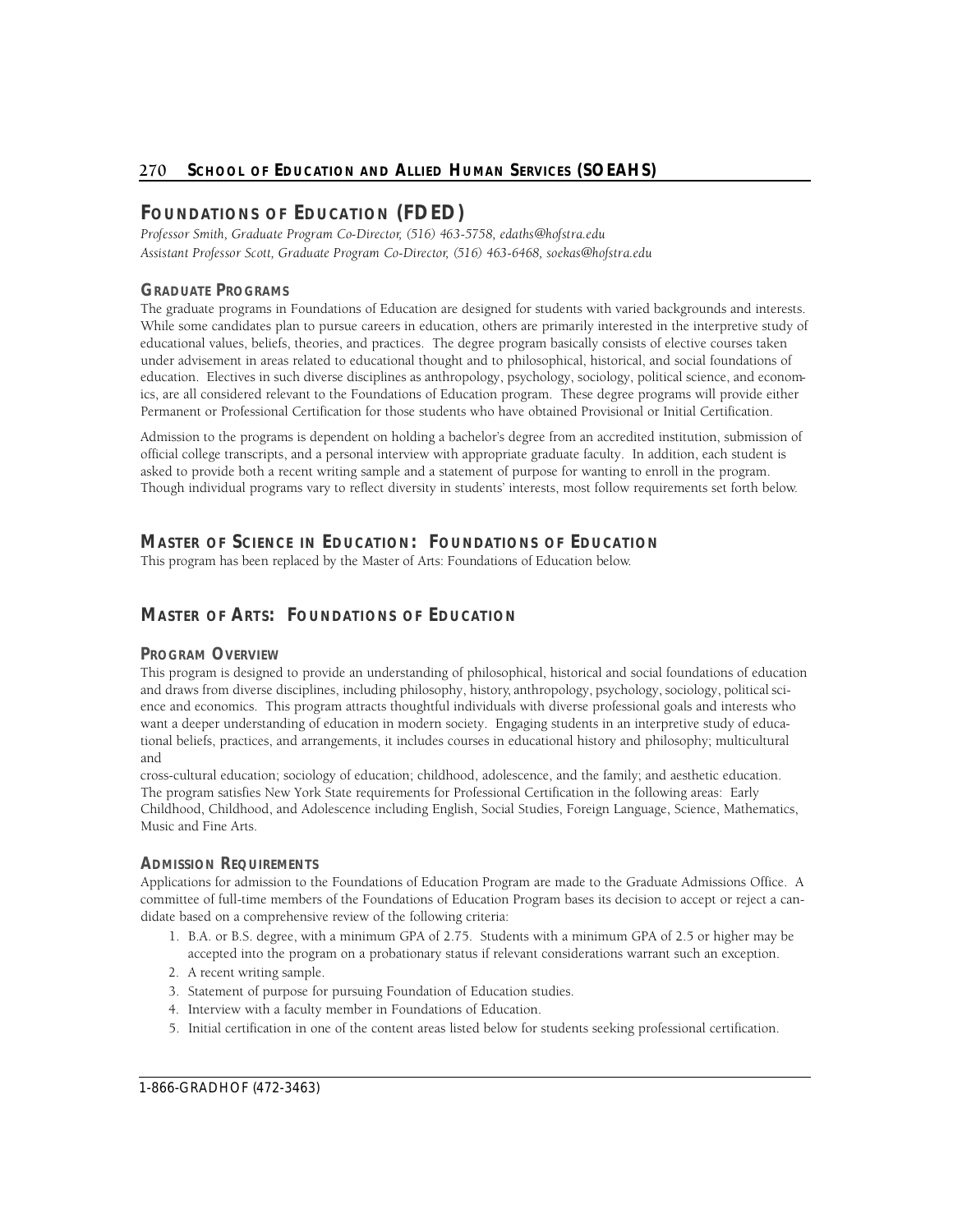# **PROGRAM REQUIREMENTS** *(33-36 s.h.)*

# **I.** For students *not* seeking professional certification, the program of studies involves the following (33 s.h.)

*• Foundations of Education: 15 s.h.* 

Students must complete 15 s.h. of 200-level courses in Foundations of Education. The student may select any 200-level course offered under advisement.

*• Electives: 18 s.h.* 

Electives may be chosen, under advisement, from Liberal Arts and Sciences, Foundations of Education, or other courses within the School of Education and Allied Human Services.

**II. For students who are seeking Professional certification in the content areas listed below, the program of studies involves the following: 33-36 s.h.** 

# *Foundations of Education: 15 s.h.*

Students must complete a 15 s.h. of 200-level courses in Foundations of Education. The student may select any 200-level course offered under advisement.

# *Electives: 6 s.h.*

Students may select additional Foundations of Education courses or other courses from Liberal Arts and Sciences and School of Education and Allied Human Services.

# *Content/Pedagogy Linkage: 12-15 s.h.*

Students who are seeking professional certification complete only the content-pedagogy linkage for the initial area of certification held.

# *A. Early Childhood: 12 s.h.*

*A minimum of 3 s.h. in each of the following three areas for a total of 12 s.h. with advisement:* 

| English/Literacy: |      |                                                                        |
|-------------------|------|------------------------------------------------------------------------|
| <b>DRAM</b>       | 277  | Theater Methods in Educational Dramatics, 3 s.h.                       |
| <b>ELED</b>       | 225  | Teaching English as a Second Language, 3 s.h.                          |
|                   | 265  | Children's Literature for Early Childhood Educators, 3 s.h.            |
| Social Studies:   |      |                                                                        |
| <b>ELED</b>       | 254  | History & Geography in Early Childhood & Elementary Education, 3 s.h.  |
| ISI               | 201  | Cultural Diversity & Global Studies, 3 s.h. (New College course)       |
|                   |      | Mathematics, Science & Technology:                                     |
| <b>ELED</b>       | 231  | Curriculum & Instruction in Science, 3 s.h.                            |
|                   | 232  | Curriculum & Instruction in Mathematics, 3 s.h.                        |
|                   | 239  | Technology Education in Elementary School, 3 s.h.                      |
| <b>MHAE</b>       | 231  | Teaching Elementary School Children About Health, 3 s.h.               |
| <b>MATH</b>       | 280T | Workshop: Pre-College Mathematics, Discovering Mathematical Principles |
|                   |      | Through Technology, 3 s.h.                                             |

# *B. Childhood: 12 s.h*

*Select four courses from the following:* 

| ELED 233 |     | Curriculum & Instruction in Creative Arts, 3 s.h.                             |
|----------|-----|-------------------------------------------------------------------------------|
|          | 230 | Curriculum & Instruction in Social Studies, 3 s.h.                            |
|          | 254 | Teaching History & Geography in Early Childhood & Childhood Education, 3 s.h. |
|          |     |                                                                               |

- 224 Multicultural Literature in the Elementary School Curriculum, 3 s.h.
- 278 Writing & Children's Literature, 3 s.h.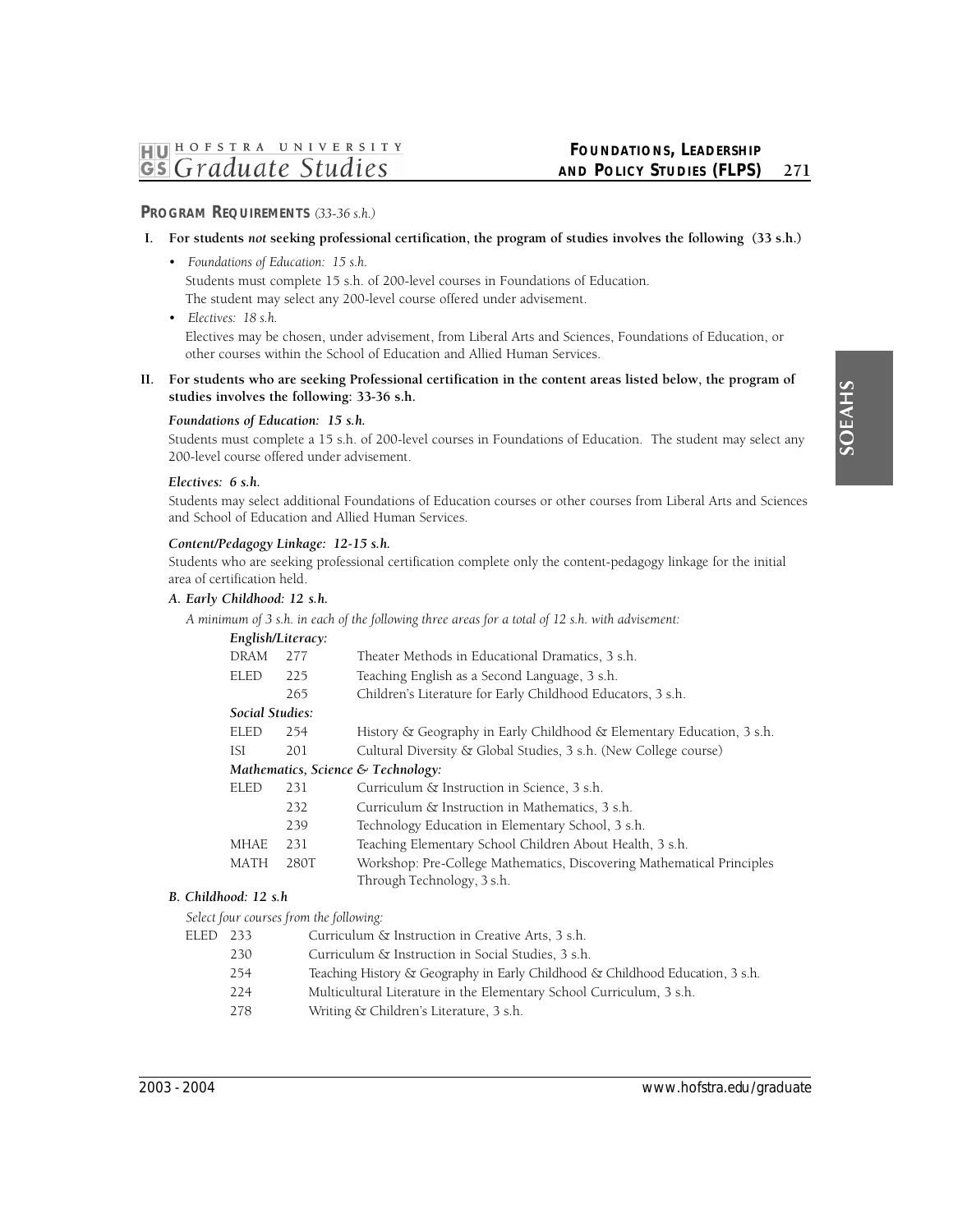| C. English: 12 s.h. |  |  |
|---------------------|--|--|
|                     |  |  |
|                     |  |  |

| <b>SED</b> | 232  | Curriculum & Instruction in English, 3 s.h.             |
|------------|------|---------------------------------------------------------|
|            |      | Select three courses (with advisement) from:            |
| ENGL 203   |      | Approaches to English Grammar, 3 s.h.                   |
|            | 210  | 20th-Century American Fiction, 3 s.h.                   |
|            | 261  | The American Renaissance, 1820-1860, 3 s.h.             |
|            | 271A | Sources of the English Literary Tradition I, 3 s.h.     |
|            | 271B | Sources of the English Literary Tradition II, 3 s.h.    |
|            | 272  | Sources of the English Literacy Tradition III, 3 s.h.   |
|            | 274  | Sources of the American Literacy Tradition, 3 s.h.      |
| MAP        | 261  | World Literature or equivalents in ENGL or LYST, 3 s.h. |
|            |      |                                                         |

# *D. Fine Arts: 12 s.h.*

| СT | 271  | Curriculum Design in Art Education, 3 s.h.            |  |   |  |  |  |
|----|------|-------------------------------------------------------|--|---|--|--|--|
|    | 297A | Advanced Studies in Art Education: Elementary, 3 s.h. |  |   |  |  |  |
|    |      |                                                       |  | . |  |  |  |

297B Advanced Studies in Art Education: Secondary, 3 s.h.

*Select one of the following:* 

| ED 220 | Aesthetic Education, 3 s.h.                                           |
|--------|-----------------------------------------------------------------------|
| 221    | $C_1$ defined in Fig. 1 Theory and the contract of the state of $C_1$ |

- 221 Celebrating Humanity: Aesthetic Experience & Education in Global Perspective, 3 s.h.
- 225 The Museum as Educator, 3 s.h.

# *E. Languages Other Than English: 12 s.h.*

*Complete only the requirements below for the target language of Initial Certification.* 

# *1. French:*

| <b>SED</b>  | 233     | Curriculum & Instruction in Foreign Languages, 3 s.h.                     |
|-------------|---------|---------------------------------------------------------------------------|
|             |         | Select three courses (with advisement) from:                              |
| <b>FREN</b> | 201     | The French Language, 3 s.h.                                               |
|             | 202     | Studies in French Civilization, 3 s.h.                                    |
|             | 221-226 | Special Topics, 3 s.h. each                                               |
| CT/SED      | 208     | Multicultural Curriculum & Teaching, 3 s.h.                               |
| <b>FDED</b> | 232     | Cross-Cultural Education: Comparative Perspectives, 3 s.h. or equivalents |
| 2. German:  |         |                                                                           |
| <b>SED</b>  | 233     | Curriculum & Instruction in Foreign Languages, 3 s.h.                     |
|             |         | Select three courses (with advisement) from:                              |
| <b>GERM</b> | 221-226 | Readings in Literature or Special Studies, 3 s.h. each                    |
| CT/SED 208  |         | Multicultural Curriculum & Teaching, 3 s.h.                               |
| <b>FDED</b> | 232     | Cross-Cultural Education: Comparative Perspectives, 3 s.h. or equivalents |
| 3. Russian: |         |                                                                           |
| <b>SED</b>  | 233     | Curriculum & Instruction in Foreign Languages, 3 s.h.                     |
|             |         | Select three courses (with advisement) from:                              |
| <b>RUS</b>  | 221-226 | Readings in Literature or Special Studies, 3 s.h. each                    |
| CT/SED      | 208     | Multicultural Curriculum & Teaching, 3 s.h.                               |
| <b>FDED</b> | 232     | Cross-Cultural Education: Comparative Perspectives, 3 s.h. or equivalents |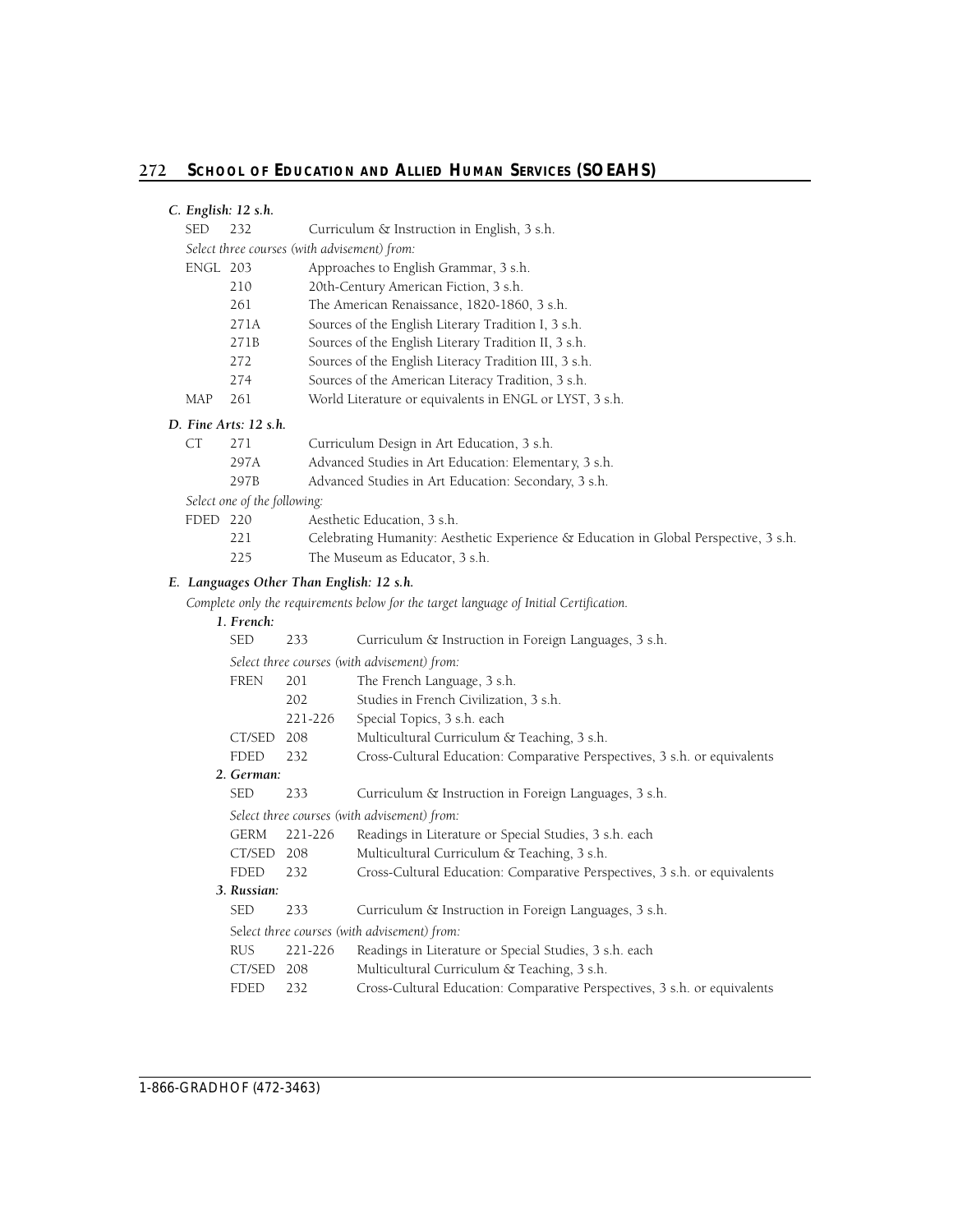# **FOUNDATIONS, LEADERSHIP AND POLICY STUDIES (FLPS)** 273

|                   | 4. Spanish:            |     |                                                                                     |
|-------------------|------------------------|-----|-------------------------------------------------------------------------------------|
|                   | <b>SED</b>             | 233 | Curriculum & Instruction in Foreign Languages, 3 s.h.                               |
|                   |                        |     | Select three courses (with advisement) from:                                        |
|                   | <b>SPAN</b>            | 202 | The Spanish Language, 3 s.h.                                                        |
|                   |                        | 212 | Contrastive Bilingualism, 3 s.h.                                                    |
|                   |                        | 213 | Development of Social & Psychological Bilingual Trends in the United States, 3 s.h. |
|                   |                        | 218 | People & Cultures of Latin America, 3 s.h.                                          |
|                   | FDED                   | 232 | Cross-Cultural Education: Comparative Perspectives, 3 s.h. or equivalents           |
|                   | F. Mathematics: 12 s.h |     |                                                                                     |
| SED               | 234                    |     | Curriculum & Instruction in Mathematics, 3 s.h.                                     |
|                   |                        |     | Select three courses (with advisement) from:                                        |
| <b>CT</b>         | 216                    |     | Applications of Information Technology in Mathematics Education, 3 s.h.             |
| SED               | 292                    |     | Instructional Patterns for Mathematics, 3 s.h.                                      |
| <b>MATH 202</b>   |                        |     | Mathematical Logic, 3 s.h.                                                          |
|                   | 280, A-Z               |     | Workshop: Pre-College Mathematics, 1-3 s.h. each                                    |
|                   | 298, 299, A-Z          |     | Advanced Topics, or equivalents, 2 or 3 s.h. each                                   |
| G. Music: 15 s.h. |                        |     |                                                                                     |
| SED               | 227A                   |     | Curriculum Design & Instruction in Music (PreK-12), 3 s.h.                          |
|                   | Select courses from:   |     |                                                                                     |
| <b>SED</b>        | 200M                   |     | Integrating Technology in Music Education, 1 s.h. or                                |
| CT                | 200                    |     | Information Technology for Teachers, 3 s.h.                                         |
| ELED              | 211A                   |     | Young Children's Movement, Rhythmic Activities, Music & Play, 3 s.h.                |
|                   | 211                    |     | Children's Movement & Rhythmic Activities in the Curriculum, 1 s.h.                 |
| CT                | 299A                   |     | Developing Creative Music Strategies, 3 s.h.                                        |
|                   | 299B                   |     | Perspectives on Instrumental Music, 3 s.h.                                          |
| FDED 220          |                        |     | Aesthetic Education, 3 s.h.                                                         |
| <b>SED</b>        | 257                    |     | Instrumental Conducting: Techniques Methodology, 3 s.h.                             |
| <b>MUS</b>        | 270 A-C                |     | Orff-Schulwerk Certification Program, Level I, II, III, 3 s.h. each                 |
|                   | 271                    |     | Workshops for Music Educators, 1 s.h                                                |
|                   | 272                    |     | Workshops for Music Educators, 2 s.h.                                               |
|                   | 273                    |     | Workshops for Music Educators, 3 s.h                                                |
|                   | 263                    |     | Wind Literature & Rehearsal Techniques, 3 s.h.                                      |
|                   | 274                    |     | Contemporary Issues in Music Education-Orff-Schulwerk, 1 s.h. or equivalents        |
|                   | H. Science: 12 s.h.    |     |                                                                                     |
| <b>SED</b>        | 235.                   |     | Curriculum & Instruction in Science, 3 s.h.                                         |
|                   |                        |     | Select three courses (with advisement) from:                                        |
| CT                | 200                    |     | Introduction to Computer Technology in Education, 3 s.h.                            |
|                   | 217                    |     | Applications of Information Technology in Science Education, 3 s.h.                 |
| <b>NSC</b>        | 201                    |     | Philosophy & Implications of Scientific Inquiry I, 3 s.h.                           |
|                   | 202                    |     | Philosophy & Implications of Scientific Inquiry II, 3 s.h.                          |
| BIO               | 253A                   |     | Special Topics in Biology, 3 s.h.                                                   |
| GEOL 251          |                        |     | Readings I, 3 s.h.                                                                  |
|                   | 252                    |     | Readings II, 3 s.h.                                                                 |

 Graduate Special Topics courses in BIO, CHEM, GEOL, and PHYS (with permission of the instructor and the graduate adviser).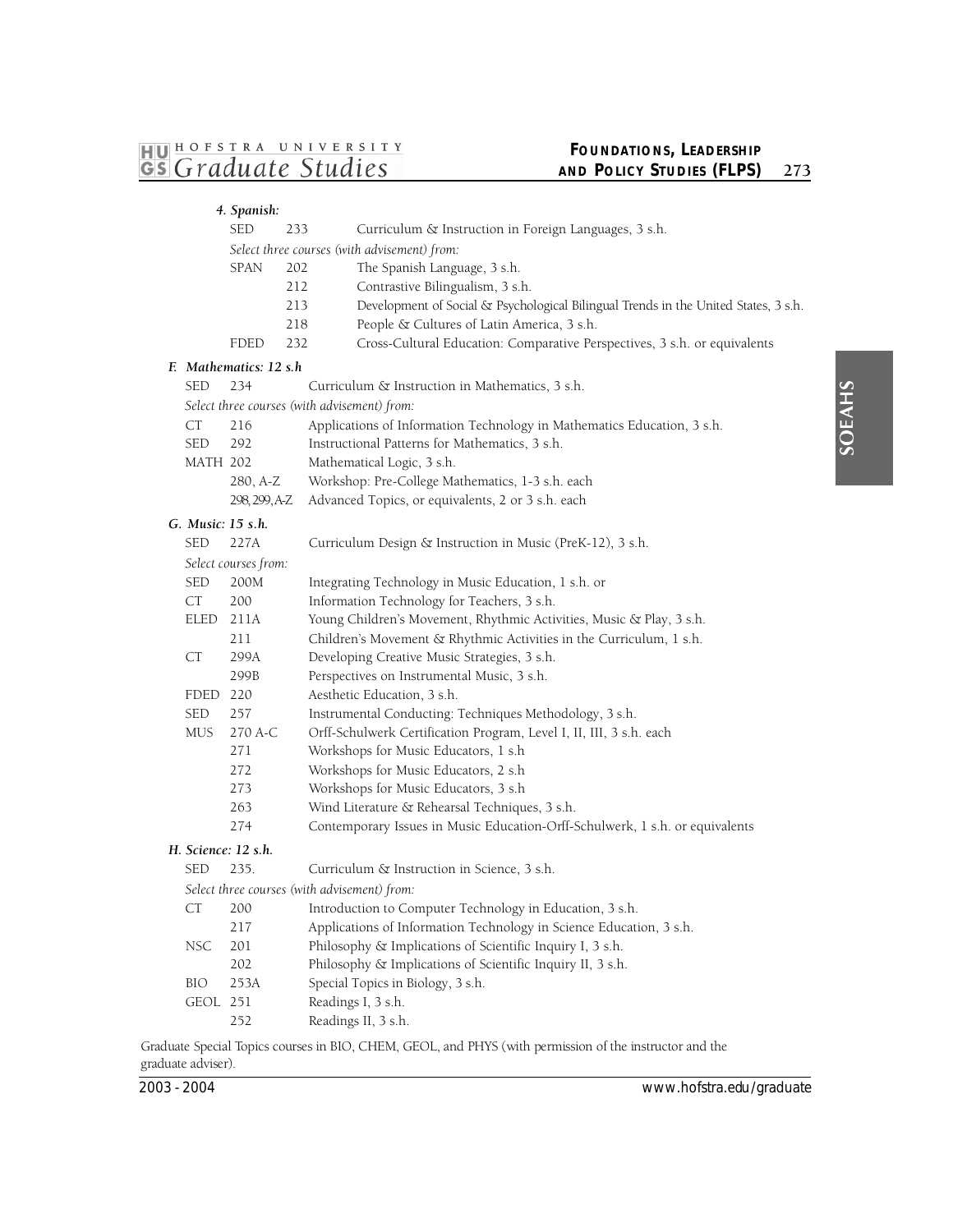# *I. Social Studies: 12 s.h.*

| <b>SED</b>  | 236                                          | Curriculum & Instruction in Social Studies, 3 s.h.                    |  |  |  |  |
|-------------|----------------------------------------------|-----------------------------------------------------------------------|--|--|--|--|
|             | Select three courses (with advisement) from: |                                                                       |  |  |  |  |
| <b>SED</b>  | 242                                          | Global History in the Curriculum, 3 s.h.                              |  |  |  |  |
|             | 276                                          | Teaching United States History—A Project Approach, 3 s.h.             |  |  |  |  |
| ISI         | 201                                          | Cultural Diversity & Global Perspectives, 3 s.h. (New College Course) |  |  |  |  |
| <b>SED</b>  | 294                                          | Instructional Patterns for Social Studies, 3 s.h.                     |  |  |  |  |
| <b>HIST</b> | 291                                          | Special Studies in History, 3 s.h.                                    |  |  |  |  |
|             | 292                                          | Special Studies in History, 3 s.h.                                    |  |  |  |  |

# **GRADUATION REQUIREMENTS**

Graduation from the program requires:

- 1. Satisfaction of all outstanding course requirements according to the student's individual program of study (33-36 s.h.);
- 2. completion of all course work with an overall GPA of 3.0;
- 3. satisfactory completion of a comprehensive examination or a master's essay (see FDED 301, 302).

# **COMPREHENSIVE EXAMINATION/MASTER'S ESSAY**

In order to complete the Foundations of Education program, a student must either pass a comprehensive examination or write a Master's Essay. If the student chooses the examination, faculty members create questions based on the student's program of studies. The questions require the student to draw from ideas, theories, readings, and experiences from different courses. Though the examination is not intended to be research oriented, the faculty hopes it will provide students the occasion to arrive at new insights as they continue to think further about issues initially touched upon in their classes.

If students choose to write a Master's Essay, they work with a full-time faculty member who has expertise in the topic of interest. From this collaborative relationship, the student and faculty member determine the parameters for the project. While the process is specific to the interests of the student, all individuals are expected to conduct an independent research project. The end product is intended to reflect the student's enhanced knowledge and understanding of educational foundations issues in relation to a particular subject.

# **CERTIFICATE OF ADVANCED STUDY IN FOUNDATIONS OF EDUCATION (30 s.h.)**

A 30-semester hour program in Foundations of Education at the post-master's level leads to Certificate of Advanced Study. The requirements are similar to the master's program, but a comprehensive examination is not required.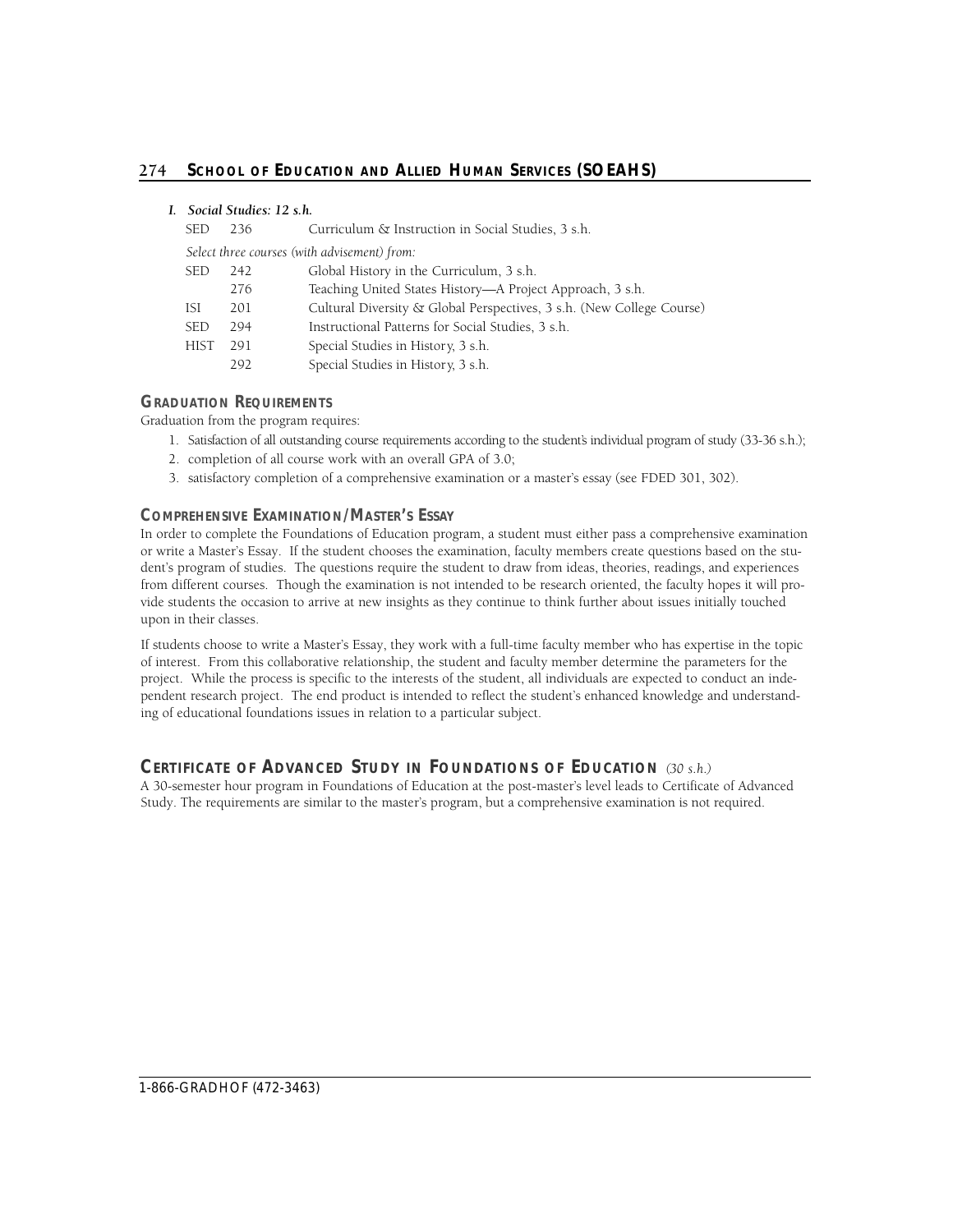# **(FDED) COURSES**

#### FDED 200 Fall, Spring 3 s.h. *Philosophy of Education\**

Consideration of selected issues involving morals and values, knowledge claims and assertions, the uniqueness of being human, and how these issues are all related to schooling and education. Emphasis in on contemporary problems confronting educational personnel.

#### FDED 210 Fall, Spring 3 s.h. *Contemporary Educational Movements*

Examination of the most influential sets of proposals currently influencing American education. The ideas guiding progressive schools, humanistic education and the deschooling movement are among those explored. Emphasis throughout is on analysis and appraisal of these proposals for guiding educational practices and arrangements.

#### FDED 211 Fall, Spring 3 s.h. *The School and Society*

The school is a societal institution created specifically for the purpose of education. The school is both shaped by societal factors and, in turn, has impact upon the society. Contemporary schools for children and adolescents, as well as institutions of higher education for adults in the United States, are impacted by the political and governmental system of the country; the economy; patterns of social stratification; the multicultural diversity within the population. The school also interacts with other societal institutions concerned with education: museums, libraries, religious institutions, health care institutions, the work place in the community, as well as the family.

#### FDED 220 Fall, Spring 3 s.h. *Aesthetic Education*

Interdisciplinary analysis of selected theories of the educational significance of aesthetic perception, artistic creativity and art criticism. Materials are drawn form philosophy, social sciences, the arts and educational theory.

# **FOUNDATIONS, LEADERSHIP AND POLICY STUDIES (FLPS)** 275

#### FDED 221 Once a year 3 s.h. *Celebrating Humanity: Aesthetic Experience and Education in Global Perspective*

This course examines the role of the several arts and aesthetics experience in the lives and learning of children and adults across the globe. Opportunities are provided for students to focus an in-depth exploration of cultures drawn from two areas of the world: North Africa, Sub-Sahara Africa, South-East Asia, the Indian sub-continent, Asia and the Pacific Rim, the Middle East, Eastern Europe, Central Europe, Western Europe, Mexico and Latin America, the Caribbean Islands, or Canada and Alaska. Materials are drawn from educational theory, aesthetic theory, and the history of the arts, culinary history, cultural anthropology, and social psychology. Students are required to visit museums and galleries and attend musical, theatrical, and dance performances. Participation does not presume either prior study in the history of the arts or in cross-cultural anthropology, although both are desirable.

#### FDED 222 Periodically 3 s.h. *Qualitative Research Methods*

Research methodology for examining the social forces which influsettings. Techniques for gathering data through field observations, interviews and documents are emphasized. Open only to doctoral students. May not be taken as a foundations of education elective. ence the ways in which participants experience and interpret school

#### FDED 223 Once a year 3 s.h. *Analysis of Qualitative Data*

Principles, methods, and techniques in the analysis and reporting of such qualitative data as are obtained through field methods including observations, interviews and examination of documents. Upon completion of this course, students are expected to be able to plan, carry out and report the results of systematic analysis of qualitative data that have been collected in field settings. Emphasis on deriving thick description, grounded theory and preparing a case study from the data.

*Prerequisite: FDED 222. Open only to doctoral students. May not be taken as a foundations of education elective.* 

# FDED 225 Once a year 3 s.h.

*The Museum as Educator* 

Exploration of the evolution of educational functions and multiplicity of roles served by diverse kinds of museums, as those devoted to art, history, natural science, ethnography, technology and popular culture. Materials and educational theory are drawn from the fine arts, history, philosophy, and the several social and behavioral sciences. On-site field investigations of New York City and Long Island museums are required.

<sup>\*</sup>FDED 200 is an introductory course in philosophy of education. Students with more than an introductory course in philosophy should consult a Foundation of Education advisor about substitutions.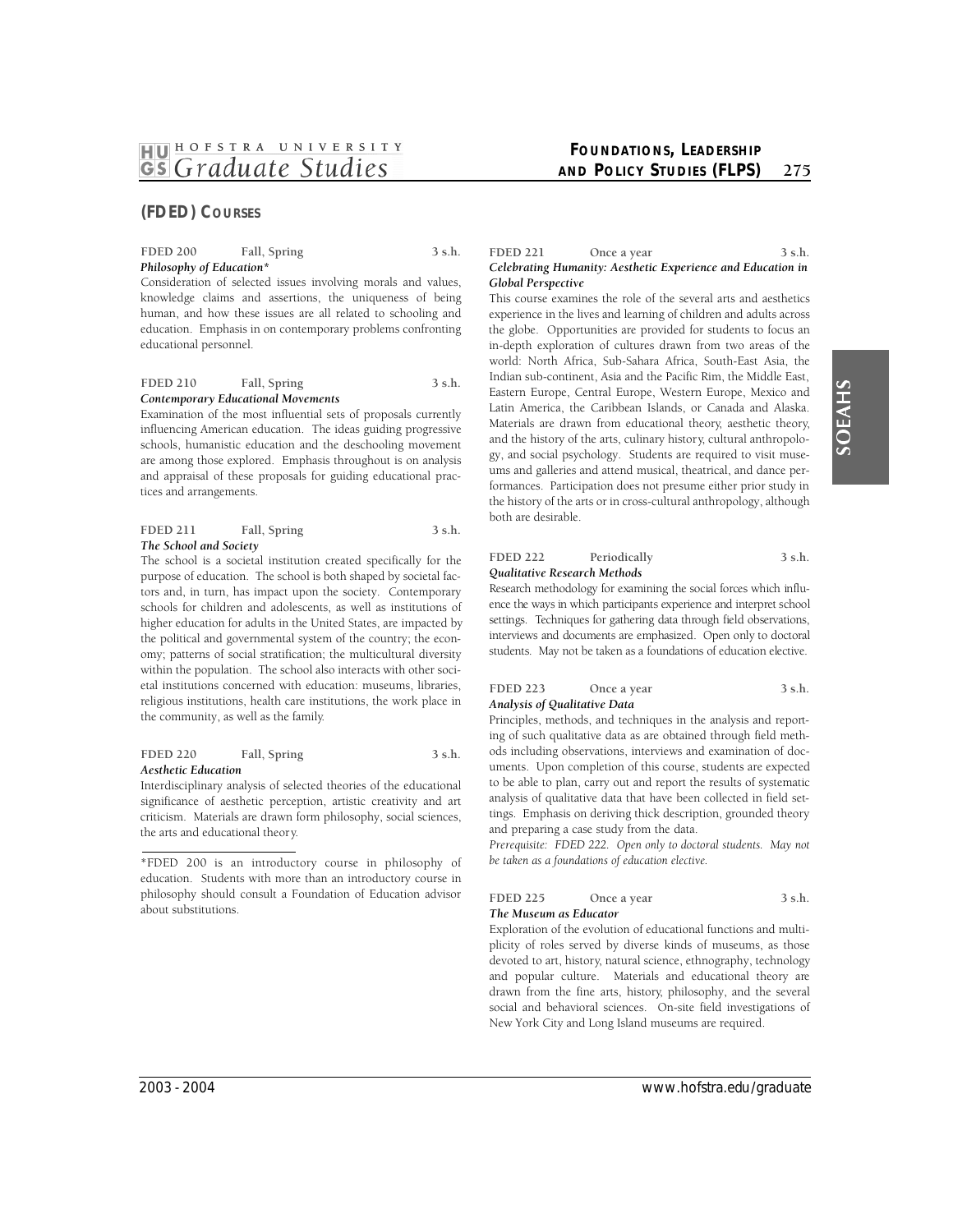#### FDED 230 Periodically 3 s.h. *History of Education in the United States*

 the present in relation to social and intellectual history. The development of American education from colonial times to Emphasis is on understanding the cultural forces, institutions and ideas that have shaped American education.

# **FDED 231** Spring 3 s.h.

#### *Childhood and Adolescence in Historical Perspective*

Students explore aspects of childhood and adolescence drawn from a variety of cultures and historical eras. Attention is focused on the socialization of the young into acquiring the behaviors, norms, knowledge, and systems of belief traditionally held dear by the adult members of society. The crucial role of the family is underscored. Play, toys, and games are examined as preparation for societal participation. Where appropriate, the role of schooling and other educational institutions are examined, as well as educational thought. Museum visitations, cooperative team inquiry, and hands-on learning are required in addition to the usual methods of graduate study.

#### FDED 232 Once a year 3 s.h. *Cross-Cultural Education: Comparative Perspectives*

This course will center upon the ways in which diverse cultural orientations relate to education and schooling. Selected Eastern and Western patterns of behavior and thought will be featured, though not exclusively. The dominant paradigms shaping institutions in the East and West will be explored through a comparative analysis of educational networks in cultural context. Relationships and connections among institutions, beliefs and behavior, and cultural orientation will be examined.

#### FDED 240 Periodically 3 s.h. *Urban Education*

Selected issues confronting urban education today including a multifactored analysis of the city itself as the context of urban education. Aesthetic, political, racial, and sociological dimensions of city life and urban schools are probed. Limited small group field investigation in New York City will be required.

| <b>FDED 241</b>                      | Periodically | 3 s.h. |  |
|--------------------------------------|--------------|--------|--|
| Education and Revolutionary Ideology |              |        |  |

Critical examination and appraisal of selected contemporary works urging systematic reform of present day society and the ramifications of such thought for education.

# **FDED 242 Spring 3 s.h.**

*Foundational Perspectives in Multicultural Education* 

This course introduces educators to the four foundational perspectives in multicultural education: Antiracism, Critical Theory/Postmodernism, Ethnic Studies, Liberal Democratic theory. Through an analysis of each foundational perspective, students will develop an understanding of how educational institutions can respond to the distinct challenges emerging with the multicultural condition.

# FDED 244 Fall, Spring 3 s.h. *Seminar: Alternative Education*

An introduction to alternative education with emphasis on the qualities and organizational features which identify and distinguish it from conventional schooling. Descriptive accounts and visits from Long Island alternative school personnel provide first hand acquaintance with such educational arrangements; analytic materials and class discussion explore the qualities which alternative education reflects.

# **FDED 247** Spring 3 s.h.

#### *The Family as Educator: Multicultural Dimensions*

Within America's multiculturally diverse society, families are the first educators not only for infants, children, and adolescents, but for adults. Within the context of the family, important values, attitudes, and skills are first shaped and continue to be reinforced. Gender roles, religious identity, social class status, and ethnic group membership are conveyed within families and further reinforced by community institutions. Educators seeking to understand learners (be they infants, children, adolescents, or adults) must attend to familial patterns and variations as well as to community-based institutions. Education is, in the final analysis, much more than schooling.

#### FDED 248 Fall 3 s.h. *Multicultural Education in the Metropolitan Area*

Interdisciplinary examination of the educative influences of ethnicity as this impinges upon the school, the community's agencies, the family and the learner within the metropolitan New York area. Students are required to engage in limited small group field investigation of agencies and institutions designed to provide services to ethnic group members.

| <b>FDED 249</b>            | Spring | 3 s.h. |
|----------------------------|--------|--------|
| Workshop: Career Education |        |        |

Interdisciplinary study designed to provide both a theoretical understanding and practical application of several major career education emphases, namely: (1) self-image, self-awareness, selfconcept; (2) values clarification and decision making; (3) career awareness; (4) career information; (5) career choice and guidance; and (6) career training. Same as SED 249.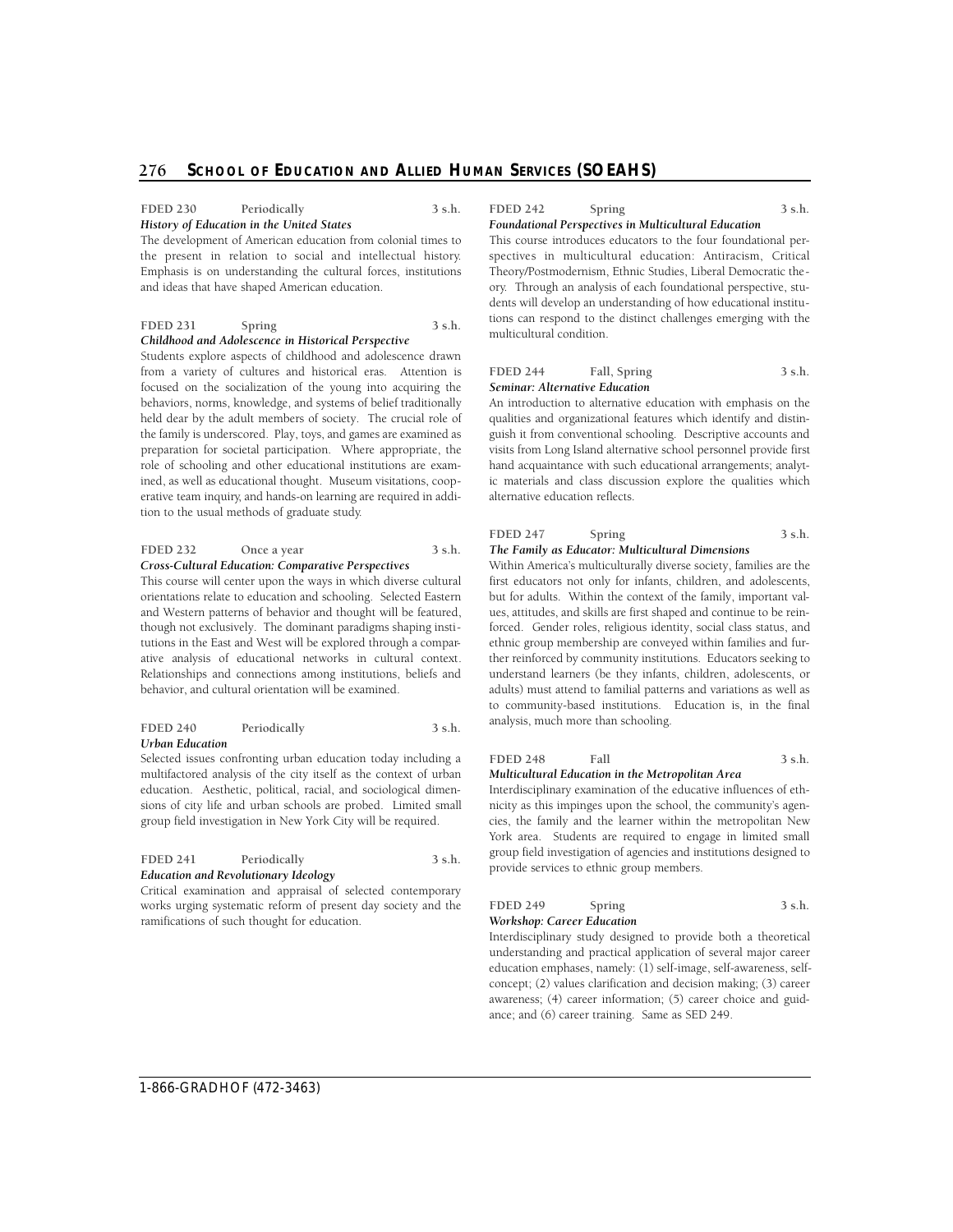# SOEAHS

# **1HJ01 HOFSTRA UNIVER <sup>S</sup> ITY**  *~ Graduate Studies*

FDED 251 Periodically 3 s.h.

*Theory of Knowledge and Education* 

Philosophical study of teaching, learning and knowing in relation to the work of the schools.

| <b>FDED 252</b>             | Periodically | $3$ s.h. |
|-----------------------------|--------------|----------|
| <b>Ethics for Educators</b> |              |          |

Introduction to the study of the place of values in education. Attention given both to ethical theory and its sociocultural roots and to the application of ethics to educational decisions.

#### FDED 254 Every other year 3 s.h. *Contrasting Theories in Education*

An examination and analysis of humanism and behaviorism, with attention to their philosophic assumptions and their specific implications for educational programs and practice.

#### **FDED 255, 256 Periodically 3 s.h. each**  *Seminar: Social Foundations of Education*

Content varies and students should obtain information about the area of focus for a given semester before registering for the seminar. These seminars are designed to take advantage of the special competence of visiting professors and to facilitate special attention to particularly timely problems and issues, or issues of special concern to a specific group of students or faculty.

#### **FDED 257, 258 Periodically 3 s.h. each**  *Seminar: Philosophy of Education*

Content varies and students should obtain information about the area of focus for a given semester before registering for the seminar. These seminars are designed to take advantage of the special competence of visiting professors and to facilitate special attention to particularly timely problems and issues, or issues of special concern to a specific group of students or faculty.

FDED 260 Periodically 3 .s.h. *Human Nature and Education* 

Critical study of selected philosophic conceptions of human nature and their significance for educational theory and practice. Special attention is given the relation between human cognitive and affective dimensions.

| FDED 261, 262 | Spring |  | 1-3 s.h. each                                                |
|---------------|--------|--|--------------------------------------------------------------|
| Readings      |        |  |                                                              |
|               |        |  | Individual oral and written reports on a mutually determined |

reading or research program. *Prerequisite: permission of instructor.* 

# **FOUNDATIONS, LEADERSHIP AND POLICY STUDIES (FLPS)** 277

**FDED 270** Fall 3 s.h.

# *Gender and Schooling: Implications for the Study and Administration of Schools*

Goal of this course is to look at both the theoretical and practical implications of gender, providing a framework for thinking about issues as well as for acting on them. Same as EADM 258.

# FDED 280 Periodically 3 s.h.

# *Logical Foundations of Teaching and Method*

Logical and linguistic foundations of teaching and classroom method. Elements of logic and philosophical semantics as applied to classroom teaching for critical thinking and inquiry: types of definition and meaning, conceptions of inference and reasoning, types of statements and modes of discourse—all as related to teaching operations.

#### FDED 282 Periodically 3 s.h. *Methodology for Educational Inquiry*

Study of comparative, analytic, descriptive, causal-explanatory and evaluative method as used in philosophic and historical inquiry into education.

 **F D E D 285-289, A-Z Fall, January, Spring, Summer 1-3 s.h. each**  *Advanced Workshops* 

Special focus is placed upon the underlying bases of specific problems and questions of concern to present and future educational personnel. As individual subjects are selected, each is assigned a letter (A-Z) and added to the course number. Any course may be taken a number of times so long as there is a different letter designation each time it is taken.

#### **FDED 301, 302 Periodically 3 s.h. each**  *Master's Essay*

Supervision and instruction leading to the completion of the master's essay. Degree credit granted for only one of these courses. Admission by the permission of adviser.

# **FDED 303-309 Periodically 1-3 s.h. each**  *Post-Master's Workshops*

Workshops designed to explore special issues and problems in foundations of education.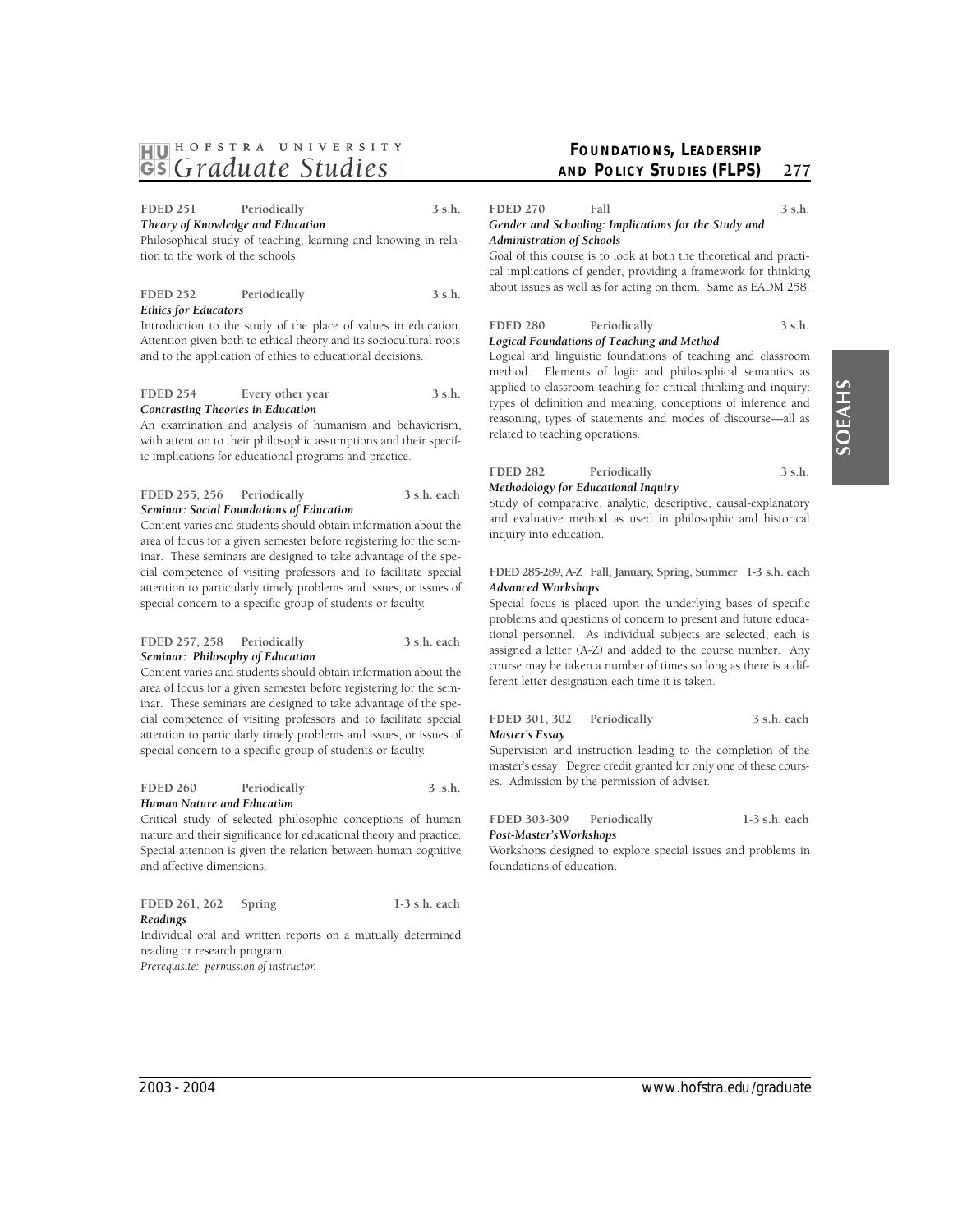# 278 School of Education and Allied Human Services (SOEAHS)

# **ADMINISTRATION AND POLICY STUDIES (APS) COURSES**

# APS 244 Once a year 3 s.h. *Aging, Public Policy and the Law*

Legal and policy issues arising out of the "graying" of America are examined. Current government program and legal developments affecting the elderly are analyzed. Emphasis on areas where changes in policy is required to meet evolving social needs of the aging population. Topics include income maintenance through government benefits and private pensions; the health care system; long-term care in nursing homes and other settings, and control over decision-making by and for the frail elderly.

#### **APS 245 Periodically 3 s.h.**

 *Legal Aspects of Managing Healthcare Programs for the Aging*  Examination of legal issues commonly encountered by adminislation and corporate governance of the program, contractual reim- bursement, tax and staffing issues, liability, quality assurance, risk management matters, and patient care policies and procedures. trators of health care facilities and programs serving older people. Among topics discussed are the legal aspects of government regu-

# **APS 251 Fall, Spring, Summer 3 s.h.**  *Readings in Administration*

Research and readings on topics of interest to the student and agreed upon by the instructor.

*Prerequisite: permission of instructor.* 

#### **APS 294, 295 Fall, Spring, Summer 3 s.h. each**  *Administrative Internship*

A cooperative administrative experience at a community agency, college or university where students observe, study and report on agency policies, procedures and services. Monthly seminars for considering problems confronted in the field are held. *Prerequisite: department approval.* 

#### **APS 370 Fall 3 s.h.**  *Introduction to Higher Education in the United States*

Reviews the historical development and current status of higher education in the United States and provides an overview of some important issues in higher education in our society: finance, government relationships, accountability; equity, administrative complexity; collective bargaining, professionalism.

# APS 371 Spring 3 s.h. *Economics and Finance of Higher Education*

Provides prospective administrators with a conceptual and practical understanding of fiscal and economic concerns which directly

 Examination of the role of postsecondary institutions in the eco- conomic and political conditions and changes on the maintenance and indirectly influence institutions of higher education. nomic growth and development of society, the influence of socioeand growth of postsecondary institutions; major contemporary fiscal issues; and basic principles and processes of fiscal management.

#### **APS 372 Fall 3 s.h.**  *Governance in Higher Education*

 making in American colleges and universities and review theories given to the role and influence of governing boards, administra-Examination of the structure and processes surrounding decisionand methods for evaluation and improving the effectiveness and e fficiency of various governance mechanisms. Particular attention tors, faculty, students, governmental agencies and community.

#### **APS 373 Spring 3 s.h.**  *The Student in American Higher Education*

Examination of student enrollment patterns in higher education in the United States; explores the relationship between demographic, economic and social characteristics such as age, academic aptitude, gender, race, religion, ethnology, social attitudes, socioeconomic background and career expectations on student behavior, attitude, and motivation; and assesses the impact of these changes on education policies, programs and services.

#### **APS 374 Fall 3 s.h.**  *Teaching and Learning in Higher Education*

Focus on the relationship between student characteristics ad the instructional process, examines the impact of organizational structure and processes on teaching and learning, and explores alternative ways to enhance student learning. *Prerequisite: APS 373.*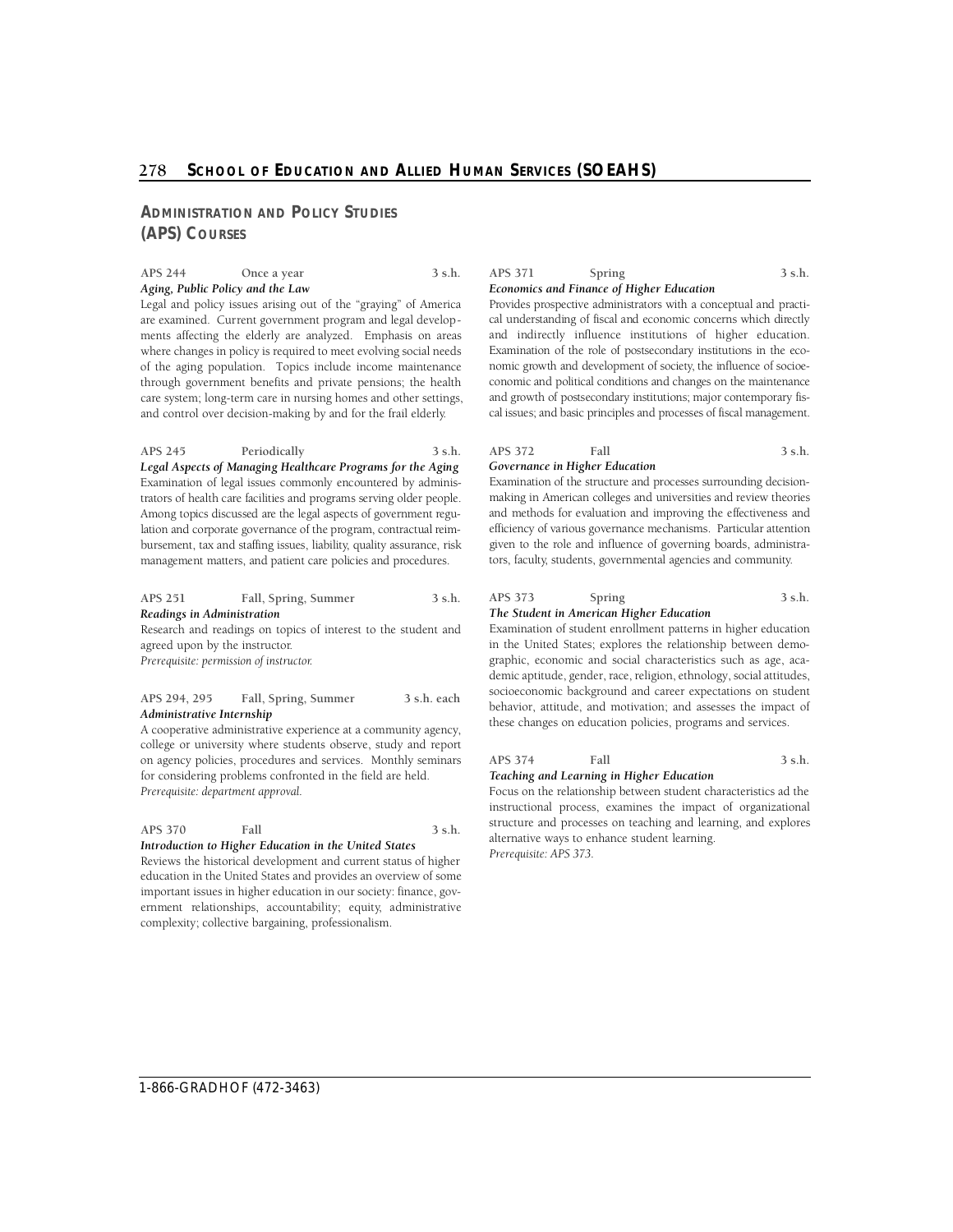# **HEALTH PROFESSIONS AND FAMILY STUDIES (HPFS)**

*Associate Professor Schwartz, Chairperson, 101 Health Dome* 

 *P rofessors Atwood, We i n s t e i n*  **Associate Professors Lazow, Weiss** *Assistant Professor Ludwig.* 

# **PROGRAMS**

| MA:   |                                | P.D.: | Marriage and Family Therapy298 |  |
|-------|--------------------------------|-------|--------------------------------|--|
|       | Marriage and Family Therapy297 |       |                                |  |
| M.S.: |                                |       |                                |  |
| P.D.: |                                |       |                                |  |

# **Master of Arts: Health Administration**

*P rofessor Weinstein, Graduate Program Dire c t o r, (516) 463-5817, hprezw@hofstra.edu* 

This degree program is designed for persons interested in careers in the administration of health services including: hospitals, managed care organization, group practices, ambulatory, long term and home healthcare settings, voluntary agencies, government and other health-related facilities.

 The program is supported by the full-time faculty in the department of Health Professions and Family Studies and a cadre of adjunct faculty who come from executive positions in health services delivery systems. This range of practitioners and academicians affords students a broad understanding of the discipline. Emphasis is placed on management theories and practices, policy strategies and financial considerations as they relate to the administration of health service delivery sys- Students without health services experience participate in an administrative residency at a health-related facility. tems. The curriculum also includes inquiry in health and disease, epidemiology, needs assessment and analysis skills.

# **ADMISSION REQUIREMENTS**

- 1. Applicants must hold a bachelors degree with a minimum grade point average (GPA) of 2.75. Students with less that a 2.75 undergraduate grade point average may be admitted with additional requirements upon the recommendation of the program adviser. The probationary period will consist of no less than 12 semester hours during which the student will be required to maintain a minimum 3.0 grade point average. The additional requirements may include the GRE and other remedial work in research, writing, technology, etc. This will be established at the time of the interview.
- 2. Interview with the Program Director.
- 3. Two letters of recommendation.
- 4. Brief essay describing applicant's interests.

Students with extensive experience in health services as clinicians or administrators may have individualized adjustments to the required sequence of the program with the recommendation of the Program Director.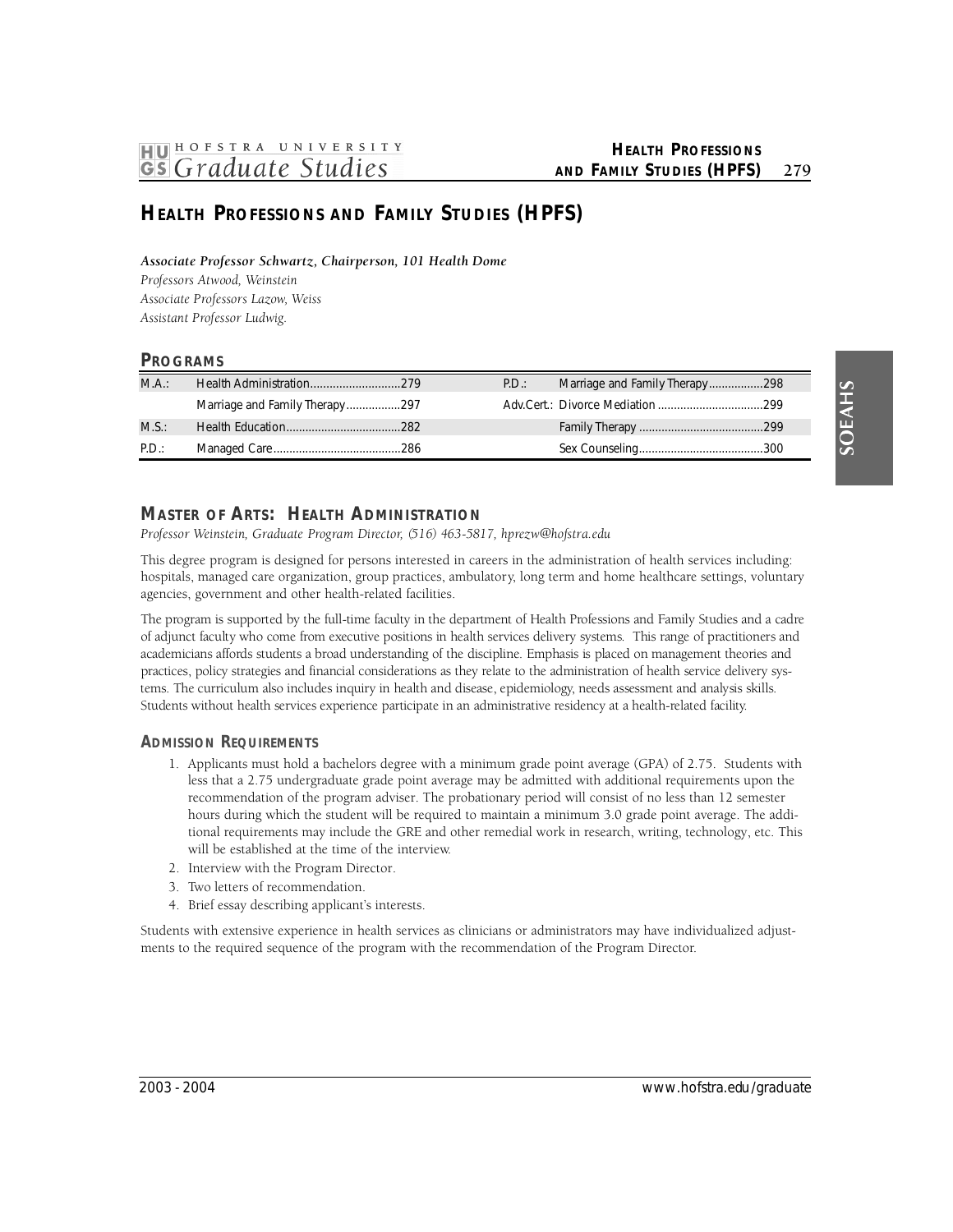# **COMPETENCY REQUIREMENTS**

The following competencies are expected of all graduate health administration majors:

1. SOE 201 Research, Writing, and Library Literacy (no degree credit)

This workshop is required of all students during the first year of matriculation unless they meet one of the following criteria with the approval of their faculty adviser:

- a. Previous related coursework with a minimum grade of B,
- b. a published research.
- 2. SOE 202A Word Processing (no degree credit)
	- 202B Spreadsheets (no degree credit)
		- 202C Internet/WWW; PowerPoint (no degree credit)

All students will be required to take one or more of this series of workshops during the first year of matriculation unless they meet the following criteria with the approval of the faculty adviser:

- a. Passing score on the proficiency exam or
- b. previous related coursework with a minimum grade of B.

There is a fee equivalent to course credit associated with the above workshops as follows: SOE 201 equals 0.5 semester hours each; SOE 202 A,B,C equal 0.2 semester hours each. These workshops do not carry credit toward the degree.

# **PROGRAM REQUIREMENTS** *(45 s.h.)*

# **Program Core Requirements: 12.5 s.h.**

| MHAE 259 |      | United States Health Service System, 3 s.h.                       |
|----------|------|-------------------------------------------------------------------|
|          | 260  | Health Services Policy and Legislation, 3 s.h.                    |
|          | 261  | Introduction to Health and Disease, 3 s.h.                        |
|          | 278  | Epidemiological Research, 3 s.h.                                  |
|          | 303A | Portfolio Development, 0.5 s.h. (must be taken in first semester) |
|          |      |                                                                   |

# **Health Management Requirements: 15-16.5 s.h.**

| MHAE 229 |         | Health Services Policy Analysis and Management, 3 s.h.          |
|----------|---------|-----------------------------------------------------------------|
|          | 247     | Marketing Principles in Health Services, 1.5 s.h.               |
|          | 256A    | Legal and Ethical Issues in Health Administration I, 1.5 s.h.   |
|          | $264A*$ | Economic Principles in Health Services I, 1.5 s.h.              |
|          | $264B*$ | Economic Principles in Health Services II, 1.5 s.h.             |
|          | 264C*   | Case Studies in Financing Health Services I, 1.5 s.h.           |
|          | $264D*$ | Case Studies in Financing Health Services II, 1.5 s.h.          |
|          | 297     | Organizational Theories in Health Services, 3 s.h.              |
|          | 298A    | Health Services Information Systems I, 1.5 s.h.                 |
|          | 299A    | Health Services Personnel, Training and Development I, 1.5 s.h. |
|          |         |                                                                 |

\*From the MHAE 264 sequence above students with no previous finance experience must take MHAE 264 A, B, and C. Students with documented finance experience must take MHAE 264 C and D (with approval only).

Note: Students who take 15 s.h. of the Health Management requirements must take 4.5 s.h. in program electives; students who take 16.5 s.h. must take 3 s.h.

# **Health Systems Electives: 6 s.h.**

| MHAF 227 |      | Management and Functions of Development in Health Services Systems, 1.5 s.h. |
|----------|------|------------------------------------------------------------------------------|
|          | 249  | Nursing Home Administration, 3 s.h.                                          |
|          | 254A | Home Healthcare Administration, 1.5 s.h.                                     |
|          | 255A | Managed Care I, 1.5 s.h.                                                     |
|          |      |                                                                              |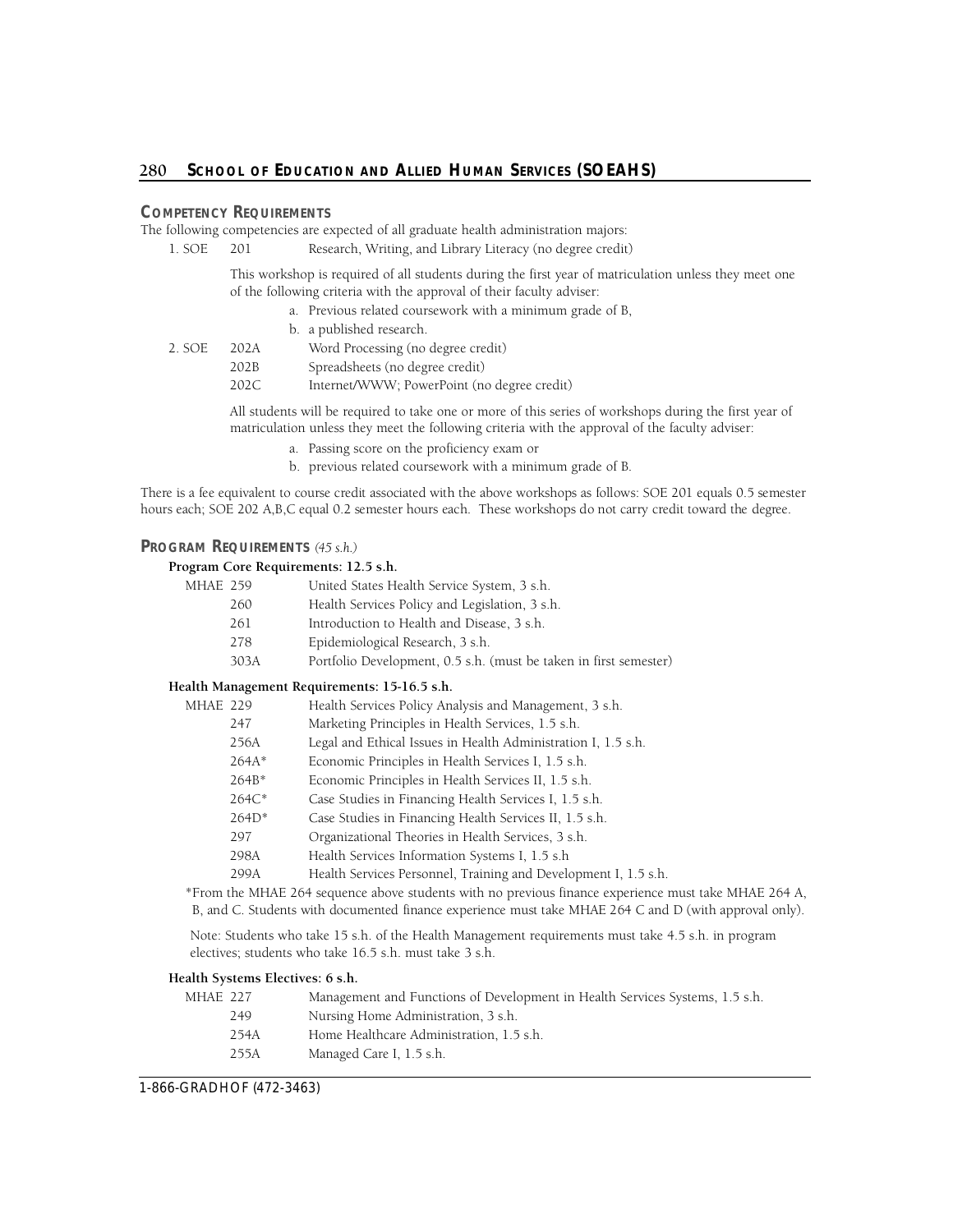- 255B Managed Care II, 1.5 s.h.
- 265 Behavioral Health Administration, 3 s.h.
- 272A Ambulatory Care Management I, 1.5 s.h.
- 272B Ambulatory Care Management II, 1.5 s.h.
- 274 Medical Practice Management, 1.5 s.h.
- 277 Hospital Organization and Management, 1.5 s.h.

Courses not selected as Health Systems Electives (above) can be selected as Program electives (below).

#### **Program Electives: 3-4.5 s.h.**

| MHAE 228 |         | Leadership in Health Services Administration, 1.5 s.h.                              |
|----------|---------|-------------------------------------------------------------------------------------|
|          | 235A    | Outsourcing & Health Services Business Ventures I, 1.5 s.h.                         |
|          | 235B    | Outsourcing & Health Services Business Ventures II, 1.5 s.h.                        |
|          | 236     | Ambulatory Health Services in Correctional Institutions, 1.5 s.h.                   |
|          | 251,252 | Special Readings Seminar, 1-3 s.h.                                                  |
|          | 253     | Health Services: Quality Assurance, Risk Management, and Program Evaluation, 3 s.h. |
|          | 256B    | Legal And Ethical Issues in Health Administration II, 1.5 s.h.                      |
|          | 257A    | Public Health Issues, 1.5 s.h.                                                      |
|          | 262     | Current Health Issues, 3 s.h.                                                       |
|          | 263A    | Supervised Internship: Health Services, 3 s.h.                                      |
|          | 266     | Practicum: Health Systems Operations I, 1.5 s.h.                                    |
|          | 267     | Practicum: Health Systems Operations II, 1.5 s.h.                                   |
|          | 279     | Cases in Long Term Care Management, 1.5 s.h.                                        |
|          | 298B    | Health Services Information Systems II, 1.5 s.h.                                    |
|          | 299B    | Health Services Personnel, Training, and Development II, 1.5 s.h.                   |
|          |         | 280-289, A-Z Workshops, 1-3 s.h.                                                    |
| RES      | 387     | Skills in Funding and Proposal Writing, 3 s.h.                                      |
|          |         |                                                                                     |

Under special circumstances, other courses not selected from health systems or program electives may be selected, with the approval of the student's faculty advisor only.

# **Residency Requirement: 6 s.h.**

MHAE 263B Administrative Residency, 6 s.h.

This course is taken in the student's last semester. Those students with documented health administration experience may select an alternative sequence including MHAE 263A (Internship) and 3 semester hours of electives or 6 semester hours of electives, with approval from the program adviser only.

# **Exit Requirement: 1 s.h.**

MHAE 303B Departmental Seminar, 1 s.h.

This course taken in the last semester needs approval from the faculty adviser only.

# **GRADUATION REQUIREMENTS**

- 1. Completion of 45 s.h. as appropriate.
- 2. A minimum grade point average of 3.0 in overall graduate course work with no grade below B- in required courses.
- 3. Completion of all departmental prerequisites and corequisites.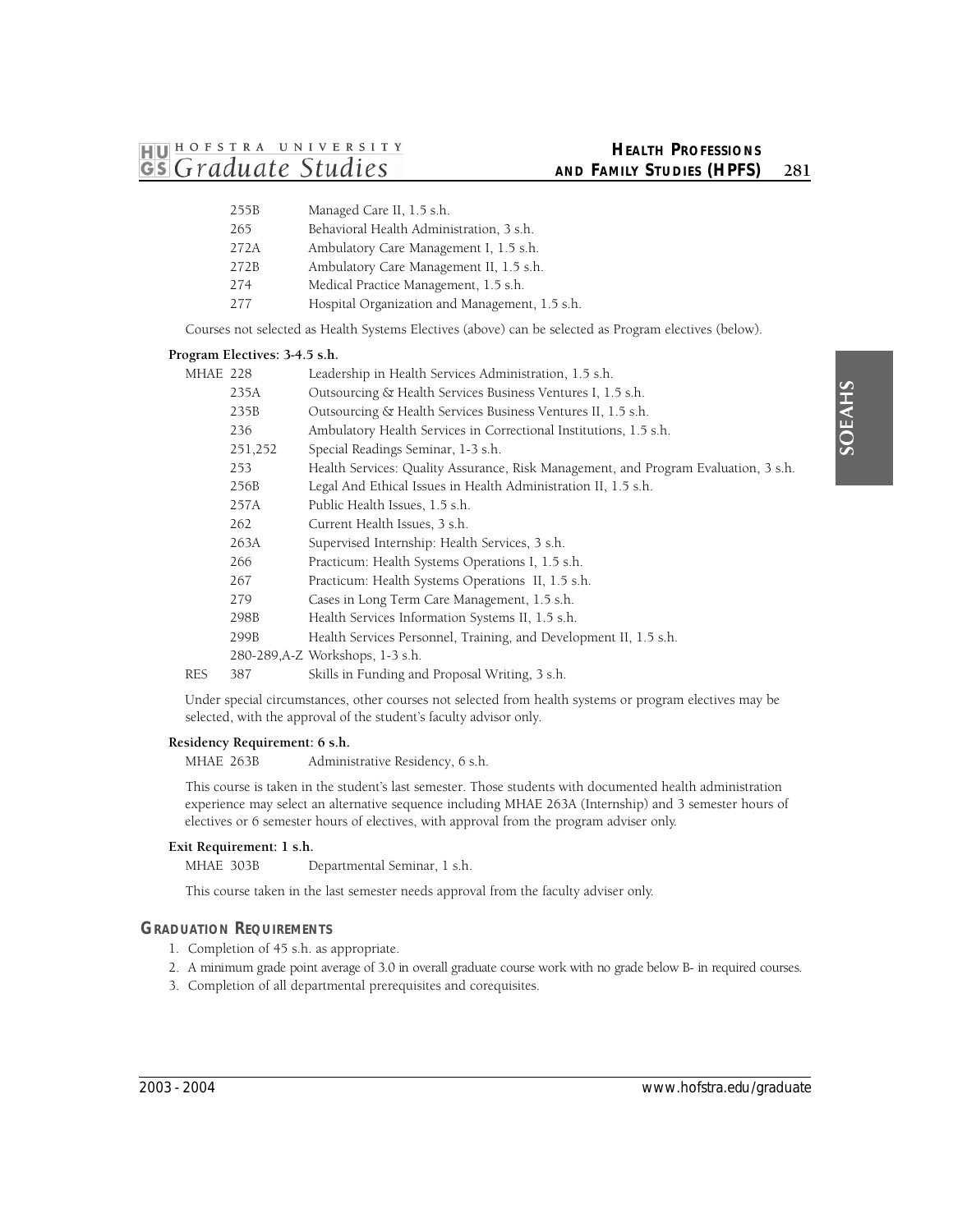# 282 School of Education and Allied Human Services (SOEAHS)

# **Master of Science: Health Education**

 *P rofessor Weinstein, Graduate Program Dire c t o r, (516) 463-5817, hprezw@hofstra.edu* 

This program is an initial certification program in health education that includes two tracks: For candidates who have a teaching certificate in another discipline, and for candidates who do not have a teaching certificate. In both tracks, students will obtain initial certification in health education after completing the course work in the track in which they are enrolled. This graduate program prepares students to teach Health Education Pre-K through 12 in public schools and leads to New York State teacher certification. The curriculum integrates technology and issues of diversity in all course work. This program meets both the New York State Learning Standards for Health Education as well as the standards of the American Association for Health Education (AAHE). Graduates from either of the two tracks are eligible for professional certification after two years of successful teaching experience and an approved mentoring relationship as described by New York State Education Department regulations.

# **ADMISSION REQUIREMENTS**

Application for admission to the Master of Science in Health Education Programs in the Department of Health Professions and Family Studies is made to the Graduate Admissions Office. Admission decisions are based on a comprehensive review of the following:

- 1. Completed application form.
- 2. Interview with the Program Director.
- 3. Transcripts from all post-secondary institutions attended with a minimum 2.75 grade point average. Upon the recommendation of the Program Director, students with a grade point average lower than 2.75 may be admitted by meeting one or more of the following criteria:
	- a. Complete 12 probationary graduate credits maintaining a minimum of 3.0 grade point average.
	- b. The GRE may be required of those students with lower than a 2.5 grade point average.
- 4. Written personal statement describing the candidate's goals in the teaching profession and in Health Education.
- 5. Two letters of reference that address the candidate's potential to succeed in the teaching profession and graduate studies.

The Department understands that any single criterion may not reliably predict a candidate's potential for success in a graduate program. Consequently, candidates are welcome to apply if they do not meet one of the criteria but feel that other aspects of their experience may compensate.

# **LIBERAL ARTS AND SCIENCES REQUIREMENTS**

Prospective teachers in Health Education without a prior teaching certification must satisfy all undergraduate Liberal Arts and Sciences requirements for programs at Hofstra University. Each student's academic record will be evaluated at the time of admission. Students with deficiencies in Liberal Arts and Sciences may, upon matriculation in the program, complete the required course work in Liberal Arts and Sciences while they are completing the requirements for the master's degree. It is expected that students with a previous New York State teaching certification will have met these requirements. However, all students' transcripts will be evaluated for these requirements.

# **HEALTH PREREQUISITES AND COREQUISITES**

Students are required to have a minimum of 12-18 credits in health-related content including:

- One course in Human Biology or Anatomy & Physiology.
- One course (or certificate) in Safety and First Aid including CPR.
- One or more courses in one of the following: General Psychology, Child Psychology, Adolescent Psychology, Sociology, Statistics, Biostatistics, Epidemiology, Measurement & Evaluation or another equivalent course.
- Student teaching: for those students with no prior certification.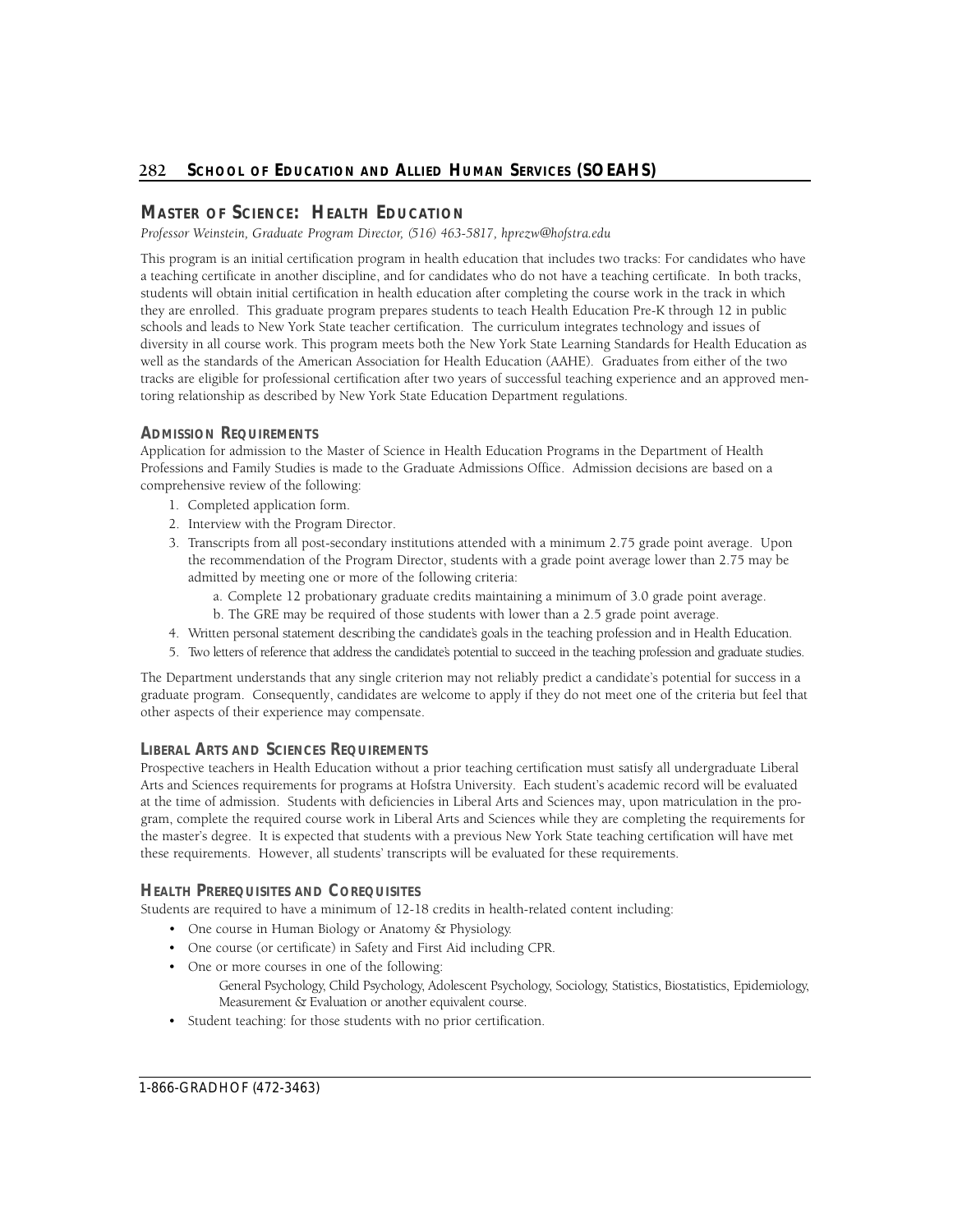These courses can be met by courses completed at the undergraduate or graduate level at any approved institution of higher education. The student will have met these health-related content courses with a minimum grade of B. This requirement will be determined at the initial interview with the department adviser.

# **PROFESSIONAL EDUCATION CORE (PREREQUISITES AND COREQUISITES)** *(12-18 s.h.)*

Students with no previous teacher certification or licensure will be required to take the following courses unless able to document previous course work in education. The courses will include: Foundations of Education, Literacy Studies, Inclusion, and Child and Adolescent Development. Students who hold a valid New York State teaching certificate in another discipline will have met these requirements. However, a determination will be made at the initial interview regarding any education courses needed. These courses are not part of the Master's Degree in Health Education and can be taken at either the graduate or undergraduate level.

*One course in human development which focuses on the entire PreK-12 range. Recommended course (includes a 20 hour field experience):* 

| <b>CT</b>                | 229 | Development & Learning in Childhood & Adolescence, 3 s.h.                                                                                                           |  |  |
|--------------------------|-----|---------------------------------------------------------------------------------------------------------------------------------------------------------------------|--|--|
|                          |     | One course in Secondary Education or Foundations of Education. Recommended courses include:                                                                         |  |  |
| <b>SED</b>               | 205 | Perspectives on Secondary Education, 3 s.h.                                                                                                                         |  |  |
|                          | 213 | Adolescent Development & Secondary Education, 3 s.h.                                                                                                                |  |  |
|                          | 253 | Teaching for Thinking, 3 s.h.                                                                                                                                       |  |  |
|                          | 264 | The Teacher in The School Setting, 3 s.h.                                                                                                                           |  |  |
| <b>FDED</b>              | 211 | The School & Society, 3 s.h.                                                                                                                                        |  |  |
|                          | 231 | Childhood & Adolescence in Historical Perspective, 3 s.h.                                                                                                           |  |  |
|                          | 242 | Foundational Perspectives in Multicultural Education, 3 s.h.                                                                                                        |  |  |
|                          | 247 | The Family as Educator: Multicultural Dimensions, 3 s.h.                                                                                                            |  |  |
|                          | 252 | Ethics for Educators, 3 s.h.                                                                                                                                        |  |  |
|                          |     | One course in literacy studies. Recommended courses include (all 3 s.h. courses include a 10 hour field                                                             |  |  |
| experience/observation): |     |                                                                                                                                                                     |  |  |
| <b>LYST</b>              | 202 | Literacy for Special Subject Teachers, 1 s.h. (under advisement only)                                                                                               |  |  |
|                          | 209 | Language, Culture, & Identity: Literacy Issues for Adolescents &<br>Young Adults, 3 s.h.                                                                            |  |  |
|                          | 212 | Family, Community, & School Literacies: Cultural Perspectives, 3 s.h.                                                                                               |  |  |
|                          | 213 | Introduction to Bilingual & Biliteracy Instruction for Children & Adolescents, 3 s.h.                                                                               |  |  |
|                          | 214 | Language & Literacy in Early Childhood & Childhood, 3 s.h.                                                                                                          |  |  |
|                          |     | One course in Inclusion/Special Education. Recommended courses include (both require a 20 hour field experience):                                                   |  |  |
| <b>SPED</b>              | 201 | The Exceptional Child: Cognitive & Affective Functions, 3 s.h. or                                                                                                   |  |  |
|                          | 264 | Inclusion in Today's Schools Student Teaching, 3 s.h.                                                                                                               |  |  |
| <b>MHAE</b>              |     | 230A-230B Student Teaching in Health Education: Elementary & Secondary, 3 s.h. each                                                                                 |  |  |
|                          |     | Required for students with no prior teaching certificate or license. Student teach-                                                                                 |  |  |
|                          |     | ing is taken after all other program requirements have been completed with the                                                                                      |  |  |
|                          |     | approval of the program director. Students will apply for student teaching the                                                                                      |  |  |
|                          |     | semester prior to graduation. A weekly reflective seminar with the university                                                                                       |  |  |
|                          |     | supervisor and other student teachers is a significant part of the student teaching                                                                                 |  |  |
|                          |     | experience. Also, the university offers New York State mandated seminars (child                                                                                     |  |  |
|                          |     | abuse and abduction; drug education; safety, fire and arson prevention; and vio-                                                                                    |  |  |
|                          |     | lence prevention) each semester. All students must attend these mandated semi-<br>nars unless the mandated topics have been addressed and certified in course work. |  |  |
|                          |     |                                                                                                                                                                     |  |  |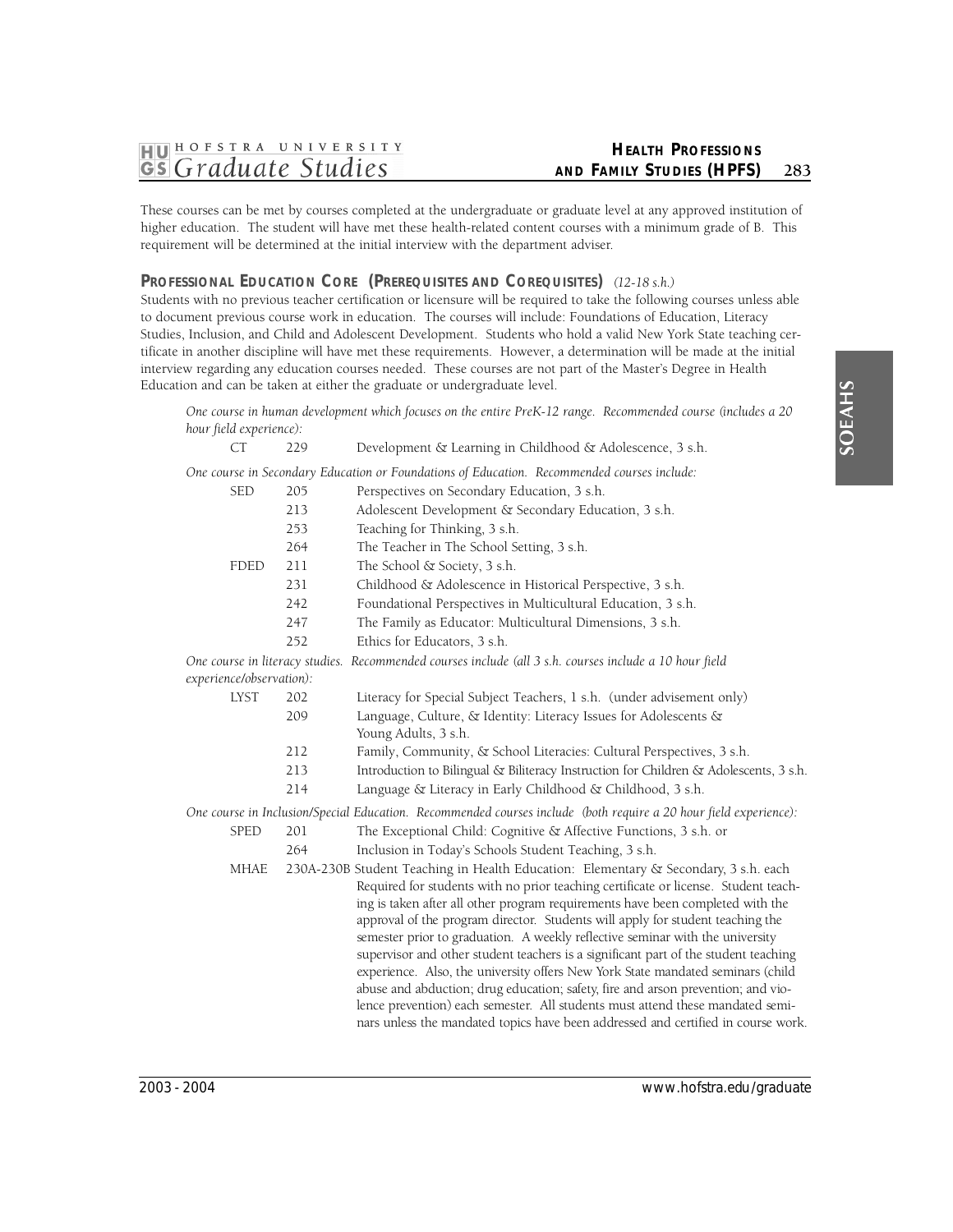# **COMPETENCY REQUIREMENTS**

The following competencies are expected of all graduate health administration majors:

| 1. SOE | - 201 | Research, Writing, and Library Literacy (no degree credit) |  |
|--------|-------|------------------------------------------------------------|--|
|--------|-------|------------------------------------------------------------|--|

This workshop is required of all students during the first year of matriculation unless they meet one of the following criteria with the approval of their faculty adviser:

- a. Previous related coursework with a minimum grade of B,
	- b. a published research.

| 2. SOE | 202A                 | Word Processing (no degree credit) |
|--------|----------------------|------------------------------------|
|        | $\sim$ $\sim$ $\sim$ |                                    |

202B Spreadsheets (no degree credit)

202C Internet/WWW; PowerPoint (no degree credit)

All students will be required to take one or more of this series of workshops during the first year of matriculation unless they meet the following criteria with the approval of the faculty adviser:

- a. Passing score on the proficiency exam or
- b. previous related coursework with a minimum grade of B.

hours each; SOE 202 A,B,C equal 0.2 semester hours each. These workshops do not carry credit toward the degree. There is a fee equivalent to course credit associated with the above workshops as follows: SOE 201 equals 0.5 semester

# **COURSEWORK REQUIRED FOR MASTER OF SCIENCE IN HEALTH EDUCATION** *(39 s.h.)*

 The program is an initial certification program in Health Education, PreK-12, for both students with prior certification in another discipline and students with no prior teaching certification. The total number of credits required is 39 semester hours.

These represent the requirements of the Master of Science in Health Education and do not include any prerequisites or corequisites described above.

|          | Content Core: 19.5 s.h.     |                                                                          |
|----------|-----------------------------|--------------------------------------------------------------------------|
| MHAE 239 |                             | Mental Health Issues for Health Educators, 3 s.h.                        |
|          | 244                         | Human Sexuality & Family Life Issues, 3 s.h.                             |
|          | 246                         | Basic Concepts & Issues in Substance Use, Abuse, and Misuse, 3 s.h.      |
|          | 248                         | Nutrition & Health, 3 s.h.                                               |
|          | 261                         | Introduction to Health & Disease, 3 s.h.                                 |
|          | 262                         | Current Health Issues, 3 s.h.                                            |
|          | 275                         | AIDS Education, 1.5 s.h.                                                 |
|          | Pedagogical Core: 12.5 s.h. |                                                                          |
| MHAE 238 |                             | Assessment & Evaluation in Health Education, 1.5 s.h.                    |
|          | 243                         | Health Education: Innovative Teaching & Learning, 3 s.h.                 |
|          | 258                         | Analysis of Curricula & Implementation of School Health Programs, 3 s.h. |
|          | 268                         | Health & the Elementary School Child, 3 s.h.                             |
|          | $230C*$                     | Practicum in Health Education, 1.5 s.h.                                  |
|          | $303A**$                    | Portfolio Development, .5 s.h.                                           |
|          |                             |                                                                          |

\*50 clock hours required

\*\*This course must be taken during initial semester in the program.

**Program Electives: 6 s.h.** *Courses must be selected under advisement.* 

| MHAE 234 | Implementing the New York State Standards in Health Education, 1.5 s.h. |
|----------|-------------------------------------------------------------------------|
| 237      | Media Literacy for Health Professionals, 3 s.h.                         |
| 240      | Consumer Health, 1.5 s.h.                                               |
| 242      | Multicultural Issues in Health, 1.5 s.h.                                |
| 245      | Stress Management, 1.5 s.h.                                             |
|          |                                                                         |

1-866-GRADHOF (472-3463)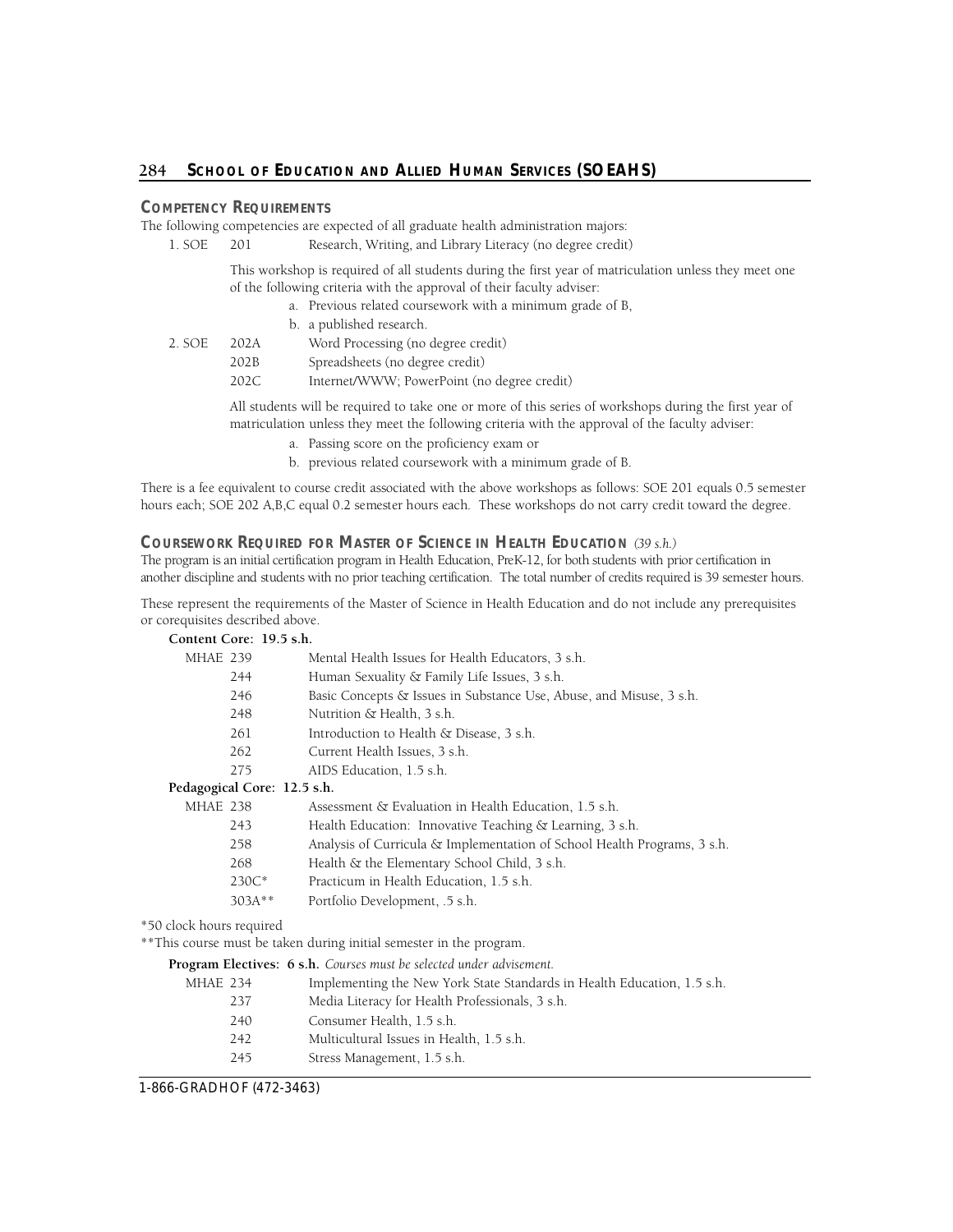# **HEALTH PROFESSIONS AND FAMILY STUDIES (HPFS)** 285

|           | 251  | Special Readings Seminar, 1-3 s.h.                            |
|-----------|------|---------------------------------------------------------------|
|           | 252  | Special Readings Seminar, 1-3 s.h.                            |
|           | 256A | Legal & Ethical Issues in Healthcare Administration, 1.5 s.h. |
|           | 257A | Public Health Issues & Policymaking, 1.5 s.h.                 |
|           | 259  | Introduction to the American Healthcare System, 3 s.h.        |
|           | 263C | Field Experience for Health Teachers, 1.5 s.h.                |
|           | 270  | Conflict Resolution, 1.5 s.h.                                 |
|           | 273  | Environmental Health, 1.5 s.h.                                |
|           |      | 280-289, A-Z Workshops, 1-3 s.h.                              |
|           | 290A | Sexual Health, 1.5 s.h.                                       |
|           | 294  | Analysis of Child Abuse & Child Abduction, 1.5 s.h.           |
|           | 295  | Assessing Initiatives in Health Education, 1.5 s.h.           |
|           | 296  | Bereavement & Death Education, 1.5 s.h.                       |
| MHAE 278A |      | Epidemiological Research, 3 s.h.                              |
| MFT       | 207  | Parent Education for Educators, 1.5 s.h.                      |
|           |      |                                                               |

# **Final Requirement: 1 s.h.**

MHAE 303B Capstone Experience & Presentation, 1 s.h.

*This Capstone course must be taken by all students during the last semester of matriculation.* 

# **FIELD EXPERIENCES PRIOR TO STUDENT TEACHING**

A minimum of 100 clock-hours of observation is required of those with no previous teaching certificate. In most cases, this requirement will be met by required observation hours in the professional education course work described below. However, if the candidate took the required courses at an institution other than Hofstra University and he/she cannot document the required hours of observation, he/she will be required to register for MHAE 263C in addition to the required MHAE 230C. A minimum of 50 clock-hours is required of those seeking a second certification. Those seeking a second certification are not required to student teach. Placements are arranged by the Office of Field Placement.

# **Professional Education Courses with observation experiences**

| CT          | 229 | 20 clock-hour placement, grades PreK-12.                                                                                                                                                                                                                                                                                                                                                                                     |
|-------------|-----|------------------------------------------------------------------------------------------------------------------------------------------------------------------------------------------------------------------------------------------------------------------------------------------------------------------------------------------------------------------------------------------------------------------------------|
| <b>SPED</b> | 201 | 20 clock-hour placement in setting with special needs students and high-needs<br>students, grades PreK-12.                                                                                                                                                                                                                                                                                                                   |
|             | 264 | 20 clock-hour placement in setting with special needs students and high-needs<br>students, grades PreK-12.                                                                                                                                                                                                                                                                                                                   |
| LYST        | 209 | 10 clock-hour placement in literacy settings, grades PreK-12.                                                                                                                                                                                                                                                                                                                                                                |
|             | 212 | 10 clock-hour placement in literacy settings, grades PreK-12.                                                                                                                                                                                                                                                                                                                                                                |
|             | 213 | 10 clock-hour placement in literacy settings, grades PreK-12.                                                                                                                                                                                                                                                                                                                                                                |
|             | 214 | 10 clock-hour placement in literacy settings, grades PreK-12.                                                                                                                                                                                                                                                                                                                                                                |
| MHAE 230C   |     | 50 clock-hour placement in both PreK-6 and 7-12 (25 hours each) health education<br>classrooms including those in high-needs districts and in classrooms with students with<br>special needs. This is required of all candidates in both tracks.                                                                                                                                                                             |
| MHAE 263C   |     | 50 clock-hour placement in both PreK-6 and 7-12 (25 hours each) health education<br>classrooms including those in high needs districts and in classrooms with students with<br>special needs. This will be required of those students in the no previous certification<br>track if they cannot demonstrate sufficient observation time to meet New York State's<br>requirement of 100 clock-hours prior to student teaching. |

MHAE 230C (required in Pedagogical core above) and MHAE 263C (if necessary) each have a syllabus describing a variety of assignments designed to promote reflection on issues including: classroom management, differentiated instruction, high-needs students, special-needs students, motivation, and learning styles. Both courses are required to be taken after or concur rently with one or more of the following pedagogical courses: MHAE 238, 243, 258, or 268.

2003 - 2004 www.hofstra.edu/graduate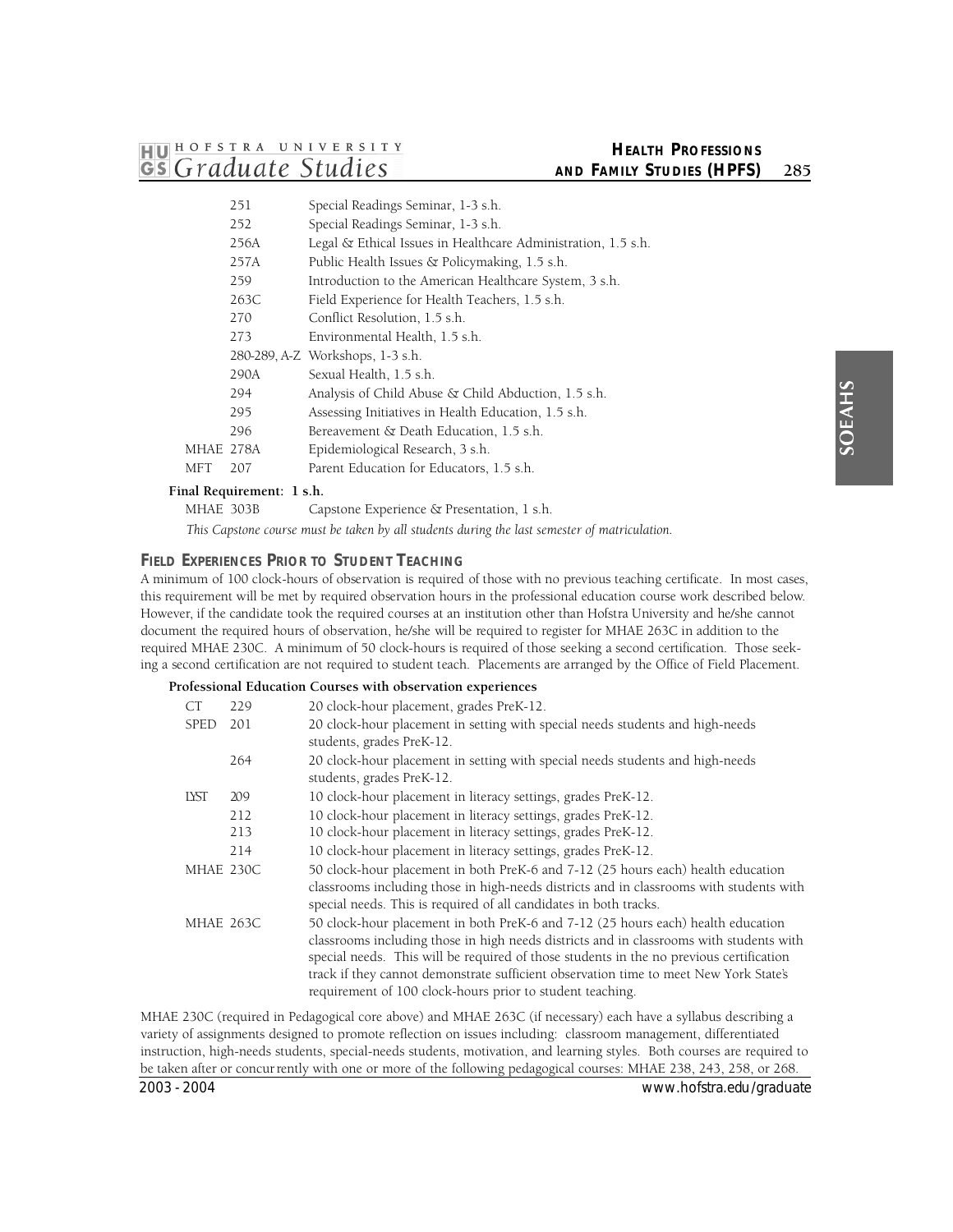# 286 School of Education and Allied Human Services (SOEAHS)

# **GRADUATION REQUIREMENTS**

- 1. Completion of all General Education Core prerequisites.
- 2. Completion of all department prerequisites and corequisites.
- 3. Completion of the 39 s.h. course requirements for the Master of Science in Health Education.
- 4. A minimum grade point average of 3.0 in overall graduate course work with no grade below B- in required courses.

# **TEACHER CERTIFICATION REQUIREMENTS**

Upon successful completion of a teacher education program, students will be eligible to apply for the University's recommendation for New York State Certification. For Initial Certification, students are required to have passing scores on each of the New York State Teacher Certification Examinations (NYSTCE): the Liberal Arts and Sciences Test (LAST), the Assessment of Teaching Skills-Written (ATS-W), and the Content Specialty Test (CST). Students not receiving passing scores on all New York State required examinations will not be eligible for certification. Additional information pertaining to certification can be found on page 102.

It is strongly recommended that students complete the Liberals Arts and Science Test (LAST) of the New York State Teacher Certification Examinations prior to student teaching and the Assessment of Teaching Skills-Written (ATS-W), and when appropriate, the Content Specialty Test (CST) during student teaching.

# Professional Diploma: Managed Care

Associate Professor Lazow, Graduate Program Director, (516) 463-5818, phrrbl@hofstra.edu

 This 21 semester hour course of study beyond the master's degree (or its equivalent in an approved discipline), leads to the Professional Diploma in Managed Care. It is intended for healthcare administrators, healthcare providers, and others with academic, clinical and practical experience in the delivery or management of healthcare services. The program described below is tailored to meet the present needs of the seasoned professional(s) and complements their previous individual experiences. Opportunity for special research interests are afforded those with appropriate qualifications.

 Note: a) one course in managed care from an approved master's degree program (or other approved advanced study), may be transferred in if successfully completed within the last five years; b) students may waiver and substitute two courses (under advisement only), if they can document sufficient equivalent scholarly experience from in-service or employment.

# **ADMISSION REQUIREMENTS**

- 1. Graduate degree in one of the allied health sciences (medicine, dentistry, nursing, physical therapy, occupational therapy), healthcare management, business, etc., or another approved discipline that includes professional training in the health service delivery models. Students who have degrees outside of healthcare, must document coursework or professional experience in the field.
- 2. Minimum grade point average of 3.0;
- 3. personal interview with the Program Director;
- 4. detailed resume including related professional experiences;
- 5. three letters of recommendation.

# **PROGRAM REQUIREMENTS** *(21 s.h.)*

| PDMC 305 | Managed Healthcare Systems: PPO, HMO & AD, 1.5 s.h.            |
|----------|----------------------------------------------------------------|
| 306      | Managed Healthcare Systems II, 1.5 s.h.                        |
| 310      | Healthcare Marketing in a Managed Care Environment, 3 s.h.     |
| 311      | Managed Care: Financial Principles, 3 s.h.                     |
| 312      | Contracting & Negotiating the Managed Care Environment, 3 s.h. |
| 313      | Comparative Health Care Policy, 3 s.h.                         |
|          |                                                                |

1-866-GRADHOF (472-3463)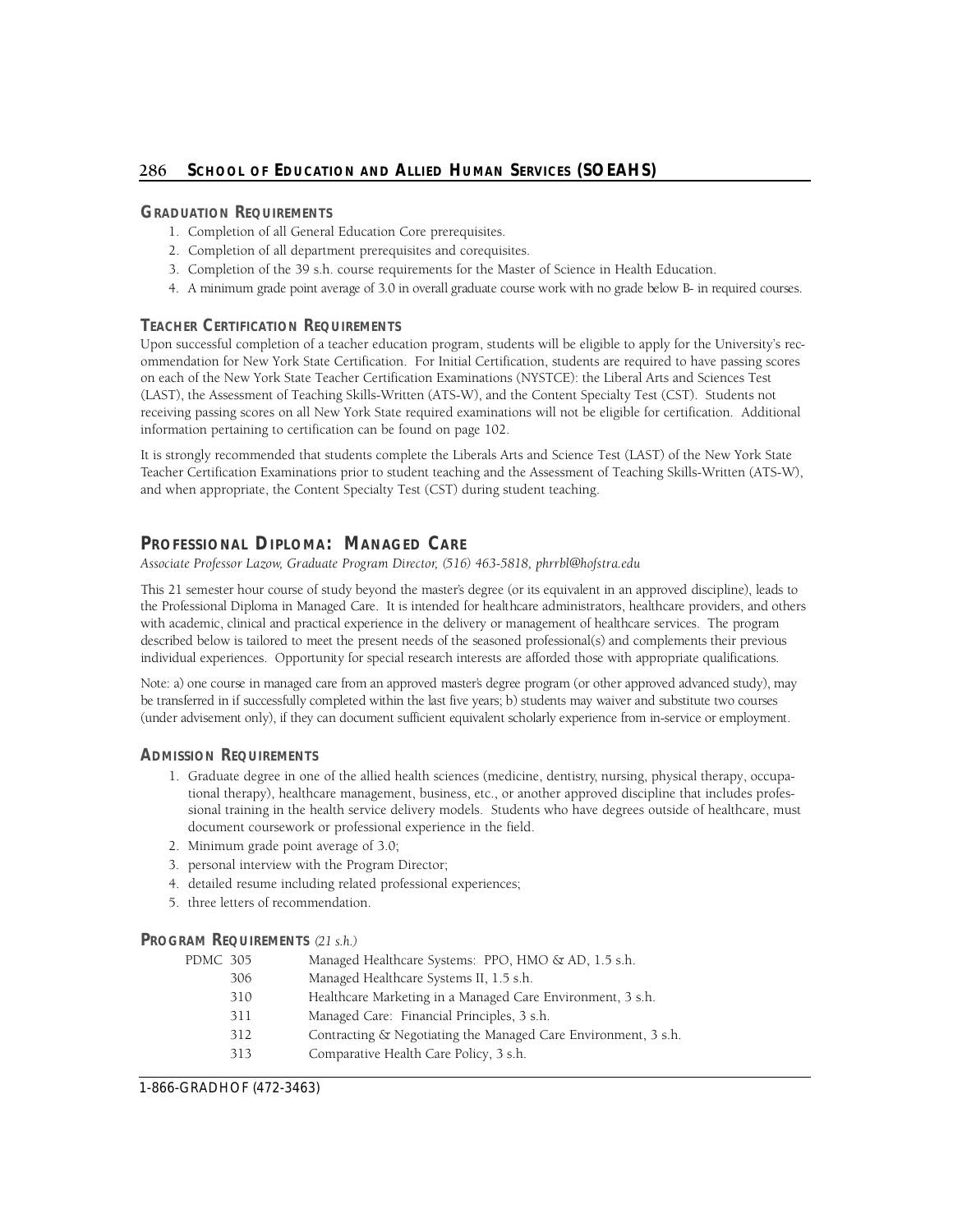- **1HJ01 HOFSTRA UNIVER <sup>S</sup> ITY**  *~ Graduate Studies* 
	- 314 Case Studies in Managed Care, 3 s.h.
	- 315 Advanced Seminar in Managed Care, 3 s.h.

The following courses are available as an alternative for students with equivalent scholarly experience in the above *courses, selected with the approval of a faculty adviser:* 

PDMC 316 Managed Care Administrative Residency, 3 s.h.

317 Independent Study in Managed Care, 3 s.h.

# **GRADUATION REQUIREMENTS**

- 1. Completion of all course requirements.
- 2. A minimum grade point average of 3.0 in overall graduate course work.

# **(MHAE) COURSES**

# **Course Prefixes**

227-304 carry the prefix MHAE. 305-389 carry the prefix PDMC.

MHAE 227 Once a year 1.5 s.h. *Management and Functions of Development in Health Services Systems,* 

 This course provides health administrators with an understanding es systems and the internal and external influences on management of the major components of development including major gifts, of the role of the development office/ department in health servicdecision making. Also included is an overview of the management planned giving, grants, annual funds and capital campaigns.

# MHAE 228 Once a year 1.5 s.h. *Leadership in Health Services*

An in-depth examination of the essential components of leadership in health services will be reviewed. The course focuses on the key values that guide a leader's personal and professional behavior in a frequently changing health services environment. Various definitions, theories and models of leadership in health services systems will be presented and discussed.

# MHAE 229 Fall, Spring 3 s.h. *Health Services Policy Analysis and Management*

This course applies theory and methods of health policy analysis to management decision making. Students research, evaluate, analyze and present information that guides decision makers in the public, nonprofit and private sectors.

**MHAE 230A: Elementary Fall, Spring 3 s.h. each 230B: Secondary Fall, Spring** 

*Student Teaching in Health Education: Elementary and Secondary*  Student teaching is a full semester experience consisting of eight weeks at the elementary level and eight weeks at the secondary level for students in the M.S. in Health Education. The student is in the school the equivalent of four and one-half days each week. A seminar is conducted in conjunction with student teaching. Hofstra students must complete MHAE 230B in order to receive credit for MHAE 230A. Course is open to graduate students only. Does not count toward degree requirements. Pass/Fail grade only.

# **MHAE 230C Fall, Spring 1.5 s.h.**  *Practicum in Health Education*

This practicum in health education is for students who hold a teaching certificate in another subject as well as those who have no teaching certificate. Fifty hours (50) in health education classroom settings are required. Experience includes placement in both K-6 and 7-12 settings. Must be taken concurrently with one of the following: MHAE 238; 243; 258; 268. Select with permission from faculty adviser only. Pass/Fail grade only.

# **MHAE 231 Fall, January, Spring, Summer 3 s.h.**  *Teaching Elementary School Children About Health*

This course is for PreK-6 classroom teachers. The course examines the content and skills children need to manage their health. The course develops the competencies and skills needed by teachers to design interdisciplinary health education learning experiences for diverse constituencies. Literacy, assessment, and technology are included as they relate to developing interdisciplinary health learning experiences.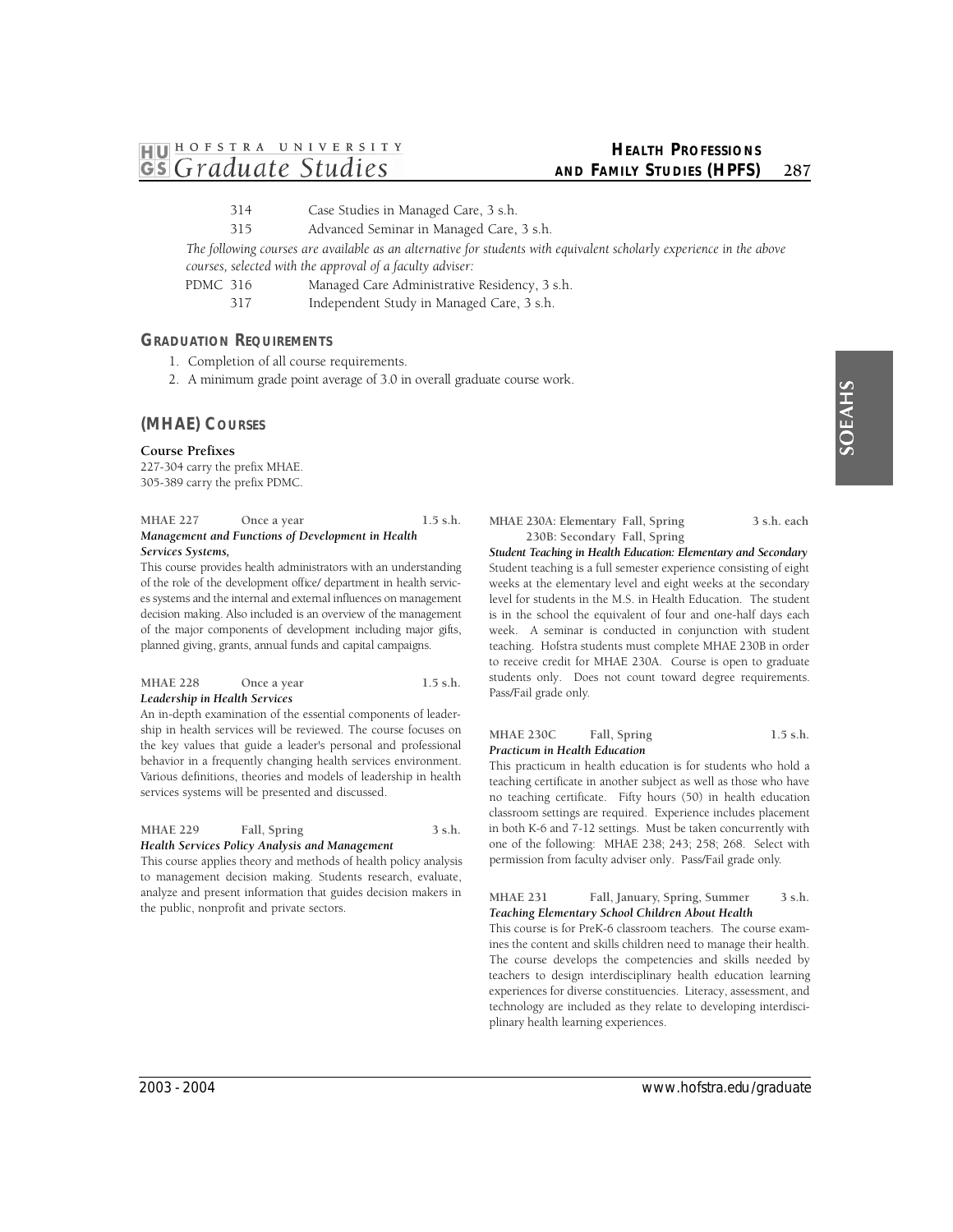#### **MHAE 233 Periodically 3 s.h.**  *Planning, Implementation and Evaluation of Community Health Programs*

Health agencies have as one of their missions the provision of education, screening, medical services, etc., to the community. This course prepares students to determine the goals and objectives of the agency; the needs of a target population; the capabilities of the agency to meet those needs; strategies for developing and implementing programs, and evaluating their effectiveness. Open to M.S. Community Health majors only.

 *Implementing the New York State Standards in Health Education*  This course reviews the New York State Standards as they apply to the teaching of health education PreK-12. The course prepares teachers to design learning experiences that make the shift from knowledge- based to skills based instruction and understand the key elements of standard based assessment as they apply to health education. **MHAE 234 Fall, Spring, Summer 1.5 s.h** 

#### **MHAE 235A Fall, Spring, Summer 1.5 s.h.**  *Outsourcing and Health Services Business Ventures I*

In this first of two courses students engage in the exploration of outsourcing and other business venture alternatives in healthcare settings. Develop an understanding of the practical/operational issues relating to outsourcing departments in hospitals and other healthcare environments and their implications to the economics of the delivery of services. (Formerly Outsourcing and Health Care Business Ventures I.)

# **MHAE 235B Fall, Spring, Summer 1.5 s.h.**  *Outsourcing and Health Services Business Ventures II*

MHAE 235A or permission of the instructor. (Formerly This course further explores outsourcing options and the planning, procedures and policies in decision making and problem solving. Case studies in outsourcing are described. Prerequisite: Outsourcing and Health Care Business Ventures II.)

MHAE 236 Once a year 1.5 s.h. *Ambulatory Health Services in Correctional Institutions* 

Introduction to the issues surrounding the provision of quality healthcare services to inmate populations. The historical perspective, legal and ethical concerns, correctional/medical interfaces, staffing needs and cost containment strategies and other pertinent topics are studied. (Formerly Ambulatory Health Care in Correctional Institutions.)

#### **MHAE 237 Fall, Spring, Summer 1.5 s.h.**  *Media Literacy for the Health Professions*

This course introduces the concept of media literacy focusing on the development of skills in reading and interpreting various media, studying how various media are used in health education and promotion, and applying and facilitating the development of media literacy skills in school and community settings.

**MHAE 238 Fall, Spring 1.5 s.h.** 

*Assessment/Evaluation in Health Education*  This course focuses on the procedures and issues of assessment and evaluation in health education.

MHAE 239 Fall, Spring 3 s.h. *Mental Health Issues for Health Educators* 

Through an understanding of the components of mental and emotional health, students study psychosocial factors influencing people's healthy lifestyle choices over the life cycle. Concepts of decision making, problem solving, communication, interpersonal relationships, copying styles, self-concept and selfesteem are reviewed as well as theories of counseling and corresponding treatment options.

#### **MHAE 240 Fall, Spring, Summer 1.5 s.h.**  *Consumer Health*

 Designed to provide information on consumer behavior in the selection, purchase, and use of health products and services. tection laws and agencies are examined in detail. (Formerly HPER) Health insurance, medical aid, influence of media, and health pro-

#### **MHAE 241 Periodically 1.5 s.h.**  *Medical Terminology and the New Technologies*

This course is designed to introduce medical and healthcare language and identify current technological advances that are commonly utilized in the healthcare industry. How vocabulary is applied and innovations explored in the context of the healthcare community are studied.

#### MHAE 242 Once a year 1.5 s.h. *Multicultural Issues in Health*

 This course provides the opportunity for students to examine var- ious cultures and the culture-specific nuances that have implica- tions to health education and health service delivery. Students that are sensitive to cultural diversity. (Formerly HPER) also explore and analyze curricula and health education strategies

#### MHAE 243 Fall, Spring 3 s.h. *Health Education: Innovative Teaching and Learning*

This course focuses attention on the various teaching and learning styles and the use of technology in the preparation of learning experiences that enhance students' mastery of content and ability to develop skills for implementing healthy behaviors. Innovative cooperative learning environments, affective and experiential strategies, portfolios, etc., as well as traditional models of health behavior change instruction, are explored within the various content areas. Students develop learning experiences and means of measuring students' progress that are sensitive to individual students' needs. (Formerly HPER; Health Education: Teaching and Learning Styles and Environments.)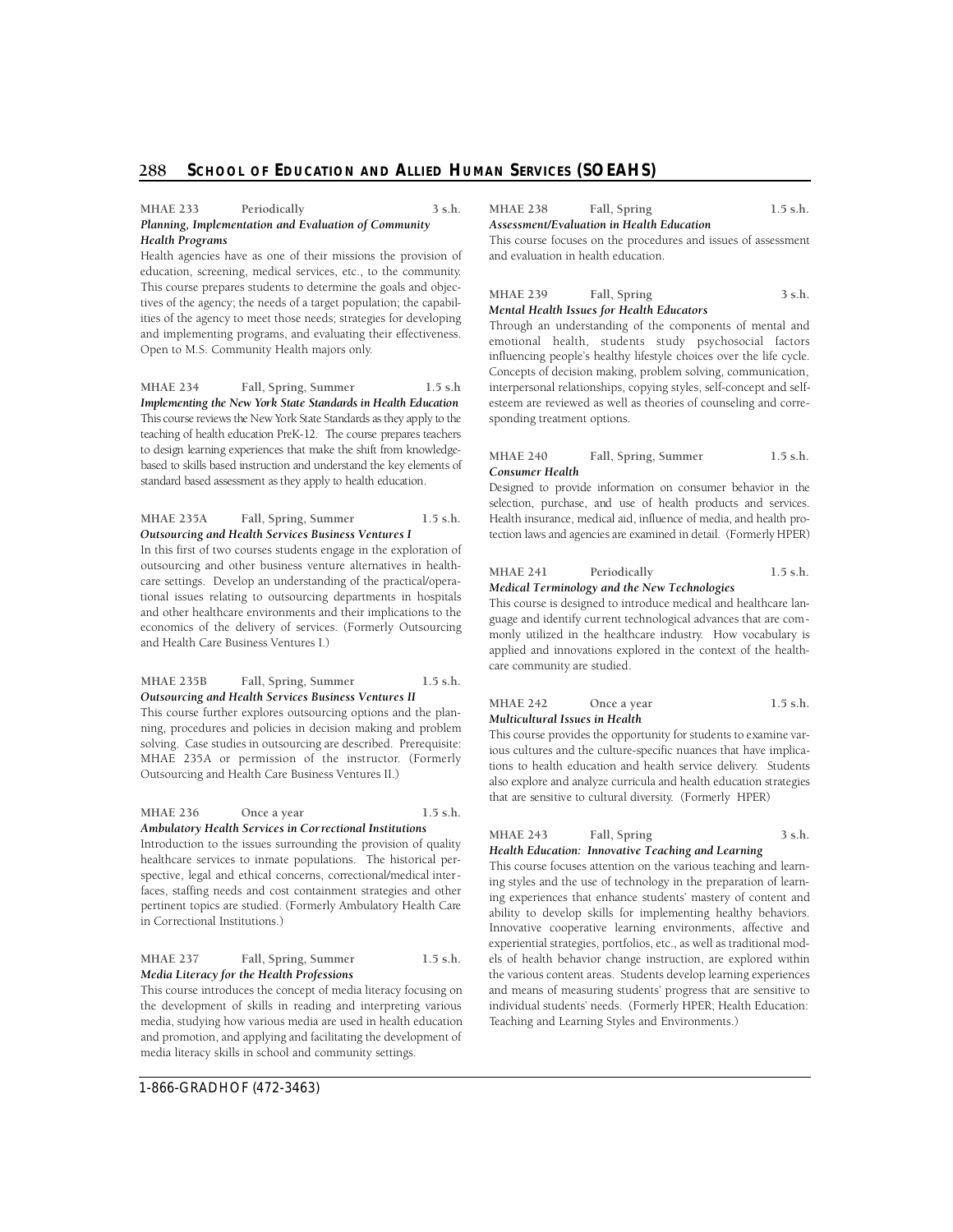# **MHAE 244 Fall 3 s.h.**

tion is explored. (Formerly HPER)

*Human Sexuality and Family Life Issues*  This course covers the various aspects of family life and human sexuality including the influences of biological, psychological, sociological and historical factors. Semantic and comparative cultural aspects; adjustment needs and problems of children and adults during the course of maturing and aging, is included. Discussion and implications of selecting various methods and

**MHAE 245 Fall, Spring 1.5 s.h.**  *Stress Management* 

materials for instruction and the role of the school in sex educa-

Examination of the physiological, psychological and sociological aspects of stress to provide students with an understanding of the meaning of stress. The study of theory, practices, and application of coping skills and stress reduction are emphasized. (Formerly HPER)

 *Basic Concepts and Issues in Substance Use, Abuse and Misuse*  MHAE 246 Fall, Spring 3 s.h. Aspects of current research; methods of teaching about the problems; social, humanistic, pharmacological and psychological aspects of substance use as well as prevention and rehabilitation; an understanding of the humanistic and sociological aspects of our evolving adult and youth cultures is explored. Reasons for drug use and the effect of drug addiction on individual, family, community and society are examined. Discussion of the interdisciplinary approach to drug education with student and community involvement. (Formerly HPER)

# **MHAE 247 Fall, Spring, Summer 1.5 s.h.**  *Marketing Principles in Health Services*

 ies, students apply principles of marketing to the decision-making between hospital PPOs and HMOs are explored. (Formerly Through a combination of lectures, problem solving and case studprocess in the healthcare environment. The complex relationships Application of Marketing Principles in Healthcare Environments.)

# MHAE 248 Once a year 3 s.h. *Nutrition and Health*

Covers energy nutrients, vitamins, minerals and water in reference to aspects of current knowledge and research of nutrition and health. Deals with recommended nutrient intake and diet planning guides, as well as intentional and incidental food additives. Discussions where possible combat misleading advertisements, half-truths and pseudoscience. Planning of nutrition education programs are included. (Formerly Nutrition and Consumer Health; HPER)

MHAE 249 Once a year 3 s.h. *Nursing Home Administration* 

 Designed for students interested in nursing home administration nesses; environmental and safety regulations; medical emergen- organizational and management aspects of long-term care; utilization review and medical record keeping. (Formerly HPER) and gerontological studies. Topics to be covered are geriatric illcies; human relations aspects of patient care; nursing policy, legal;

#### **MHAE 251, 252 Fall, Spring, Summer 1-3 s.h. each**  *Special Readings Seminar*

Investigations and reports on health education topics adapted to the student's program. Prerequisites: written consent of the chairperson and instructor. (Formerly HPER)

# MHAE 253 Fall, Spring 3 s.h. *Health Services: Quality Assurance, Risk Management and Program Evaluations*

Provides a comprehensive review and evaluation of quality assurance and its related programs such as risk management, utilization review and program evaluation. Main areas of concentration include: 1) the interrelationships between QA and its related programs; 2) cost containment and its effect on QA; 3) program evaluation and program development and implementation. (Formerly HPER)

# MHAE 254A Once a year 1.5 s.h. *Home Healthcare Administration*

Course examines the administration and provision of out-ofinstitutional home healthcare services. Emphasis placed on organizational structure, services delivered, costs, staffing, utilization review, quality assurance and need methodology. Other options such as adult day care and comprehensive outpatient rehabilitation facilities are also scrutinized. (Formerly HPER)

# **MHAE 255A Fall, Spring, Summer 1.5 s.h.**  *Managed Care I*

Continuing pressure to reduce healthcare delivery cost, coupled with a rapidly changing environment, has resulted in considerable change in the healthcare industry over the past several years. Discussion of the history of the traditional medical insurance plan and examination of the changes that brought about the birth of Health Maintenance Organizations, Preferred Provider Organizations and Alternative Delivery Systems. Emphasis on the structure, financial arrangements, services, staffing and future of each system. Same as PDMC 305. (Formerly HPER; MHAE 255. Managed Healthcare Systems: PPO, HMO and AD.)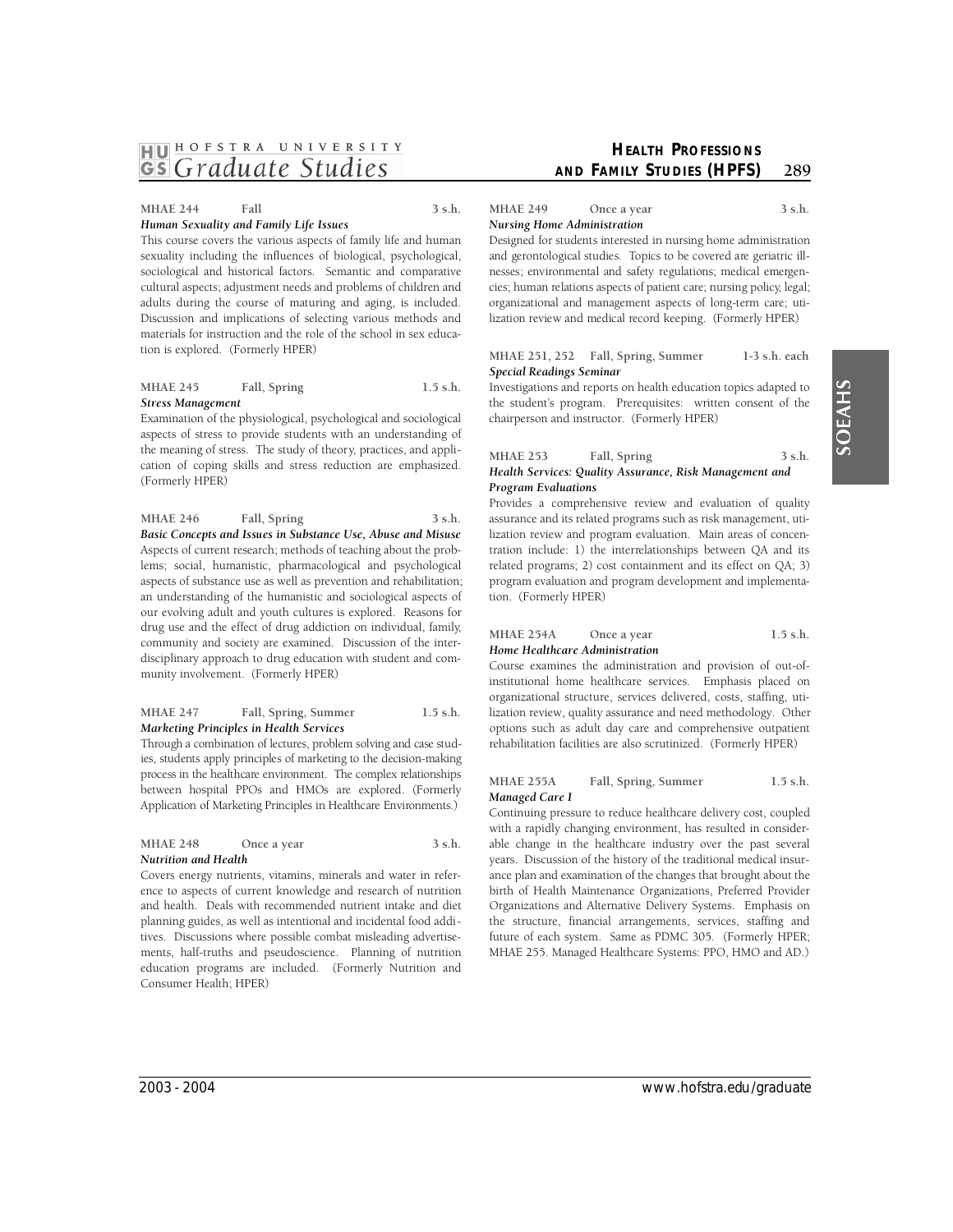# 290 School of Education and Allied Human Services (SOEAHS)

#### **MHAE 255B Fall, Spring, Summer 1.5 s.h.**  *Managed Care II*

 included (Medicaid, Medicare, uninsured programs, etc.). This course focuses on healthcare reforms at the national level. Comparisons with that of Germany, France, and Canada are made. Detailed discussions on public policy initiatives are also Theories of Health Insurance Purchasing Cooperatives (HIPCS), and Allied Health Plans (AHPS) are evaluated.

*Prerequisite: MHAE 255. Same as PDMC 306. (Formerly HPER; Managed Healthcare Systems II)* 

#### **MHAE 256A Fall, Spring 1.5 s.h.**  *Legal and Ethical Issues in Healthcare Administration I*

Investigation of the legal and ethical issues and problems encountered by administrators of health care facilities and programs. Topics discussed include government regulation of health care providers; the admission and discharge of patients; patient consent to and refusal of treatment; reproduction issues; privacy and confidentiality; and mental health issues. (Formerly HPER; Legal and Ethical Issues in Healthcare Administration.)

#### **MHAE 256B Fall, Spring 1.5 s.h.**  *Legal and Ethical Issues in Healthcare Administration II*

Acquaints the healthcare administrator with the interface between reasons for legislation, governmental regulations, the process by which laws, rules, and regulations become effective, the civil and criminal law and how each impacts on and governs healthcare decisions and the role of the courts as a regulation of societal demands. Students analyze legislation, ethicists' commentary and case-law in medicine and healthcare through research and class participation. *Prerequisite: MHAE 256A.* 

#### MHAE 257A Once a year 1.5 s.h. *Public Health Issues*

 Deals with issues faced by health care professionals in their daily pursuit of providing health care for the public. Social, econom- ic, legal, ethical and political issues are discussed in the context of the development of medicine and health care in the United States. (Formerly HPER; Public Health Issues and Policy Making.)

# MHAE 258 Fall, Spring 3 s.h.

 *Analysis of Curricula and Implementation of School Health Programs*  A historical and philosophical overview of comprehensive siderations, family, culture and community influences and school health education at the PreK-12 grade levels are presented. Students study health curricula and explore and reflect on integrated and discipline specific models, traditional content areas and sequences, skills-based models, developmental connational and state standards. Methods of student and program assessment are discussed as well as community and school health resources. (Formerly HPER)

# MHAE 259 Fall, Spring 3 s.h.

*United States Health Services System* 

Course provides an overview of the health care system in the United States. The course explores the role and dynamics of the institutions and group hospitals, nursing homes, ambulatory care facilities, home care agencies, providers, and government agencies that deliver health care. In addition, national trends in policy, financing, and delivery systems are analyzed. (Formerly Introduction to the American Healthcare System; Community Health Organizational Operations I; HPER)

#### MHAE 260 Fall, Spring 3 s.h. *Health Services Policy and Legislation*

 Designed for students interested in careers in health care adminis- tration. Explores basic concepts of health planning and policy analysis. Recurring problems in establishing health policy and technical aspects of planning for health service delivery are studied. *Prerequisite: MHAE 259. (Formerly Health Services Policy and Management; Community Health Planning and Policy; HPER)* 

#### **MHAE 261 Fall, Spring 3 s.h.**  *Introduction to Health and Disease*

preparation for the health professional to assist people in achiev- ing a better understanding of the cognitive and affective qualities necessary to promote a healthy life state. (Formerly HPER) Introduction to the basic issues affecting human health. Focus on

#### **MHAE 262 Fall, Spring 3 s.h.**  *Current Health Issues*

Designed to familiarize the student with critical health issues affecting contemporary living. Primary areas of inquiry are narcotics, i.e., smoking, drugs and alcoholism. Specialists are invited. *Prerequisite: MHAE 261. (Formerly HPER)* 

 experience for candidates with previous satisfactory health **MHAE 263 Fall, Spring, Summer 3 s.h.**  *Internship: Supervised Field Experience for Health Teachers*  Directed observation, participation and teaching service in elementary, junior and senior high schools for health education teacher candidates who have not student taught or who are teaching in a nonhealth field. Alternative health service agency teaching experience. Pass/Fail grade only

*Prerequisites: MHAE 244, 246, 248, 261, 262; COUN 207. . (Formerly HPER)* 

#### **MHAE 263A Fall, Spring, Summer 3 s.h.**  *Supervised Internship in Health Services*

Semester-length "externship" where students will observe, study and report on health planning policies, disease prevention and health care procedures, and advocacy positions of two community health facilities. Pass/Fail grade only

Prerequisite: Department approval. (Formerly Supervised Externship: *Community Agencies; HPER)*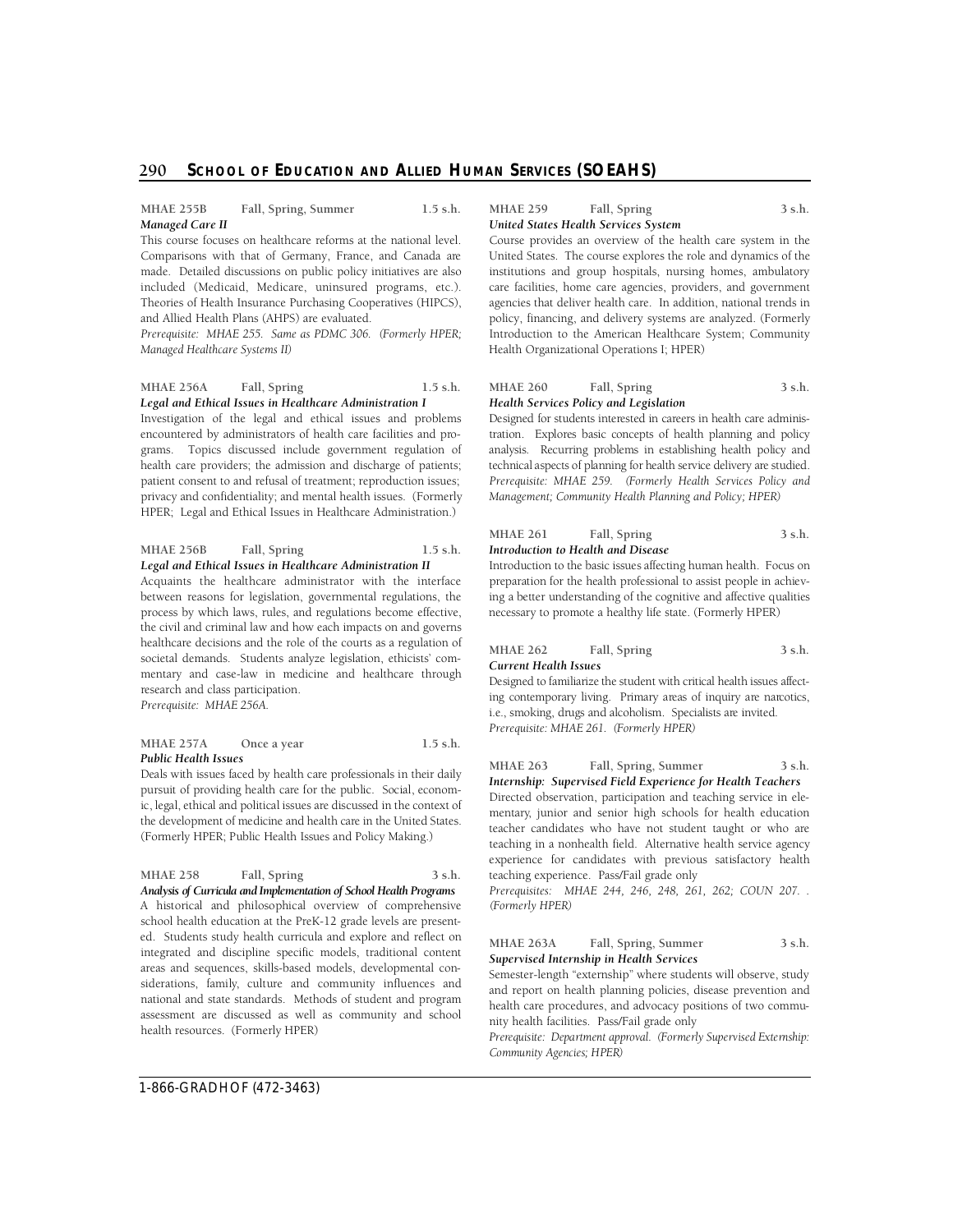**MHAE 263B Fall, Spring, Summer 6 s.h.**  *Administrative Residency* 

Supervised field experience in health administration at a health agency or hospital. Pass/Fail grade only

*Prerequisite: permission of department. (Formerly HPER)* 

# **MHAE 263C Fall, Spring, Summer 1.5 s.h.**  *Field Experience for Health Teachers*

This 50 hours of health education field experiences are required of students who have not fulfilled the field experience hours consistent with New York State teacher certification. Placement will be in health education settings at the elementary, middle or senior high school levels including high risk districts and those with cultural and language diverse populations. The course affords teachers an opportunity to observe, participate and reflect on classroom management styles, curriculum integration and implementation, developmental levels of student and curriculum content appropriateness, theory to practice applications. The course must be taken concurrently with MHAE 238; 243; 258; or 268. With adviser approval only. For M.S. in Health Education majors only. Pass/Fail grade only.

MHAE 264 Once a year 3 s.h. *Economic Dimensions of Health Services Delivery Systems*  Examination of the Fiscal Services Division of a hospital, its functions, interactions and responsibilities. Students understand how to interact with this Division. (Formerly HPER)

# **MHAE 264A Fall, Spring 1.5 s.h.**  *Economic Principles in Health Services I\**

Examination of the Fiscal Services Division of a hospital, its functions, interactions and responsibilities. Students will understand how to interact with this division. (Formerly Economic Dimensions of Health Services Delivery Systems I.)

**MHAE 264B Fall, Spring 1.5 s.h.**  *Economic Principles in Health Services II\** 

Examination of the Fiscal Services Division of a hospital, its perspective, interaction and responsibilities. Students will understand how their actions are viewed by this division. (Formerly Economic Dimensions of Health Services Delivery Systems II.)

| MHAE 264C | Fall, Spring                                 | $1.5$ s.h. |
|-----------|----------------------------------------------|------------|
|           | Case Studies in Financing Health Services I* |            |

 gives students a general understanding of how to apply Through healthcare delivery systems case studies, the course advanced financial principles to the decision making process in the health care environment. (Formerly Advanced Case Studies in Financing Healthcare I.)

MHAE 264D Fall, Spring 1.5 s.h. *Case Studies in Financing Health Services II\**  Through the use of healthcare delivery system case studies, this course will further the inquiry of advanced financial principles and their applications to the decision making process in the healthcare environment. (Formerly Advanced Case Studies in Financing Healthcare II.)

MHAE 265 Fall, Spring 3 s.h. *Behavioral Health Administration* 

The study of behavioral health services including types of service providers and treatment settings, professional training and licensure and their implications to diagnosis, treatment options and payment systems, and other behavioral health administration issues are explored. Concepts of adherence/compliance, the relationship between mental health and physical well being are discussed. (Formerly Behavioral Health Administration: Concepts Issues and Policies.)

#### **MHAE 266 Fall, Spring, Summer 1.5 s.h.**  *Practicum: Health Systems Operations I*

CAP, DSAS, FDA, etc.) and respective regulations that impact Duty). Topics covered include consents, DNR/Health Proxy Act, ical issues, NYS reportable incidents, etc. (Formerly Practicum: Review of all active, current regulatory agencies (OHSM, JCAHO, upon the Clinical Operations Administrator (Administrator on interhospital transfers, patient complaints, external disasters, clin-Health Care Clinical Operations Administration I; HPER)

# **MHAE 267 Fall, Spring, Summer 1.5 s.h.**  *Practicum: Health Systems Operations II*

Course affords students a practical experience shadowing an "Administrator on Duty" (A.O.D.). Policies and procedures of the hospital site are discussed and role play opportunities prepare the student for the experience. The A.O.D. student is involved in all decisions, deals directly with the public, medical staff and administration of chosen hospital. (Times vary to accommodate personal schedules.)

*Prerequisite: MHAE 266 or permission of faculty adviser. (Formerly Practicum: Health Care Clinical Operations Administration II; HPER)* 

<sup>\*</sup>Students are required to take 2 of the four courses as core require- ence. The remaining may be selected as electives. ments. The appropriate courses will be selected under advisement only, based upon student's previous education/professional experi-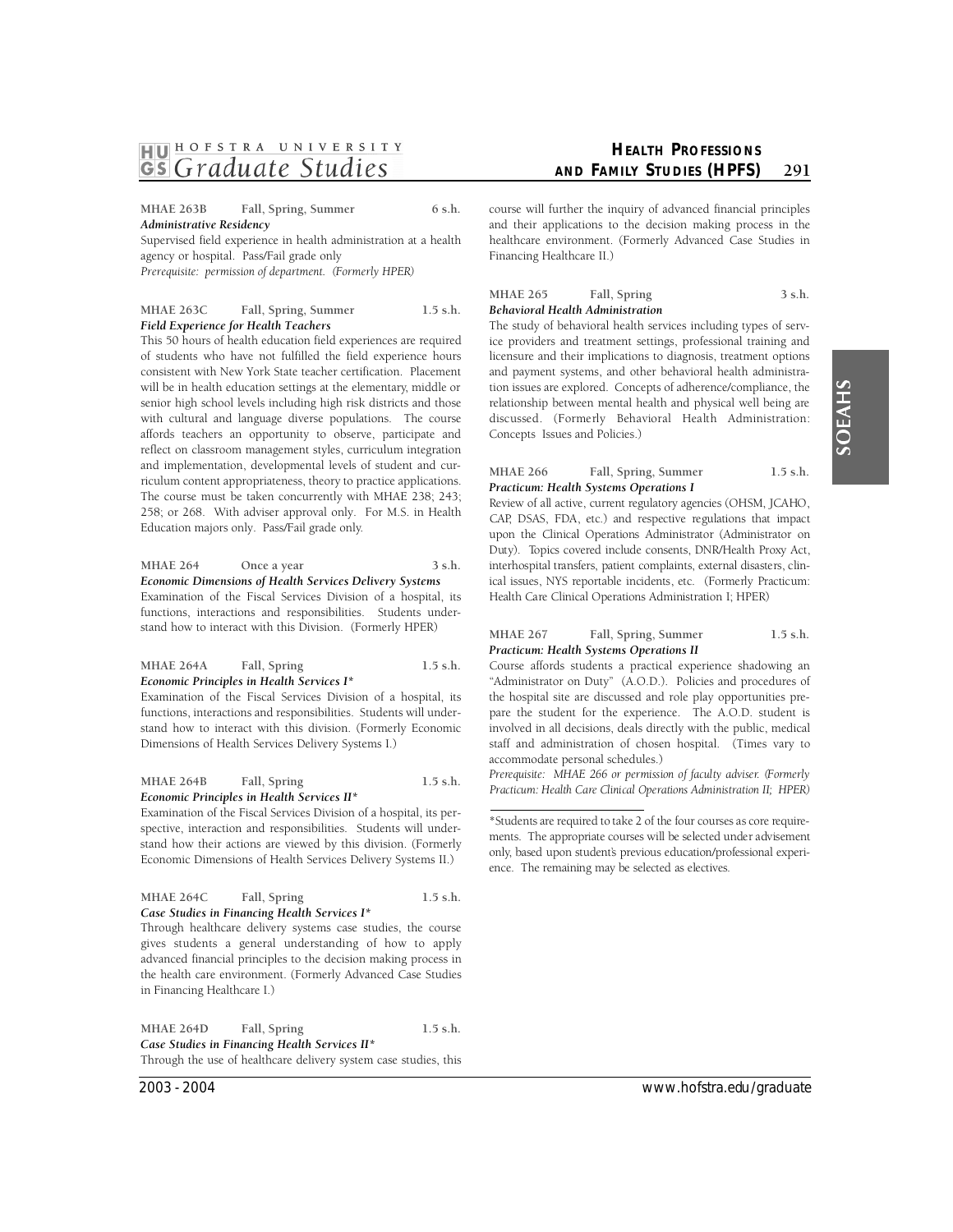#### MHAE 268 Fall, Spring 3 s.h. *Health and the Elementary School Child \*\**

The focus on this course is on instruction of health education preschool—6th grade. Developmentally appropriate health informaon interdisciplinary approaches are discussed. The school envition, instructional strategies and curricula planning with emphasis ronment and school health services for this population is included.

#### MHAE 268A Once a year 1.5 s.h. *Health and the Elementary School Child \*\**

The focus on this course is on instruction of health education, pre-school to 6th grade. Developmentally appropriate health information, instructional strategies and curricula planning with emphasis on interdisciplinary approaches are discussed. The school environment and school health services for this population is included. (Formerly HPER)

#### **MHAE 269 Periodically 1.5 s.h.**  *Current Trends in Telecommunications and Microcomputer Applications for Health Professionals*

Concepts, methodology and applications of microcomputers in the field of health, designed for the professional who is relatively unfamiliar with automation systems. This course presents a practical overview of automation applications in the health field, including telecommunications via microcomputers as software programs written specifically for health educators/administrators and similar professionals. It also identifies and discusses issues and ethical challenges that have arisen as new systems are adopted and old ones are modernized.

#### MHAE 270 Once a year 1.5 s.h. *Conflict Resolution*

Course analyzes the impact of unresolved conflicts, provides insight into how conflicts arise and the ability to understand and define problems. Students examine internal and external patterns of conflict. The function of conflict and the patterns of conflict resolution are examined. (Formerly HPER)

# MHAE 271 Once a year 3 s.h. *Economic Issues in the Healthcare Industry*

Course is designed to develop an understanding of the application of basic economic concepts to the broader healthcare industry. Through case studies, students apply micro and macro principles at the individual facility level and then to the larger healthcare delivery system.

*Prerequisite: MHAE 264. (Formerly HPER)* 

MHAE 272A Once a year 1.5 s.h. *Ambulatory Care Management I* 

Course is designed to introduce students to increase their knowledge, understanding, and analytical skills with respect to the management of health services in ambulatory care settings. (Formerly MHAE 272; HPER)

#### MHAE 272B Once a year 1.5 s.h. *Ambulatory Care Management II*

Students examine specific ambulatory care systems available to the healthcare consumer including: freestanding urgi-centers and surgi-centers, birthing centers, dialysis centers, prison health systems, emergency medical services systems, etc. An indepth review of these programs is conducted to enable the students to have an understanding of each system and its impact on the healthcare consumer.

*Prerequisite: MHAE 272. (Formerly HPER)* 

| <b>MHAE 273</b>      | Once a year | $1.5$ s.h. |
|----------------------|-------------|------------|
| Environmental Health |             |            |

Various elements and issues concerning health status and the environment are explored. Special emphasis paid to sociopolitical implications and personal attitudes and values as they affect the delivery of services, regulations, health promotion and prevention activities. (Formerly HPER)

| <b>MHAE 274</b>             | Once a year |  | $1.5$ s.h. |
|-----------------------------|-------------|--|------------|
| Medical Practice Management |             |  |            |

tices, marketing, the administrator's role, human resources Course applies management strategies to several types of practices including solo practices, partnerships, groups, and academic medical practices. We discuss the development of pracfunctions, daily office operations, and financial considerations as they apply to these healthcare settings. (Formerly HPER)

#### **MHAE 275** Summer 1.5 s.h. *AIDS Education*

 An overview of the etiology of the disease, causes, treatment options, prevention and related social and political implications. The devel- opmental issues that influence age-appropriate curricula selection and techniques for teaching in the classroom are discussed. the use of resources and referrals are explored. (Formerly HPER) Planning community, peer and parental educational programs and

#### MHAE 276 Once a year 1.5 s.h.

 Assuming little or no prior experience, this course introduces the terms of software, hardware and options available in the market- place. The process of computer decisions is built in stages begin- ning with the understanding of what is currently happening in the operation, followed by what can be computerized, concluding with a model for evaluating the various vendors. (Formerly HPER) *Computers and Their Application to Health Administration*  health administrator to the computer and its capabilities, defined in

<sup>\*\*</sup>Either MHAE 268 or 268A will be selected in consultation with an adviser, depending upon the student's documented previous elementary school experience.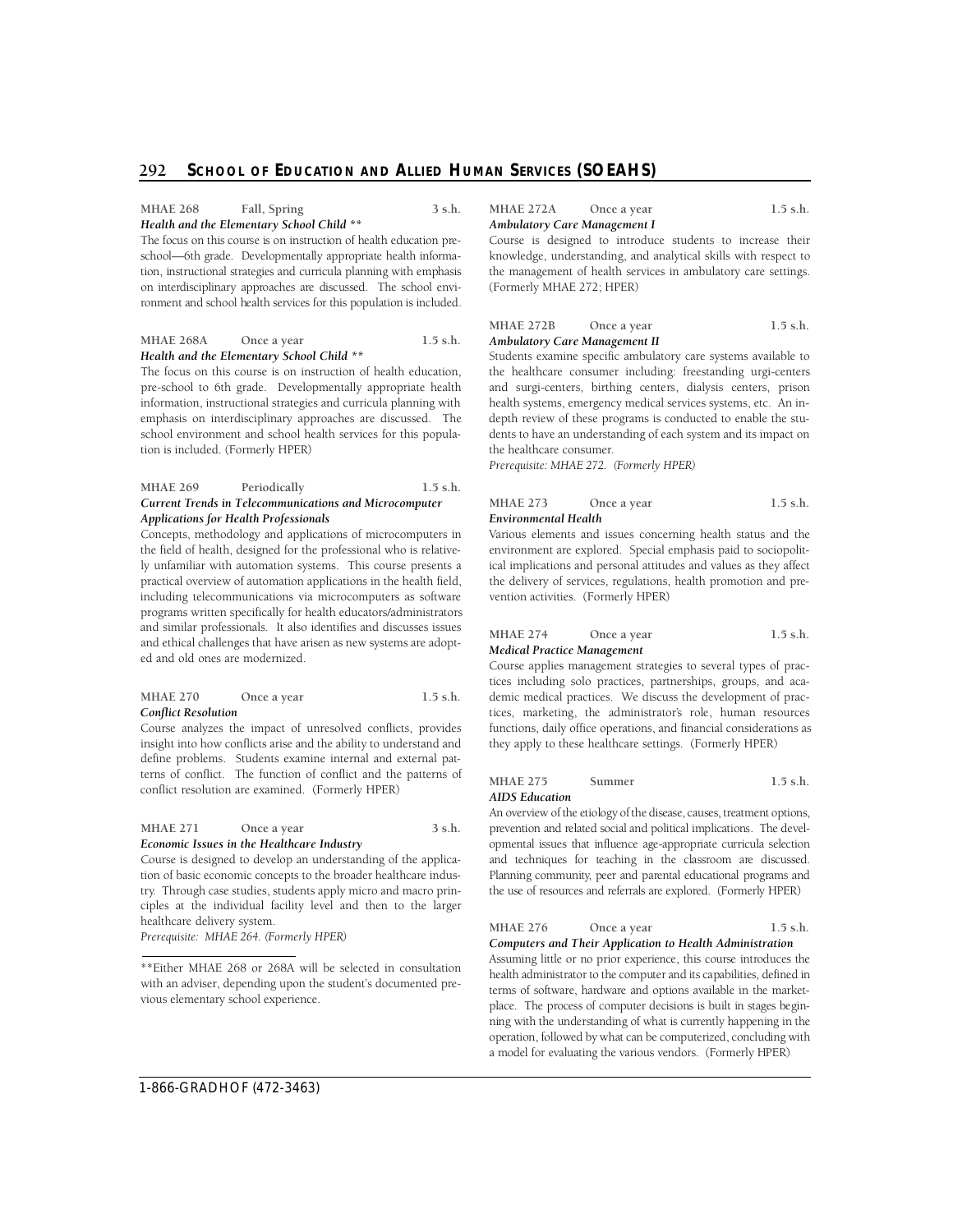# MHAE 277 Once a year 1.5 s.h. *Hospital Organization and Management*

Intended to provide the student with an understanding of the hospital from the viewpoint of organizational and managerial systems. Encompasses an overview of traditional organizational theory, and both conceptual and pragmatic healthcare institutional management methods and techniques. (Formerly HPER)

# MHAE 278 Once a year 1.5 s.h. *Epidemiological Research Methods*

 Covers the basics of descriptive and analytical epidemiology. Topics include a brief history of epidemiology, disease patterns, literature and the ability to develop epidemiologic tools for the rates, retrospective and prospective studies, bias and epidemiological tools. Objective of the course is to prepare prospective health administrators with the ability to understand and critique relevant design of methodologically sound studies. (Formerly HPER)

#### **MHAE 278A Fall, Spring 3 s h.**  *Epidemiological Research*

This course is intended to introduce the students to the various concepts and methods of epidemiology and epidemiological research. The determinants of epidemics, namely time and place are discussed in detail. The role, use and limitations of statistical methodology in determining the existence of an epidemic situation or a cause and effect relationship are emphasized.

# **MHAE 279** Once a year 1.5 s.h. *Cases in Long Term Care Management*

Course familiarizes the student with common management problems in long term care. Students develop analytical and diagnostic skills and apply them to arrive at solutions for the delivery of long term care services. Highlights the various levels of institutional and community noninstitutional long term care settings. (Formerly HPER)

#### **MHAE 280-289, A-Z Periodically 1-3 s.h. each**  *Workshops*

Designed to meet the needs of specific groups of students or educators interested in special topics not covered by other course offerings. As individual subjects are selected, each is assigned a letter (A-Z) and added to the course number. Any course may be taken a number of times so long as there is a different letter designation each time it is taken. (Formerly HPER)

# **HEALTH PROFESSIONS AND FAMILY STUDIES (HPFS)** 293

# **MHAE 290 Fall, Spring, January, Summer 3 s.h.**  *Sexual Health*

 This course emphasizes the several components of sexual physiol- ogy that contribute to the sexually healthy state. Such topics as stages of physical growth, conception, childbirth, fertility and infertility, contraception, sterilization and abortion are explored. Also considered are the problems of adolescent pregnancy, the effects of chronic and serious illness on sexuality, drug use and sexually transmitted diseases as they affect sexual functioning. The histori- cal relationships between medical and mental health care systems and sexual health care in our society are studied. (Formerly HPER)

#### **MHAE 290A Fall, Spring, Summer 1.5 s.h.**  *Sexual Health Issues*

 This course is a brief overview of the components of sexual physiol- ogy that contribute to the sexually healthy state. Such topics as stages of physical growth, conception, childbirth, fertility and infertility, contraception, sterilization and abortion are explored. Also consid- and serious illness on sexuality and drug use, and sexually transmit- ted diseases as they affect sexual functioning. (Formerly HPER) ered are the problems of adolescent pregnancy, the effects of chronic

#### MHAE 291 Once a year 3 s.h. *Nutrition and the Aging*

Exploration of the importance of sound nutrition, nutritional practices and nutrition education for the aging. Psychosocial and cultural influences of nutrition on the elderly are included. (Formerly HPER)

#### MHAE 292 Once a year 3 s.h. *Health and Aging*

Focus on aging as a normal process in the life cycle. Aspects of healthy aging, as well as the problem of illness and disease as they affect the elderly are covered. A survey of health services, security, nutrition, exercise, mental health, and the physical change in a systematic approach is included. (Formerly HPER)

MHAE 293 Once a year 3 s.h. *Healthcare Policies, Planning and Administration for the Aging* Exploration of the special needs and service requirements that meet the demands of an increasing senior citizen population. Deals with the development of strategies for providing a broad spectrum of integrated services as well as a sensitivity and understanding among staff that serve this population. Emphasis on

effective administration for service delivery. (Formerly HPER)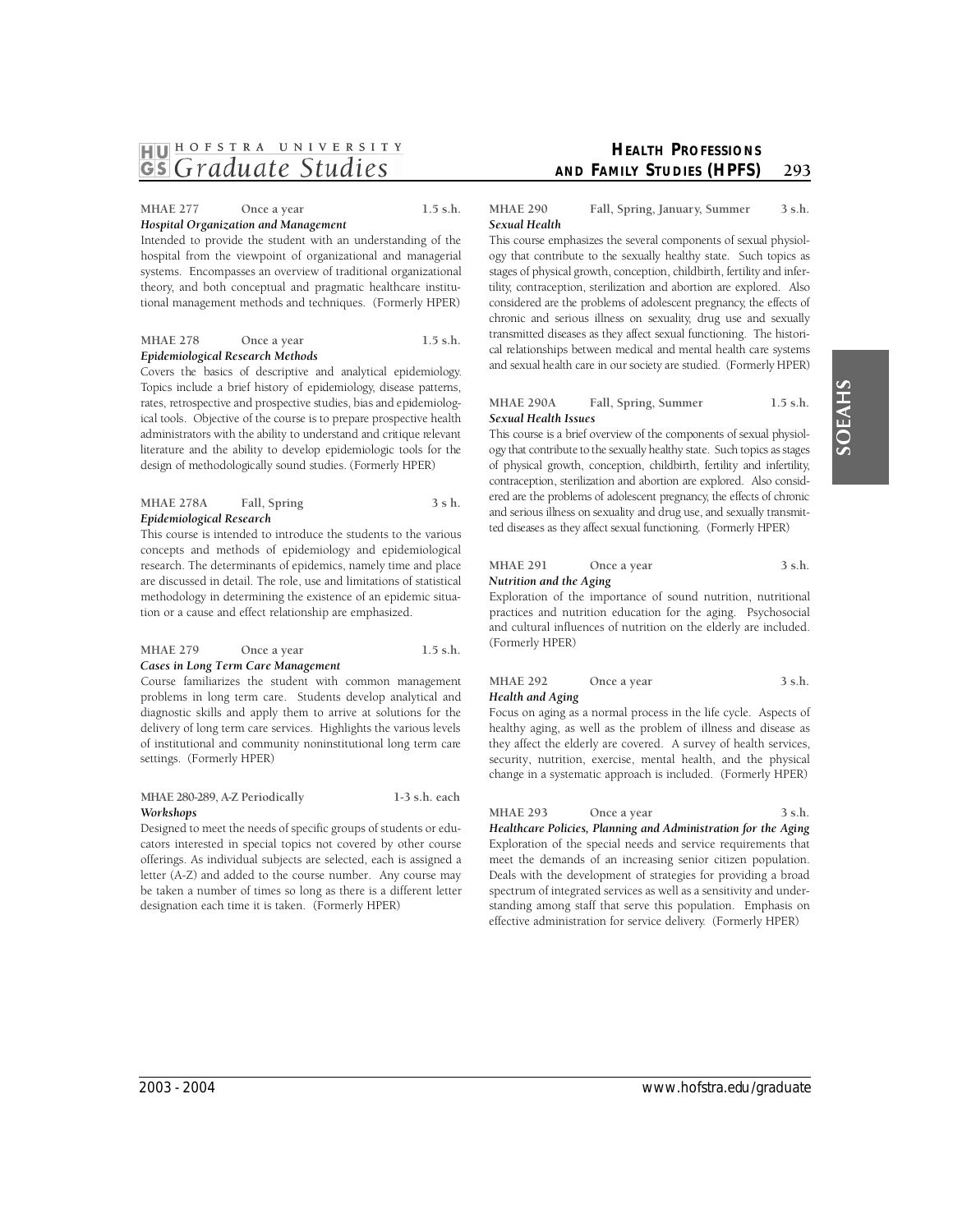# **MHAE 294 Periodically 1.5 s.h.**  *Analysis of Child Abuse and Abduction*

 An in-depth examination of child abuse covering the issues of issues are evaluated. Students receive all necessary documentation as mandated by New York State Education Department. (Formerly HPER; Analysis of Child Abuse and Maltreatment.) recognition, reporting, intervention, treatment and prevention. Theories of maltreatment and child abduction with their intervention and prevention implications are explored. Critical policy and information to fulfill licensing and certification requirements

#### **MHAE 295** Once a year 1.5 s.h. *Assessing Initiatives in Health Education*

Course analyzes the essential components of the health education frameworks offered by the New York State New Compact for Learning Curriculum and Assessment Committee for Health, Physical Education and Home Economics. The philosophy, outcomes, performance indicators, and assessment recommendations are critically reviewed. (Formerly HPER)

#### **MHAE 296** Once a year 1.5 s.h. *Bereavement and Death Education*

This course provides an opportunity for educators to discuss death, dying and bereavement issues, review the literature, explore curricula and develop teaching strategies for K-12 students in the context of health education. (Formerly HPER)

#### **MHAE 297 Fall, Spring 3 s.h.**  *Organizational Theories in Health Services*

 This course focuses on the concepts, methods and issues of man- agement as they are applied to health care organizations and service delivery. In an interactive setting students have the opportunity to explore, question, and develop a knowledge and competence in health care management and organizational theory. (Formerly Application of Management Theory to Healthcare Environments.)

**MHAE 298A Fall, Spring 1.5 s.h.**  *Health Services Information Systems I* 

Healthcare Information Systems Management is a multi-faceted course. It encompasses management, medicolegal issues, performance improvement (formerly quality assurance, risk management, health sciences, computer sciences, statistics and business administration). This course prepares and educates the graduate healthcare administration student in the application of management principles for the identification, evaluation and implementation of Healthcare Information Systems. (Formerly Healthcare Information Systems I.)

#### **MHAE 298B Fall, Spring 1.5 s.h.**  *Health Services Information Systems II*

This course is designed to provide an understanding of the role of Information Technology and Management Information Systems in the delivery of health care. Upon completion, students should have a good understanding of how computer systems function to support a hospital, physician practice, an integrated delivery systems or a third party payer. (Formerly Healthcare Information Systems II.)

 fessional and operations staff. (Formerly 299, Healthcare **MHAE 299A Fall, Spring, Summer 1.5 s.h.**  *Healthcare Personnel: Resources, Training and Development I*  This course reviews recruiting, selecting, training, motivation, leadership and other activities associated with managing personnel unique to healthcare delivery systems. Evaluation of credentials, reimbursement and other issues are considered as will the practical operations necessary to manage the diversity of pro-Personnel: Resources, Training and Development.)

**MHAE 299B Fall, Spring, Summer 1.5 s.h.**  Healthcare Personnel: Resources, Training and Development II Through analysis of case studies, readings and in-depth discussions, students further explore the issues raised in MHAE 299A. In addition, the management of labor disputes, technological applications to human resources in various healthcare settings, networking and the function of professional organizations in accessing the managing qualified personnel is covered. *Prerequisite: MHAE 299A.* 

#### **MHAE 300 Fall, Spring, Summer 3 s.h.**  *Departmental Seminar*

Serves an integrative and culminating function with respect to the Emphasis is on themes which cut across traditional course and departmental lines; selected student papers and research may be student's studies and experiences in the School of Education. compiled in year books of health education. Pass/Fail grade only. *Prerequisites: matriculation in the department and completion of all course work in professional education. (Formerly HPER)* 

NOTE: successful completion of MHAE 300 may be offered in place of either the departmental comprehensive examination or the Master's Essay in MHAE. This course may not be used to satisfy any part of the basic 33 s.h. requirement for a Master of Science degree in Education.

# **MHAE 301, 302 Fall, Spring 3 s.h. each**  *Master's Essay*

Supervision and instruction leading to the completion of the essay. Binding fee payable upon registration in 302. Admission by permission of department. (Formerly HPER)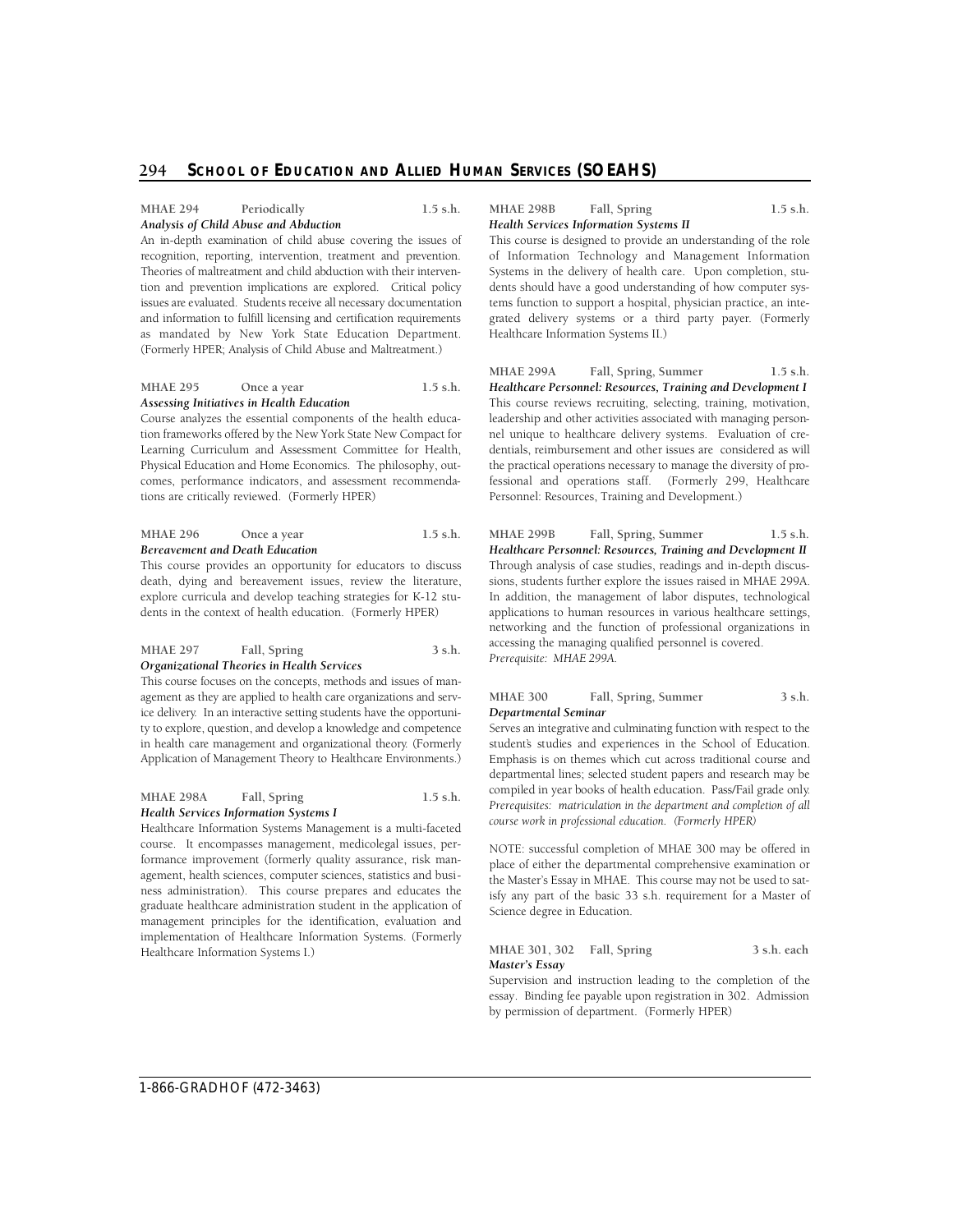# **MHAE 303A Fall, Spring .5 s.h.**  *Portfolio Development*

This course is required of all students in their beginning semester. Students are instructed in the selection and assessment of products to be included in a professional portfolio. Each student collects materials throughout their graduate study to be included in their professional portfolio. Following the initial sessions of 303A, the student meets with the faculty member assigned at least once during each year of study to review the materials being collected. The student registers for their final course in the program (MHAE 303B) with the assigned professor at the conclusion of which the final portfolio is submitted. For M.S. in Health Education, M.S. in Community Health, and M.A. in Health Administration students only. Pass/Fail grade only.

#### MHAE 303B Fall, Spring 1s.h. *Capstone Experience and Presentation*

This experience is a collaborative effort with the faculty member to whom the student is assigned, enabling the student to demon- The student develops a contract describing the contents of the portfolio collected over the course of study (see MHAE 303A) and with faculty feedback and guidance identifying one or two research projects related to the student's particular program and M.A. in Health Administration, M.S. in Health Education, and strate the skills and knowledge gained during graduate study. interests to be undertaken during this course. For students in the M.A. in Community Health programs only. Pass/Fail grade only.

# **(PDMC) COURSES**

**PDMC 305** Once a year 1.5 s.h. *Managed Healthcare Systems: PPO, HMO and AD* 

Continuing pressure to reduce healthcare delivery cost, coupled with a rapidly changing environment, has resulted in considerable change in the healthcare industry over the past several years. Discussion of the history of the traditional medical insurance plan and examination of the changes that brought about the birth of the Health Maintenance Organizations, Preferred Provider Organizations and Alternate Delivery Systems. Emphasis on the structure, financial arrangements, services, staffing and future of each system. Same as MHAE 255A.

| <b>PDMC 306</b>               | Once a year | $1.5$ s.h |  |
|-------------------------------|-------------|-----------|--|
| Managed Healthcare Systems II |             |           |  |

This course focuses on healthcare reforms at the national level. Comparisons with that of Germany, France, and Canada are made. Detailed discussions on public policy initiatives are also included (Medicaid, Medicare, uninsured programs, etc.). Theories of Health Insurance Purchasing Cooperatives (HIPCS), and Allied Health Plans (AHPS) are evaluated. *Prerequisite: PDMC 305. Same as MHAE 255B.* 

# MHAE 304 Fall, Spring 1 s.h. *Capstone Experience*

This experience is a collaborative effort with a selected faculty member to enable the student to demonstrate the skills and knowl- edge gained during graduate study. It includes a portfolio, the con- tents of which will include past work in the program as well as work described in a contract resulting from this experience. The ty member and the student. The contract also requires one research project related to the student's particular program and interests and developed with faculty feedback and guidance. The and concepts from graduate course work with the student's intend- ed professional practice setting. The completed portfolio including the research becomes a part of the student's permanent record. For students in the CAS programs only. Pass/Fail grade only. contract will be developed at the initial meeting between the faculresearch project is meant to enable the student to integrate theories

#### *Healthcare Marketing in a Managed Care Environment*  The course discusses the application of healthcare marketing prin-

 ciples to managed care environments. Also described are these principles applied to decision making in the healthcare system. *Prerequisite: MHAE 255A, 255B or permission of adviser.* 

PDMC 310 Fall, Spring 3 s.h.

# PDMC 311 Fall, Spring 3 s.h.

# *Managed Care: Financial Principles*

 p remium development, actuarial methodologies, sources of data for utilization and unit costing, financial incentive options and ulated in the Professional Diploma in the Managed Care Program. Prerequisite: MHAE 255A, 255B or equivalent, or permission of adviser. Study of financial principles in managed care environments. Risk, financial issues in contract negotiation are explored. Also covered are licensing issues in New York State and management information systems for managed care organizations. For students matric-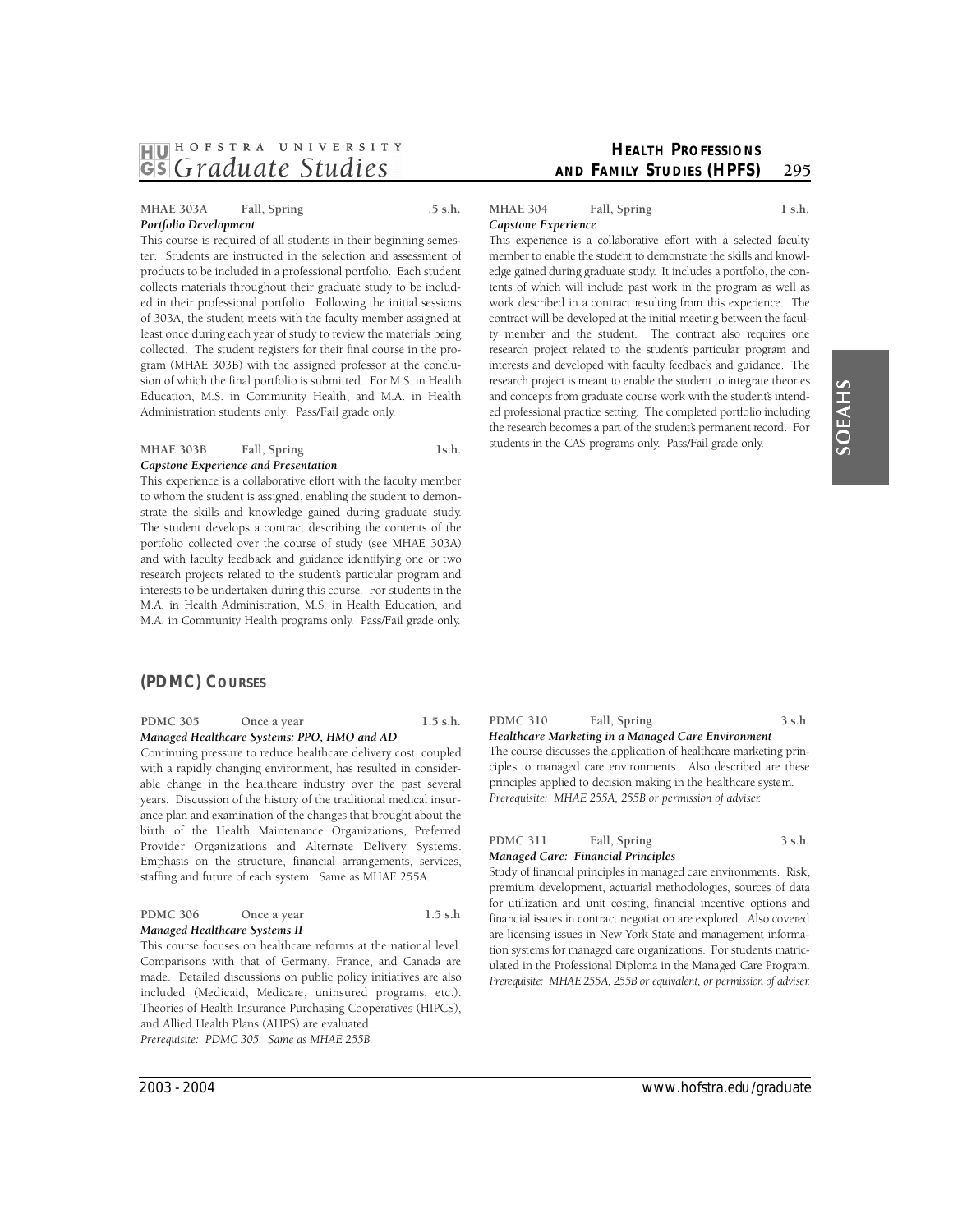PDMC 312 Fall, Spring 3 s.h.

*Contracting and Negotiating the Managed Care Environment*  The purpose of the course is to give the student a general understanding of managed care principles, and how to apply these principles in the managed care contractual environment. The complex relationships between hospitals, PPO's and HMO's are explored. For students matriculated in the Professional Diploma in the Managed Care Program.

Prerequisite: MHAE 255, 255B or equivalent, or permission of adviser.

# PDMC 313 Fall, Spring 3 s.h. *Comparative Healthcare Policy*

 The course focuses on comparative healthcare policy at the H. C . F.A. and the administration of the Medicare program and for- eign healthcare policies (e.g., Canada, United Kingdom, of United States system to a single payor and/or that of managed competition and a managed care model. For students matricu- lated in the Professional Diploma in the Managed Care Program. national and international levels. Covered are recent national healthcare reform initiatives both proposed and implemented, Germany, Netherlands) and their applicability to the United States healthcare system. Special attention is paid to adaptability Prerequisite: MHAE 255, 255B or equivalent, or permission of adviser.

#### PDMC 314 Fall, Spring 3 s.h. *Case Studies in Managed Health Care*

Using the case study method, this course focuses on current examples of managed care models in operation in the United States. Through case examples, the course explores the development, implementation and operations of managed care models, HMO's, PPO's, and integrated systems. Students are able to identify and evaluate the challenges and successes in various managed competition, cost, service population, provider population, institutional structure. Through the use of cases, students are provided with an opportunity to develop their analytic, problem solving and decision-making skills.

*Prerequisite: permission of adviser.* 

#### PDMC 315 Fall, Spring 3 s.h. *Advanced Seminar in Managed Care*

This course provides the "capstone" experience for students completing the Professional Diploma in Managed Care. The seminar offers students the opportunity to review and integrate the knowledge they have gained from the courses they have taken in the managed care sequence. Students are required to undertake research that produces a decision paper that addresses a current issue or problem in managed care. *Prerequisite: permission of adviser.* 

#### PDMC 316 Fall, Spring 3 s.h. *Managed Care Administrative Residency*

This is a guided administrative residency in a managed care environment that focuses on providing the student with an experience in the planning, policy and decision making. The residency requires a student participation commitment of a minimum of 150 hours. The student and faculty supervisor contracts with an approved preceptor who is the on-site supervisor. The preceptor mentors the student on a regular basis and includes the student in meetings and other professional activities. *Prerequisite: permission of adviser.* 

PDMC 317 Fall, Spring 3 s.h.

# *Independent Study in Managed Care*

Independent inquiry and report on advanced managed care topics. Open only to students matriculated in the Professional Diploma in Managed Care. *Prerequisite: permission of supervisor.* 

**PDMC 380-389, A-Z 1-3 s.h. each**  *Workshops* 

Designed to meet the needs of specific groups of students interested in special topics not covered by the program curriculum. As individual subjects are selected, each is assigned a letter (A-Z) and a title. One or more workshops may only be selected to replace other program requirements under advisement of the program coordinator.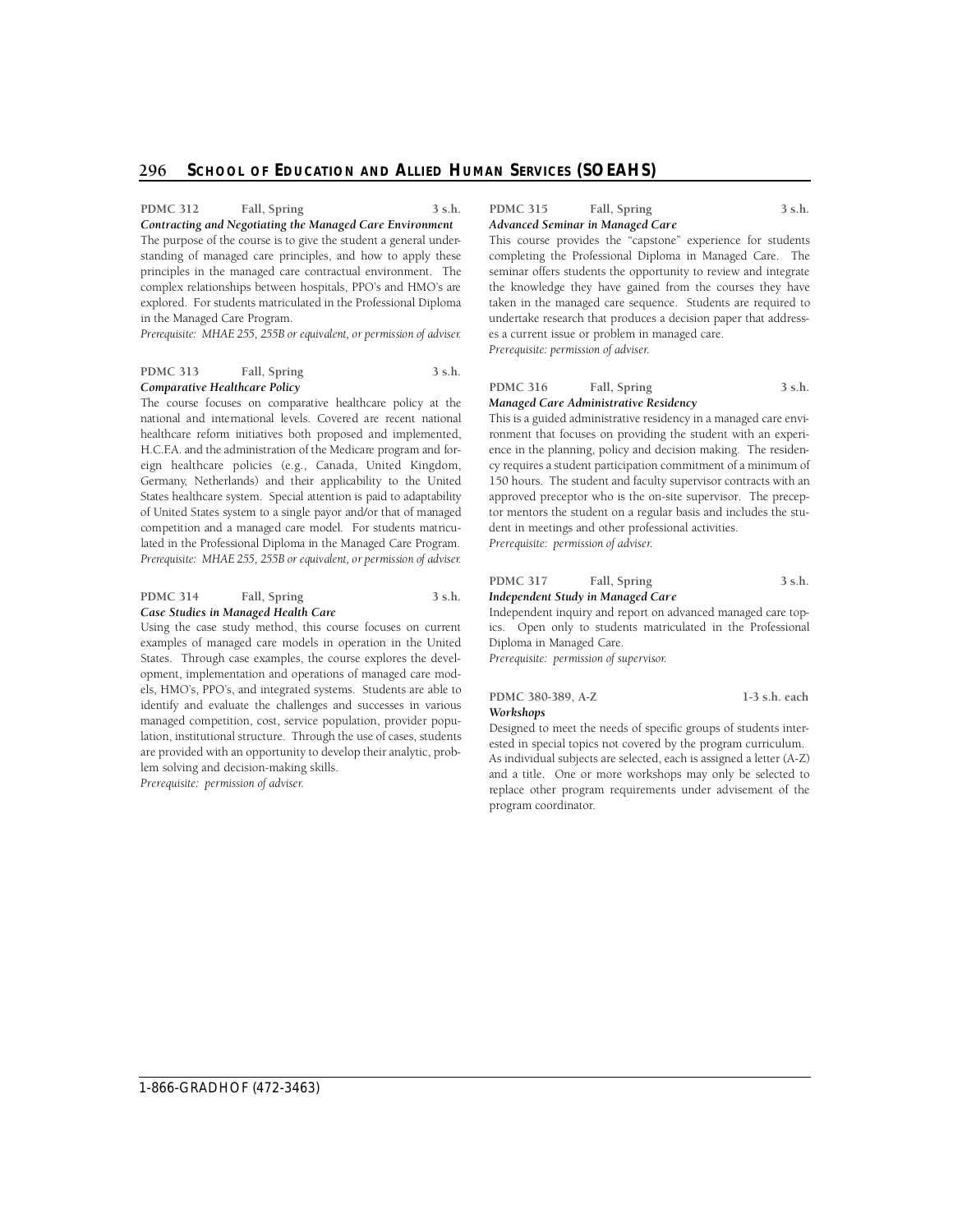# **MARRIAGE AND FAMILY THERAPY (MFT)**

Professor Atwood, Graduate Program Director, (516) 463-5756, cprjda@hofstra.edu

- Master of Arts in Marriage and Family Therapy
- Professional Diploma in Marriage and Family Therapy
- Advanced Certificate in Family Therapy
- Advanced Certificate in Divorce Mediation
- Advanced Certificate in Sex Counseling

Effective January 2005 Marriage and Family Therapists will be licensed in the State of New York.

# **MASTER OF ARTS: MARRIAGE AND FAMILY THERAPY**

The M.A. program in Marriage and Family Therapy provides the skills necessary to function as a marriage and family therapist. Marriage and family therapy is one of the fastest growing mental health fields and focuses on the emotional life of the family unit rather than the individual client. The program combines classroom instruction with intensive field experience and includes individual supervision in a field setting. The program has been designed in accordance with the guidelines of the professional organizations.

# **ADMISSION REQUIREMENTS**

- 1. Bachelor's degree from an accredited institution.
- 2. GRE scores of 450 on the verbal and 900 on the combined verbal and quantitative tests.
- 3. Letters of recommendation.
- 4. Personal interview with the Program Director.

# **PREREQUISITE REQUIREMENTS**

Students may satisfy any or all of the prerequisites listed below by having completed courses in these areas as part of their undergraduate program at an accredited institution or by completing them at Hofstra. Prerequisite courses do not carry graduate degree credit toward this program and may be satisfied with 100-level courses.

# **Prerequisites: one course from each of the following areas, 9 s.h.**

- child psychology
- adolescent psychology
- personality theory

# **Additional courses, as needed, selected under advisement, from the following areas, 9 s.h.**

- sociology
- anthropology
- psychology

# **PROGRAM OF STUDY** *(61 s.h.)*

# **A. Personality, Behavior and Counseling: 18 s.h.**

| <b>COUN 223</b> |     | Theories & Principles of Counseling, 6 s.h.      |
|-----------------|-----|--------------------------------------------------|
|                 | 279 | Human Sexuality & Counseling, 3 s.h.             |
| MFT             | 204 | Family Life Cycle Development, 3 s.h.            |
| <b>PSY</b>      | 206 | Theories of Personality, 3 s.h.                  |
|                 | 216 | Behavior & Personality-Normal & Abnormal, 3 s.h. |
|                 |     |                                                  |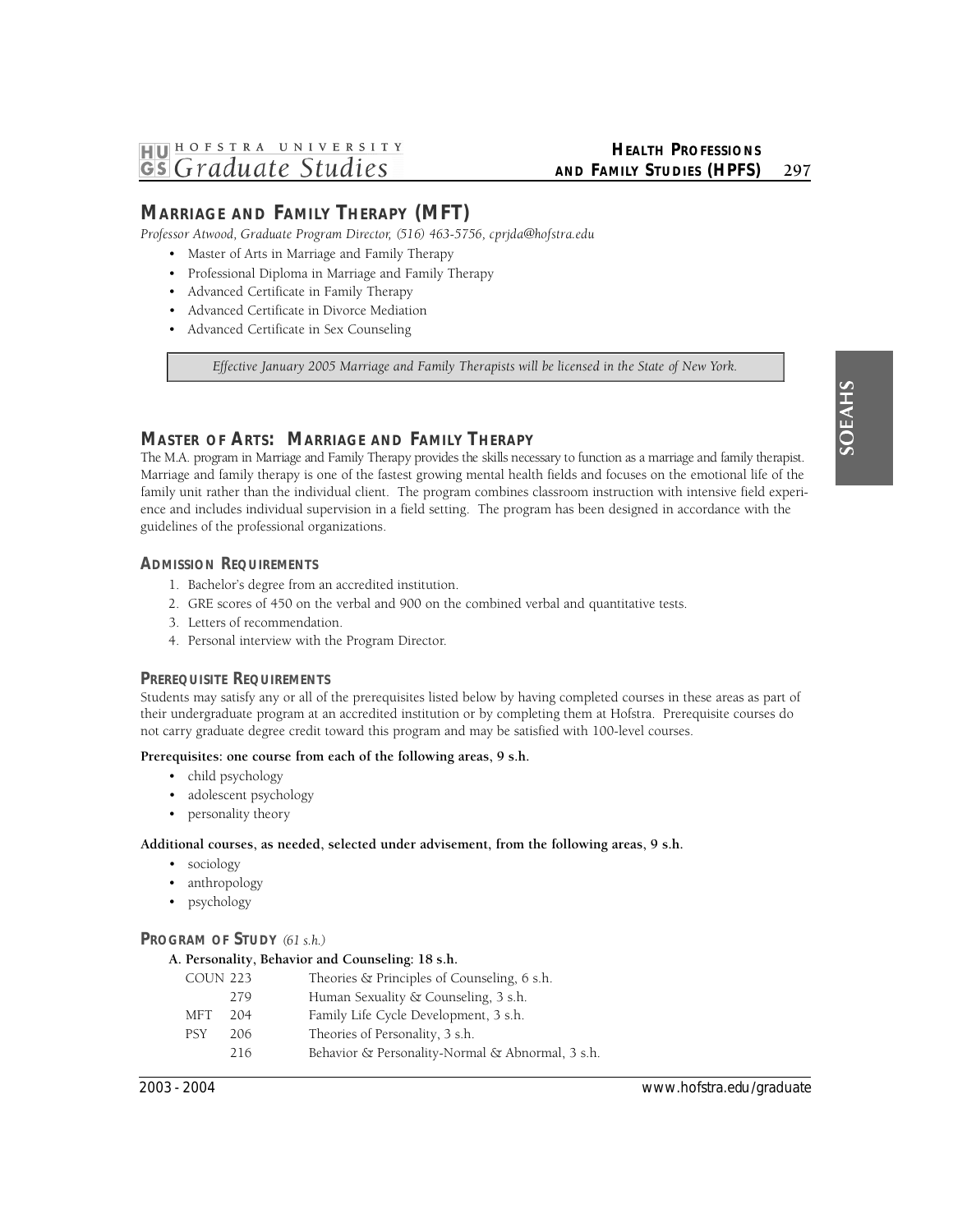# 298 School of Education and Allied Human Services (SOEAHS)

# **B. Family Development and Counseling: 22 s.h.**

- MFT 205 Historical & Sociocultural Aspects of Family Development & Theory, 3 s.h.
	- 238 Couple Therapy, 4 s.h.
	- 239 Families in Transition, 3 s.h.
	- 266 Family Therapy, 4 s.h.
	- 267,268 Seminar: Diagnosis, Assessment, & Intervention in Marriage & Family Therapy, 4 s.h. each

# **C. Supervised Clinical Practice: 12 s.h.**

- MFT 269,270 Practicum in Marriage & Family Therapy, 3 s.h. each
	- 298,299 Individual Supervision in Marriage & Family Therapy, 3 s.h. each

# **D. Research Methodology: 3 s.h.**

RES 258 Understanding Research Methodology, 3 s.h.

# **GRADUATION REQUIREMENTS**

The program may be completed on a part or full-time basis with courses offered during the Fall, Spring and Summer sessions. The program requires 61 credits of graduate study in addition to the prerequisites. The degree is awarded after successful completion of course work, with a GPA of 3.0 and a comprehensive examination.

# **PROFESSIONAL DIPLOMA: MARRIAGE AND FAMILY THERAPY**

The Professional Diploma in Marriage and Family Therapy provides the student with a diploma beyond the master's level. This program is available to experienced practitioners who, at the time of application, are currently employed in therapy activities and wish to specialize further in Marriage and Family Therapy.

# **ADMISSION REQUIREMENTS**

- 1. Master's degree in counseling or a related field.
- 2. Three current letters of recommendation from someone who has knowledge of your counseling skills.
- 3. A detailed resume of professional, clinical and related experiences.
- 4. A statement of professional goals and objectives (all to be typed).

Candidates for this diploma may transfer a maximum of 30 semester hours of courses on the graduate level taken at Hofstra or elsewhere if they satisfy the program requirements. All candidates are interviewed by the Program Director to assess depth of knowledge and practice skills.

# **PROGRAM OF STUDY** *(30 s.h. minimum)*

The following program is a guide for those individuals who already hold a master's degree in counseling or a related area from Hofstra or another accredited institution and where 30 credits have already been accepted. For those individuals who need to make up additional course work, the remaining credits are to be taken in the area of counseling, psychology, sociology or a related social science area, under advisement.

# **A. Required Courses: 18 s.h.**

| MFT                                | 205 | Historical & Sociocultural Aspects of Family Development & Theory, 3 s.h.                    |
|------------------------------------|-----|----------------------------------------------------------------------------------------------|
|                                    | 238 | Couple Therapy, 4 s.h.                                                                       |
|                                    | 239 | Families in Transition, 3 s.h.                                                               |
|                                    | 266 | Family Therapy, 4 s.h.                                                                       |
|                                    | 268 | Seminar: Diagnosis, Assessment & Intervention in Marriage & Family Therapy, $4 \text{ s.h.}$ |
| Cunomicad Clinical Dracticas 6 c h |     |                                                                                              |

# **B. Supervised Clinical Practice: 6 s.h.**

- MFT 269 or 270 Practicum in Marriage & Family Therapy, 3 s.h. each
	- 298 or 299 Individual Supervision in Marriage & Family Therapy, 3 s.h. each

# **C. Electives, two 3 s.h. courses or four 1.5 s.h. mini-courses: 6 s.h.**

1-866-GRADHOF (472-3463)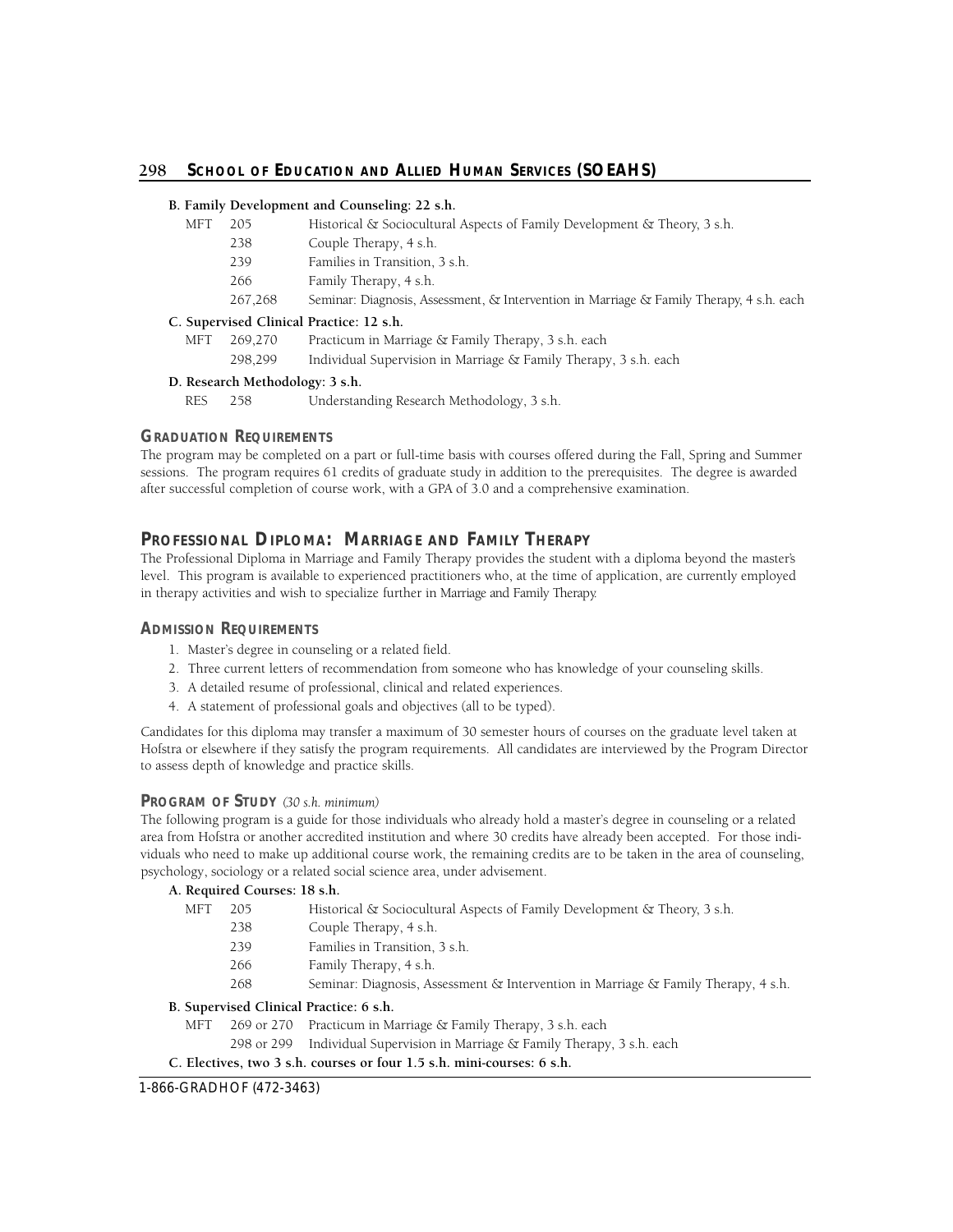# **HEALTH PROFESSIONS AND FAMILY STUDIES (HPFS)** 299

# **GRADUATION REQUIREMENTS**

- 1. Completion of all course requirements.
- 2. A minimum grade point average of 3.0 in overall graduate course work.

The program may be completed on a part or full-time basis with courses offered during the Fall, January, Spring and Summer sessions. The degree is awarded after successful completion of course work.

# **A**DVANCED CERTIFICATE: FAMILY THERAPY

The Certificate in Family Therapy is designed for clergy, attorneys, educators, counselors, and school personnel who wish to understand children's behavior in relation to family and other systems. Application for admission is made to the Graduate Admissions Office. An interview by the Program Director is required.

# **Required Courses (15 s.h.)**

| MFT | 266     | Family Therapy, 4 s.h.                                                                  |
|-----|---------|-----------------------------------------------------------------------------------------|
|     | 267.268 | Seminar: Diagnosis, Assessment & Intervention in Marriage & Family Therapy, 4 s.h. each |
|     | 269     | Practicum in Marriage & Family Therapy, 3 s.h.                                          |

# **A**DVANCED CERTIFICATE: DIVORCE MEDIATION

This Advanced Certificate in Divorce Mediation is designed for the practicing professional, marriage and family therapists, psychologists, social workers, mental health counselors and possibly attorneys who wish to better understand divorce mediation in New York State and who wish to specialize further in divorce mediation with couples. The Advanced Certificate consists of 19 credits.

# **ADMISSION REQUIREMENTS**

- 1. A Master's Degree in Marriage and Family Therapy, Psychology, Counseling, Sociology, Social Work, or Law from an accredited institution or Students enrolled in a Master's program working toward a degree. The Certificate in Divorce Mediation will be awarded when the student has fulfilled the degree requirements for the Master's Degree and the Advanced Certificate.
- 2. Two letters of recommendation.
- 3. A detailed resume of professional, clinical and related experiences.
- 4. All candidates are interviewed by the Program Director to assess depth of knowledge and practice skills.

# **GRADUATION REQUIREMENTS**

Students must satisfactorily complete all course work with a B or better in each course. Students are responsible for completing the student practicum hours in Divorce Mediation.

# **PROGRAM OF STUDY** *(19 s.h.)*

Students must be computer and Internet literate.

- MFT 235 Conflict Resolution Theory & Practice: Couples in Divorce, 3 s.h.
	- 238 Couple Therapy, 4 s.h.
	- 239 Families in Transition, 3 s.h.
	- 241 Family Law for Mental Health Professionals, 3 s.h.
	- 242 Divorce Mediation for Mental Health Professionals, 3 s.h.
	- 297 Supervision in Divorce Mediation, 3 s.h.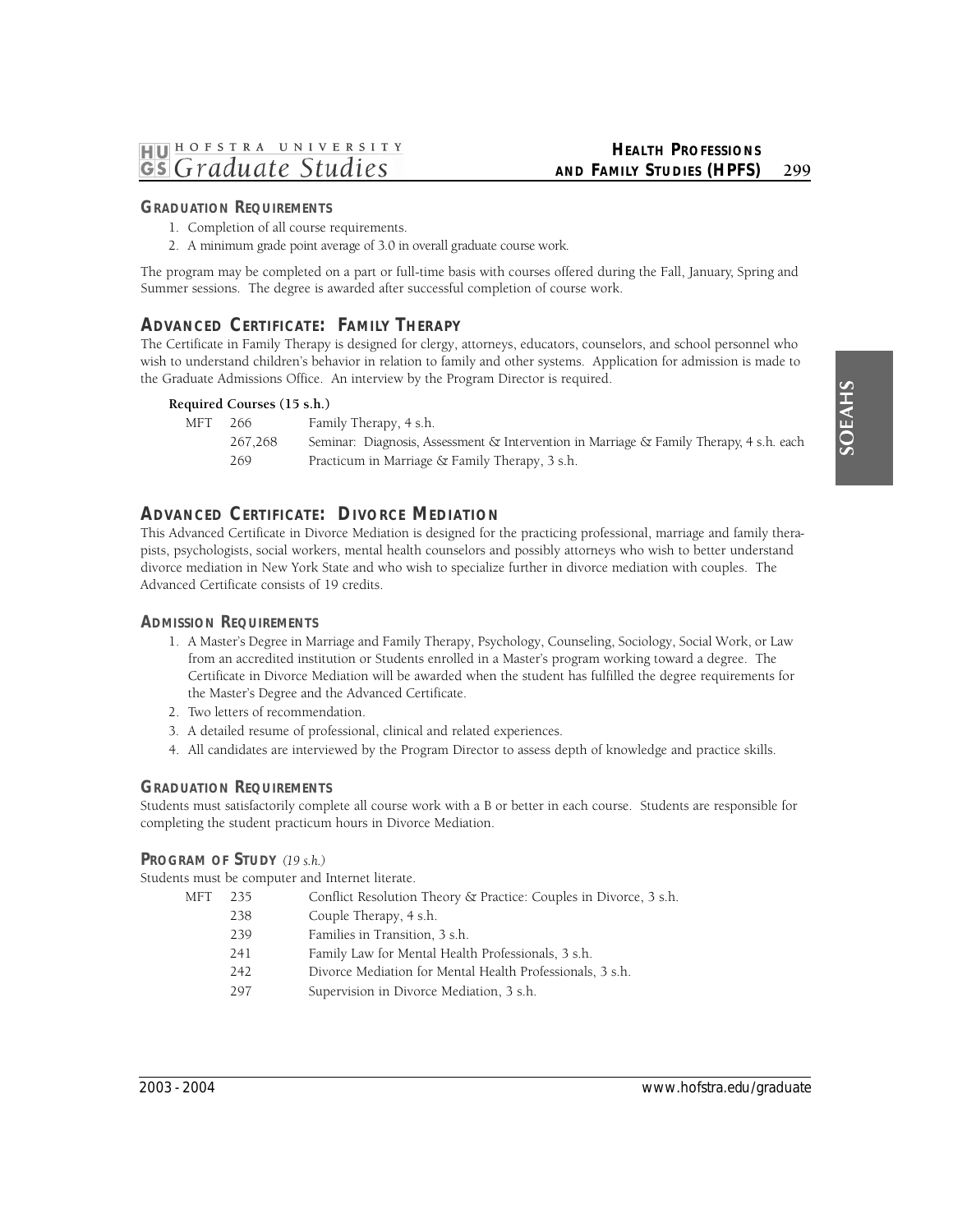# **ADVANCED CERTIFICATE: SEX COUNSELING**

The certificate in sex counseling is intended for counselors, psychologists, social workers and other mental health professionals who wish to broaden their knowledge base into the area of sex counseling. Students are required to complete 19 credits of classroom instruction which include 3 credits of supervised internship. The 19 semester-hour program is described below. May be completed on a part or full-time basis.

# **ADMISSION REQUIREMENTS**

- 1. Master's degree in counseling or allied field.
- 2. Two letters of recommendation.
- 3. Personal interview with the Program Director.
- 4. A detailed resume of professional, clinical and related experiences.
- 5. A statement of professional goals and objectives (all to be typed).

# **PREREQUISITE REQUIREMENTS**

In addition to an evaluation of the student's general background in psychology, each student must have completed the following prerequisites or their equivalent.

Note: Though undergraduate courses may be used to fulfill a prerequisite requirement, no graduate credit will be given for these courses toward this program.

COUN 223 Theories & Principles of Counseling, 6 s.h. or equivalent

*Two of the following courses, or their equivalent:* 

| ΙS  | 241  | Values in Sexuality (New College course), 3 s.h.       |
|-----|------|--------------------------------------------------------|
| PSY | 85   | Psychological Aspects of Human Sexual Behavior, 3 s.h. |
|     | 88   | Theories & Practice of Interviewing, 3 s.h.            |
| SOC | 160. | Sociology of Gender, 3 s.h.                            |
|     | 171  | Intimate Human Behavior, 3 s.h.                        |
|     |      |                                                        |

# **PROGRAM OF STUDY** *(19 s.h.)*

# **A. Required Courses: 16 s.h.**

| <b>COUN 279</b> |      | Human Sexuality & Counseling, 3 s.h.                        |
|-----------------|------|-------------------------------------------------------------|
|                 | 294  | Internship: Counseling, 3 s.h.                              |
| MHAE 290        |      | Sexual Health, 3 s.h.                                       |
| MFT             | -238 | Couple Therapy, 4 s.h.                                      |
| <b>PSY</b>      | 285. | Sexual Behavior & The Treatment of Sexual Disorders, 3 s.h. |
|                 |      |                                                             |

# **B. Elective, chosen under advisement: 3 s.h.**

# **GRADUATION REQUIREMENTS**

- 1. Completion of all program requirements.
- 2. A minimum grade point average of 3.0 in overall graduate course work.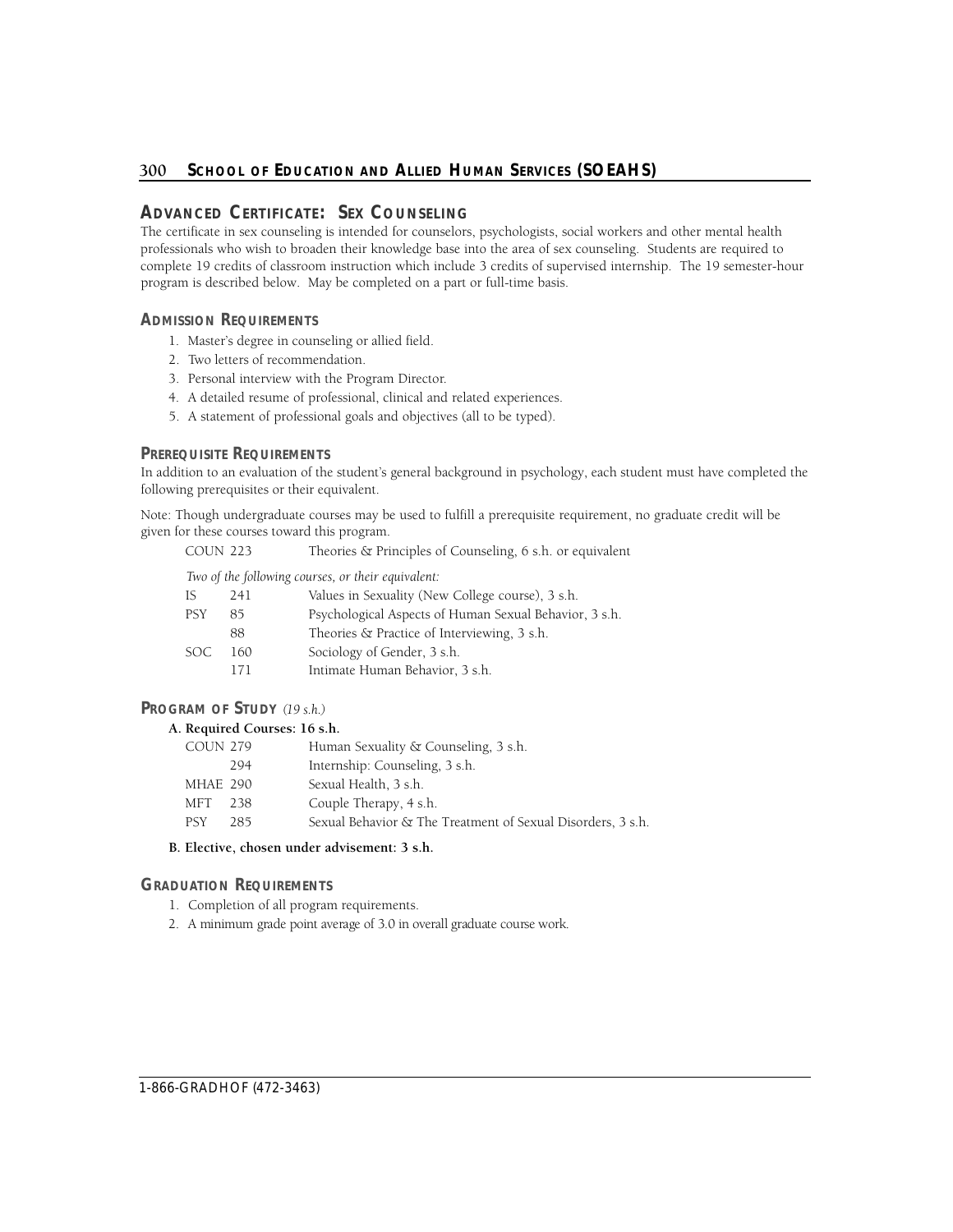# **(MFT) COURSES**

# **MFT 204 Periodically 3 s.h.**  *Family Life Cycle Development*

 behaviorism, psychodynamic and developmental theories. Eight stages of family-life cycle are examined at three different levels of analysis: individual, systemic, and relational ethical. Major psychological tasks of each stage are presented with an examination of the potential problems. Family dysfunctions at each stage are considered from a systemic point of view as compared to other, more individually-oriented theories such as (Formerly MFC.)

#### **MFT 205 Fall 3 s.h.**  *Historical and Sociocultural Aspects of Family Development and Theory*

Study of the institution of family and marriage from the 18th century to the present with emphasis on the effect of differing social and economic conditions on the written and implied marital contract, and their relation to current theories of marriage and family therapy. (Formerly MFC.)

#### **MFT 206 Fall 3 s.h.**  *The Social Construction of the DSM (Diagnostic and Statistical Manual): A Course for Family Therapists and Other Mental Health Professionals*

This course is designed for marriage and family therapists and mental health professionals who work in an agency setting or in private practice. The focus is on the historical development and the social construction of the diagnostic and statistical categories used in traditional psychotherapy. There is also a presentation on how family systems theory arose in direct opposition to the DSM categories and a comparison of the two models. Topics covered include: an exploration of the problematic foundations of diagnosis, the politics of diagnosis, the diagnostic and statistical manual as it is utilized in agencies and by insurance companies, the specific codes used, and how marriage and family therapists could best utilize these codes in order to function most effectively in these milieus.

| Fall<br><b>MFT 207</b><br>$1.5$ s.h. |  |
|--------------------------------------|--|
|--------------------------------------|--|

# *Parent Education for Educators*

This course examines the more relevant socio-historical changes in parenting roles. It explores different parenting styles in terms of providing children with maximum growth potential, taking into account cultural and gender similarities and differences. A main focus of this course is to assist educators and school personnel with the information, tools, and skills necessary to design a parent education program. A life-cycle perspective is the backdrop of the presentations.

# **HEALTH PROFESSIONS AND FAMILY STUDIES (HPFS)** 301

#### **MFT 232** Once a year 1.5 s.h *Family Therapy With Children of Divorce*

Teaches therapists how to counsel parents about various problems their children may have during separation and divorce. Focus on how to counsel children who are going through the divorcing process. Discussion of the various denial processes a child may use, feelings of abandonment a child may experience when his/her parents are separating or divorcing and the therapeutic techniques associated with each. (Formerly MFC, Family Counseling With Children of Divorce.)

# MFT 233 Once a year 3 s.h. *Therapy With Families in Crisis: A Clinical Approach*

Explores various symptoms of families in crisis who are seen in a clinical setting. Major theoretical approaches are examined, along with intervention strategies for helping these families. Some family crises explored are suicide, child or spouse abuse, rape, natural and accidental disaster, illness, relationship dissolution and death. (Formerly MFC, Counseling Families in Crisis: a Clinical Approach.)

# **MFT 233A Once a year 1.5 s.h**

 tion on crisis counseling in various situations such as suicide, course educates the student about recognizing the symptomolo-Credit given for this course or MFT 233, not both. (Formerly MFC, Counseling Families in Crisis: A Non-Clinical Approach.) *Therapy With Families in Crisis: A Non-Clinical Approach*  Provides non-Marriage and Family Therapy majors with informachild or spouse abuse, rape, natural or unnatural disasters, illness, relationship dissolution, domestic violence, and death. The gy of each situation; provides information on initial steps to be taken and gives them guidelines for appropriate referral sources.

# MFT 234 Once a year 3 s.h.

*Brief Family Therapy* 

Focus is on the potency and efficacy of brief family therapy as a therapeutic model which promotes change in families who have become stabilized around the maintenance of a symptom or a problem in one or more of its members. (Formerly MFC, Brief Family Counseling.)

# **MFT 235 Fall 3 s.h.**

*Conflict Resolution Theory and Practice: Couples in Divorce*  This course is designed for marriage and family therapists, psychologists, social workers, mental health counselors and possibly attorneys who wish to better understand conflict and conflict resolution in divorcing couples. The course will first examine healthy functioning and then explore what constitutes conflict and what constitutes resolution. It also discusses how conflicts can be resolved and theories of conflict resolution. Overlaps with game theory and negotiation theory will also be discussed.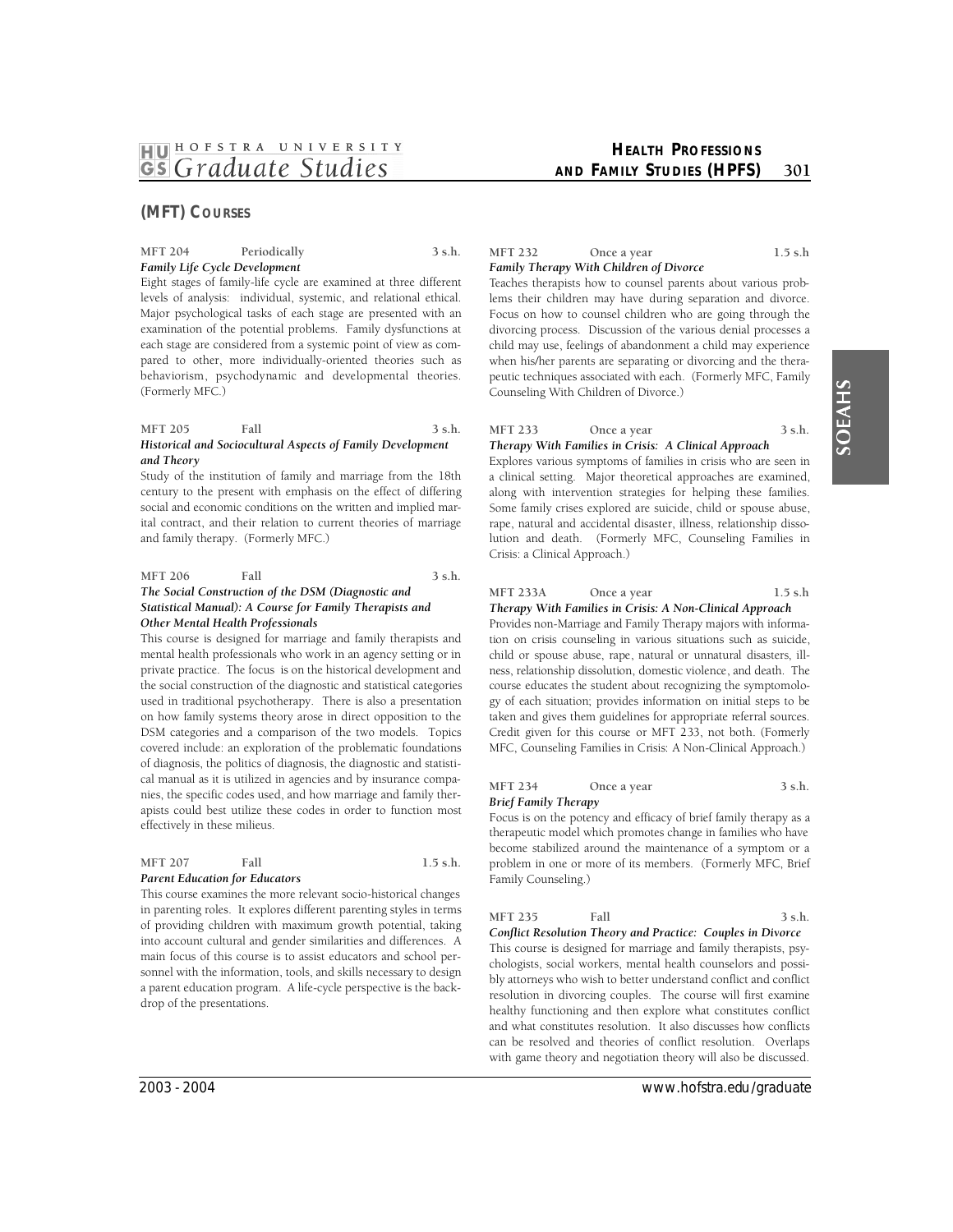#### **MFT 236 Spring 3 s.h.**  *Family Therapy and Ethnicity*

Ethnicity relates family process to the broader context in which it evolves. Coming to terms with ethnicity for therapists is necessary in order to gain a perspective on the relativity of our belief systems. Cultural groups vary in the emphasis they place on different transitions. Different groups vary as to what behaviors they see as problematic as well as solutions to problems. Describes the difference between various groups with regard to problems typically presented in therapy. Specific interventions are discussed with the primary goal being to help therapists understand people's behavior in an ethnic context. (Formerly MFC, Family Counseling and Ethnicity.)

#### **MFT 238** Fall 4 s.h. *Couple Therapy*

Comprehensive and thorough couple therapy workshop. sexual dsyfunctions, child-rearing problems, partner abuse Through the use of role playing, videotape, lectures and demonstrations, students are exposed to relevant theories of couple therapy. Focus is on interviewing assessment of interactional dynamics and intervention. Topics covered are: creation of positive expectancies and exchanges, cognitive restructuring, contingency contracting and marriage enrichment. Treatment strategies are examined for a variety of problem areas such as (emotional and physical), jealousy and conflicts regarding affiliation and independence.

*Prerequisite: COUN 223 or permission of the program director. (Formerly MFC, Couple Counseling.)* 

#### MFT 239 Spring, Summer 3 s.h. *Families in Transition*

Separating, divorcing and families suffering a loss through death of a member are the focus of this course. Relevant theories of separation and divorce are considered, along with incidences and sociocultural information. Emotional responses, identity change, responses of children and family structural changes are discussed, along with the appropriate treatment approaches. Also considered are familial grief responses and short-term crisis intervention with families. (Formerly MFC.)

#### MFT 240 Once a year 3 s.h. *Family Therapy and Chemical Dependency*

# systemic effect upon family roles and functions. It provides a bio- psycho-social model of understanding of addiction in adoles- issues. Students learn about planned intervention, relapse pre-This course provides an overview of chemical dependency and its cence and adulthood and its concomitant family codependency vention, 12-step recovery, and alternative clinical management

strategies of short/long-term systemic family treatment goals.

# **MFT 241 Spring 3 s.h.**

# *Family Law for Mental Health Professionals*

 chologists, social workers, mental health counselors and attor- distribution, separation and separation agreement, the legal tion, client relationships, and other topics such as incest, abuse, neglect, elder law, children's issues such as PINS, juvenile delinquency, and adoption law. The presentation of the course is geared toward the issues that clinical practitioners encounter in therapeutic settings. Video and case history materials are utilized. This course is designed for marriage and family therapists, psyneys. Topics covered include: all aspects of divorce, the grounds, custody, visitation, maintenance/alimony, child support, equitable p rocesses of divorce including litigation, mediation and arbitra-

#### **MFT 242 Fall 3 s.h.**  *Divorce Mediation for Mental Health Professionals*

 This course is designed for marriage and family therapists, psy- New York State. Topics covered include: a short history of ences between adversarial law practices and mediators, the pro- cedural aspects of conducting a divorce mediation, along with is geared toward the issues that clinical practitioners encounter in therapeutic settings. Video and case history materials are utilized. chologists, social workers, mental health counselors and possibly attorneys who wish to better understand divorce mediation in divorce mediation in the United States, the similarities and differwidely used practice procedures. The presentation of the course

#### **MFT 245 January 3 s..h.**  *Evaluation, Assessment and Intervention With the Chemically Dependent and Their Families*

Psycho-social evaluation, diagnosis (DSM-IV) and assessment of the signs and symptoms of acute and chronic stages of alcohol and drug use, abuse and multiple addiction. Special emphasis on the effects of substance abuse on the family (co-dependency) and the work place. Alternative models of intervention such as Johnson Institute techniques, EAP programs and self-help concepts are strongly explored. Treatment modalities are examined. Use of videotapes, role play and experiential exercises enhance in-class discussion and reading assignments.

# **MFT 251, 252 Fall, Spring, Summer 2-3 s.h. each**  *Readings*

Directed readings on topics of interest to the student. *Prerequisite: permission of instructor.*